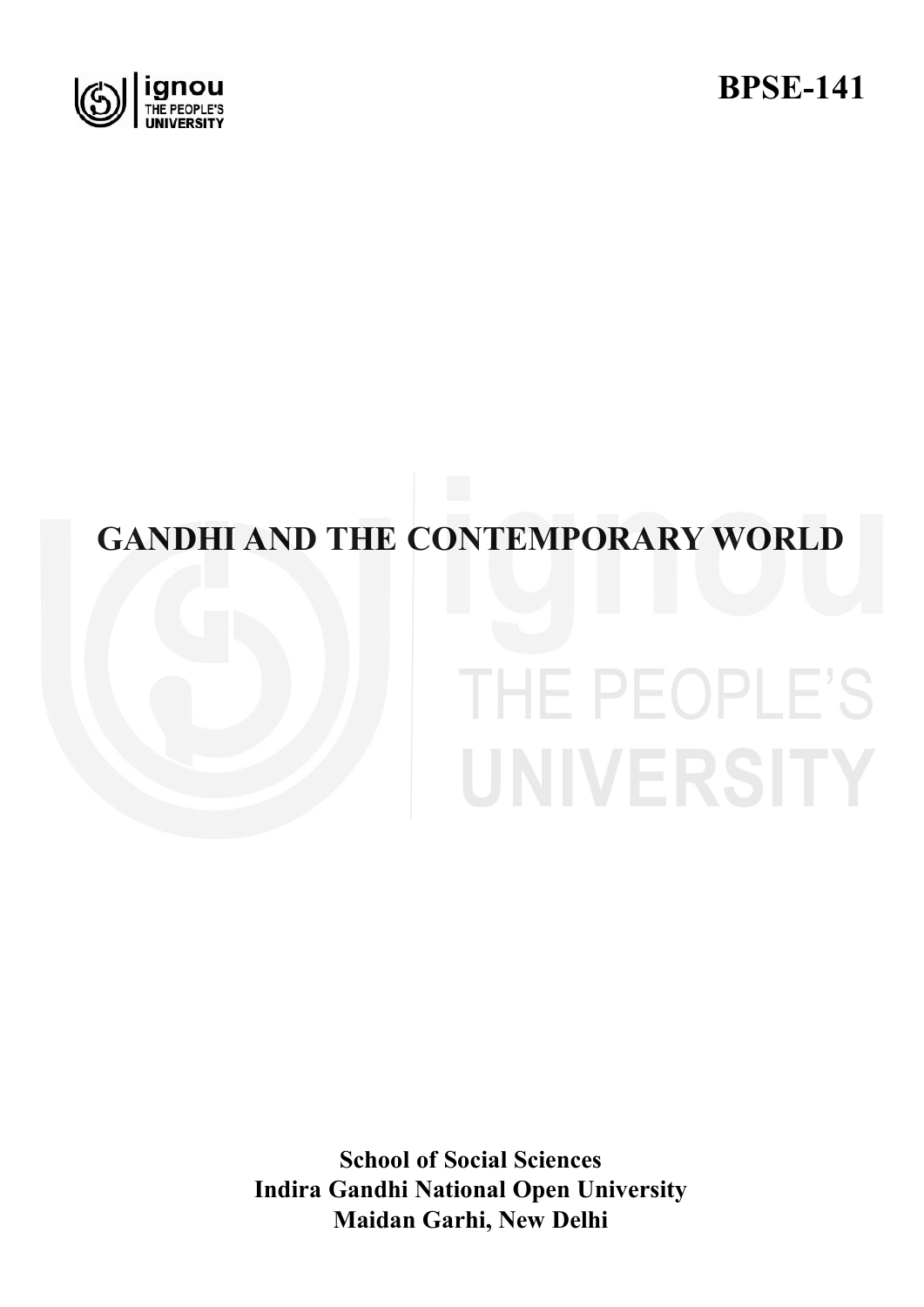## **EXPERT COMMITTEE**

## Prof. D. Gopal **(Chairman)** Faculty of Political Science, Head, Centre for Gandhi and Peace Studies, School of Social Sciences, IGNOU, Maidan Garhi New Delhi

Prof. R.P. Mishra Former Vice Chancellor Allahabad University, Allahabad Dr. Anil Dutta Mishra Dy. Director Gandhi Sangralay New Delhi

Prof. Anurag Joshi Faculty of Political Science SOSS, IGNOU Maidan Garhi, New Delhi

Prof. S.V.S. Reddy Faculty of Political Science SOSS, IGNOU Maidan Garhi, New Delhi

Prof. Jagpal Singh Faculty of Political Science School of Social Sciences IGNOU, Maidan Garhi, New Delhi

Dr. Ashu Pasricha Chairperson, Department of Gandhian and Peace Studies Panjab University, Chandigarh

## **Block Unit Writer BLOCK 1 INTRODUCTION** Unit 1 Gandhi: Life and Times Suruchi Aggarwal, Research Scholar, Jamia Millia Islamia, New Delhi-25 Unit 2 Gandhi's Conception of Modern Civilisation Dr Saurabh, Assistant Professor, School of International and Alternative Modernity Studies, JNU, New Delhi-67 & Suruchi Aggarwal, Research Scholar, Jamia Millia Islamia, New Delhi-25 Unit 3 Gandhi's Critique of Development Dr Parthasarathi Mondal, Associate Professor, TISS, Mumbai-88 & Suruchi Aggarwal, Research Scholar, Jamia Millia Islamia, New Delhi-25 **BLOCK 2 GANDHI'S POLITICAL CONCERNS AND IDEAS** Unit 4 Swaraj Dr. Sushila Ramaswamy, Reader, Jesus and Mary College, Delhi-21 & Suruchi Aggarwal, Research Scholar, Jamia Millia Islamia, New Delhi-25 Unit 5 Swadeshi Swadeshi Prof B Krishnamurthyÿþ, Professor, Pondicherry University, Pondicherry & Suruchi Aggarwal, Research Scholar, Jamia Millia Islamia, New Delhi-25 Unit 6 Satyagraha Prof B Krishnamurthyÿþ, Professor, Pondicherry University, Pondicherry & Suruchi Aggarwal, Research Scholar, Jamia Millia Islamia, New Delhi-25 Unit 7 Trusteeship Prof J.N. Sharma, Chairman, Department of Gandhian Studies, Panjab University, Chandhigarh & Suruchi Aggarwal, Research Scholar, Jamia Millia Islamia, New Delhi-25 **BLOCK 3 GANDHI'S LEGACIES** Unit 8 Non –Violent Movements Dr Manish Roy, Assistant Professor, Sri Guru Nanak Dev Khalsa College, Delhi University, Delhi &Suruchi Aggarwal, Research Scholar, Jamia Millia Islamia, New Delhi-25 Unit 9 Pacifist Movements Dr. Sailaja GullpalliResearch Associate Gandhi Smriti & Darshan Samiti, New Delhi Unit 10 Women's Movements Suruchi Aggarwal, Research Scholar, Jamia Millia Islamia, New Delhi-25 Unit 11 Environmental Movements Suruchi Aggarwal, Research Scholar, Jamia Millia Islamia, New Delhi-25 **BLOCK 4 GANDHI AND CONTEMPORARY CHALLENGES** Unit 12 Social Harmony Dr. Ashu PasrichaChairperson, Department of Gandhian and Peace Studies, Panjab University, Chandigarh Unit 13 Education Dr. Ashu PasrichaChairperson, Department of Gandhian and Peace Studies, Panjab University, Chandigarh Unit 14 Ethics and Morality Suruchi Aggarwal, Research Scholar, Jamia Millia Islamia, New Delhi-25

## **COURSE PREPARATION TEAM**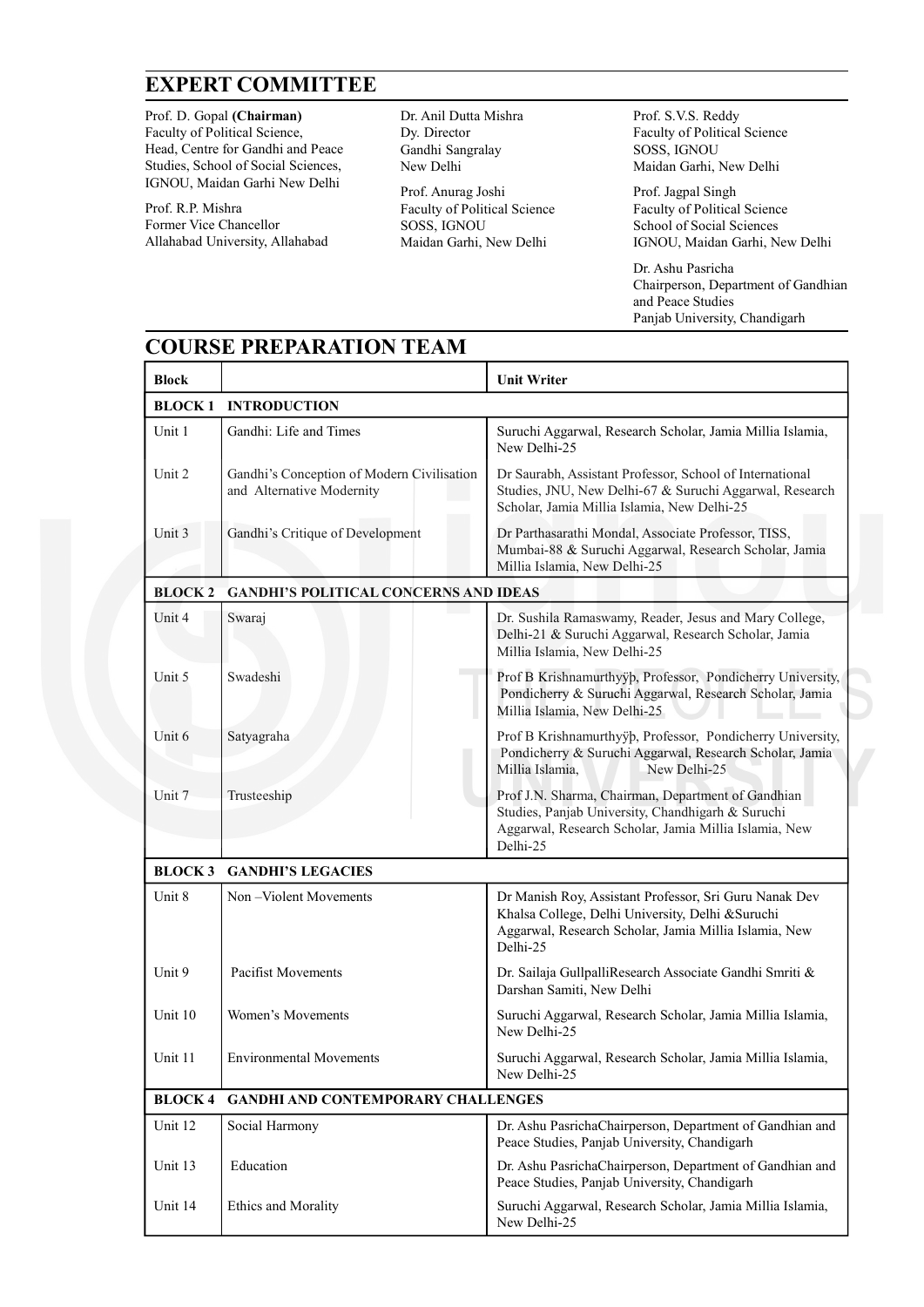## **COURSE COORDINATORS**

Prof. Darvesh Gopal & Prof Anurag Joshi, Faculty of Political Science, School of Social Sciences, IGNOU, New Delhi

## **EDITOR(S)**

Prof. Darvesh Gopal Prof. Sanjeev Kumar SOSS, IGNOU Department of Political Science<br>New Delhi<br>University of Delhi<br>Delhi University of Delhi, Delhi

## **UNIT FORMATTING AND VETTING**

Dr. Maheep

Academic Associate, Centre for Gandhi & Peace Studies, School of Social Sciences, IGNOU, New Delhi

## **PRINT PRODUCTION**

Mr. Rajiv Girdhar Mr. Hemant Parida Assistant Registrar (Publication) Section Officer (Publication)<br>
MPDD. IGNOU. New Delhi<br>
MPDD. IGNOU. New Delhi

MPDD, IGNOU, New Delhi

## **Secretarial Assistance**

Mr. Vijender Stenographer, SOSS, IGNOU, New Delhi

## August, 2021

© *Indira Gandhi National Open University, 2021*

## **ISBN:**

*All rights reserved. No part of this work may be reproduced in any form, by mimeography or any other means, without permission in writing from the Indira Gandhi National Open University.*

*Further information on the Indira Gandhi National Open University courses may be obtained from the University's Office at Maidan Garhi, New Delhi-110 068 or visit our website: http://www.ignou.ac.in*

Printed and published on behalf of the Indira Gandhi National Open University, New Delhi, by Director, School of Social Sciences.

Laser Typeset by : Tessa Media & Computers, C-206, A.F.E.-II, Shaheen Bagh, Jamia Nagar, New Delhi

Printed at: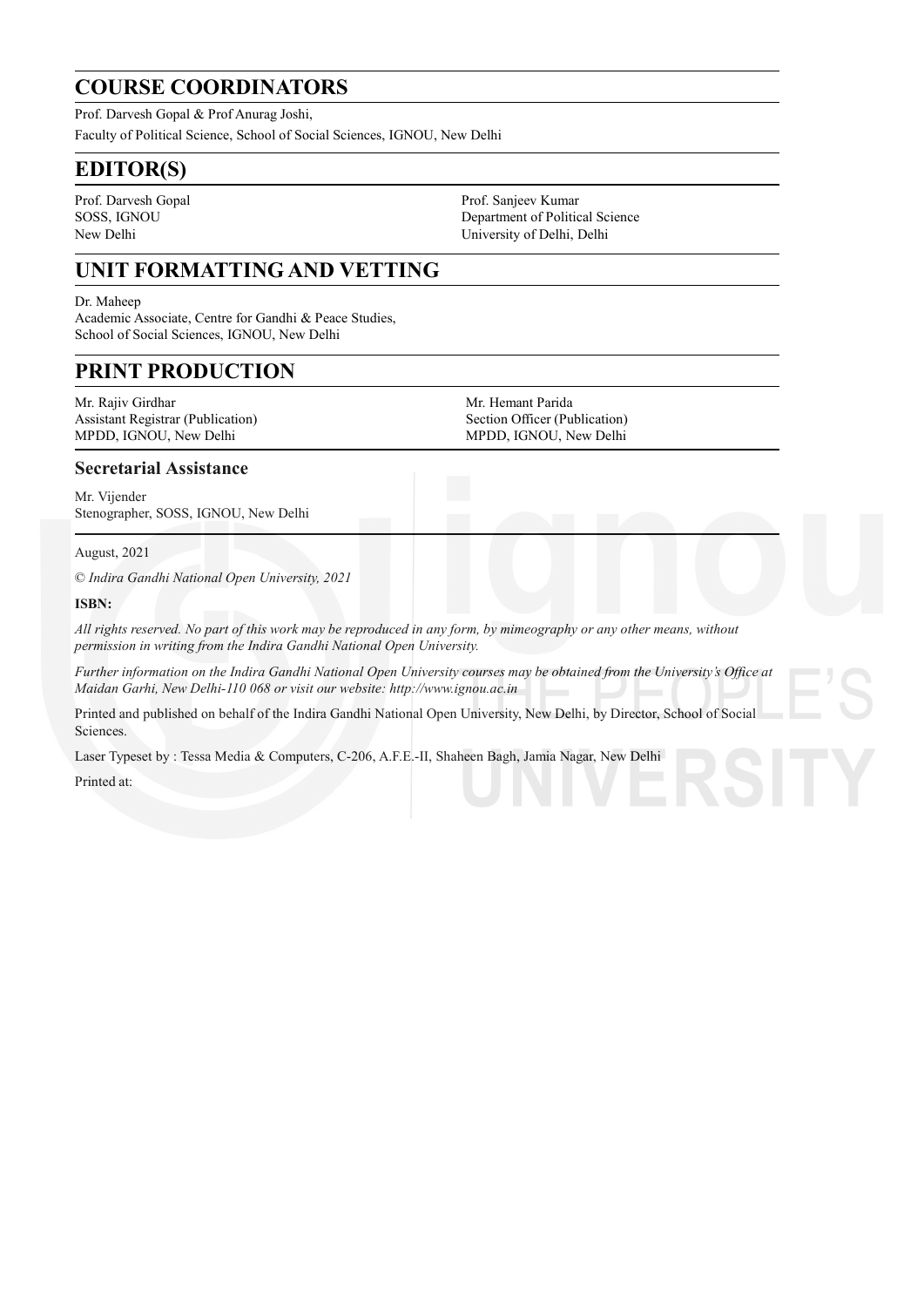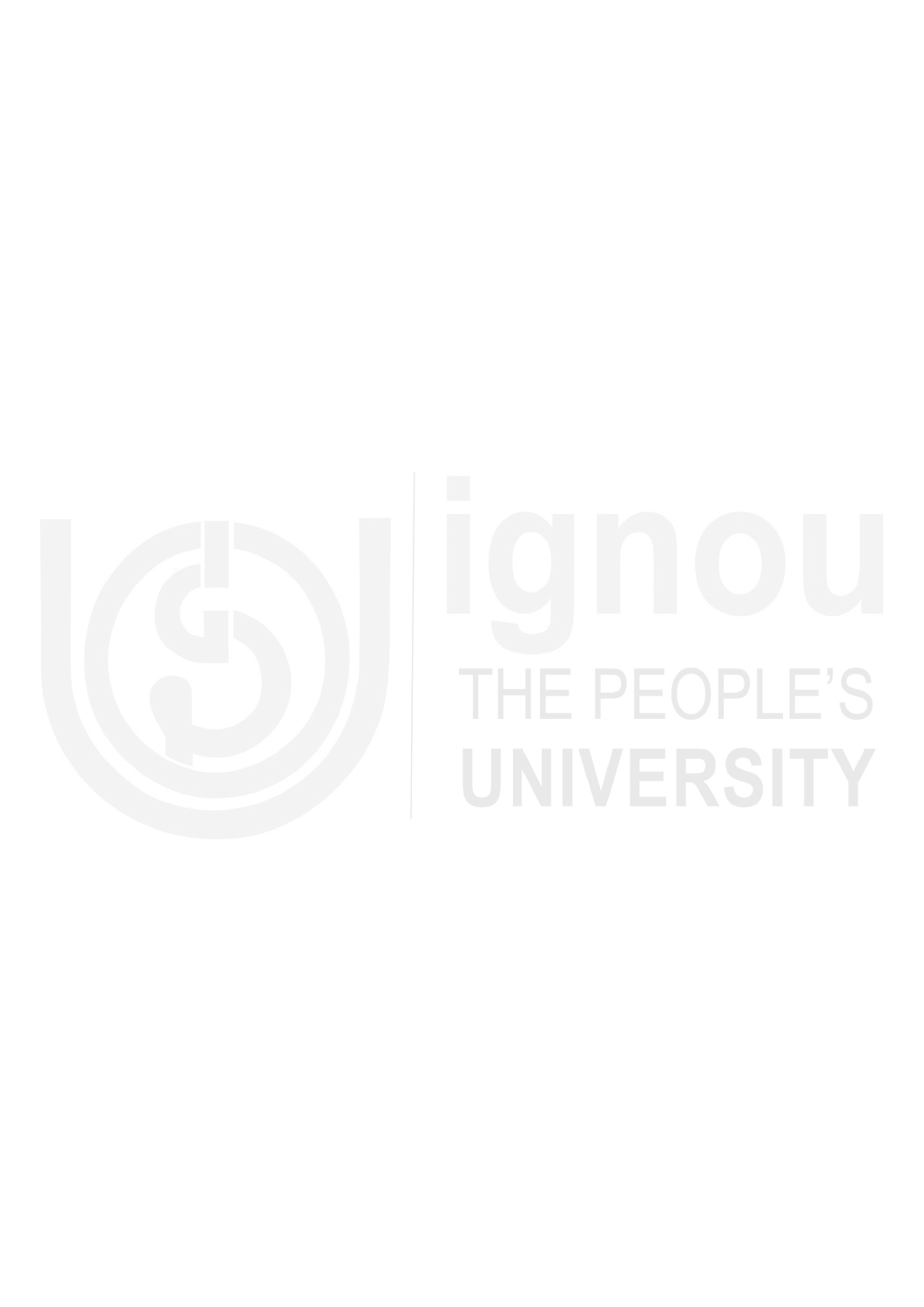## **Contents**

|                     |                                                                                | Page No. |  |
|---------------------|--------------------------------------------------------------------------------|----------|--|
| <b>BLOCK1</b>       | <b>INTRODUCTION</b>                                                            | 17       |  |
| Unit 1              | Gandhi: Life and Times                                                         | 19       |  |
| Unit 2              | Gandhi's Conception of Modern Civilisation and<br><b>Alternative Modernity</b> | 33       |  |
| Unit 3              | Gandhi's Critique of Development                                               | 42       |  |
| <b>BLOCK2</b>       | <b>GANDHI'S POLIITICAL CONCERNS</b>                                            | 53       |  |
| Unit 4              | Swaraj                                                                         | 55       |  |
| Unit 5              | Swadeshi                                                                       | 62       |  |
| Unit 6              | Satyagraha                                                                     | 71       |  |
| Unit 7              | Trusteeship                                                                    | 80       |  |
| <b>BLOCK3</b>       | <b>GANDHI'S LEGACIES</b>                                                       | 89       |  |
| Unit 8              | <b>Non-Violent Movements</b>                                                   | 91       |  |
| Unit 9              | <b>Pacifist Movements</b>                                                      | 101      |  |
| Unit 10             | <b>Women's Movements</b>                                                       | 111      |  |
| Unit 11             | <b>Environmental Movements</b>                                                 | 123      |  |
| <b>BLOCK4</b>       | <b>GANDHI AND CONTEMPORARY</b>                                                 | 135      |  |
| Unit 12             | Social Harmony                                                                 | 137      |  |
| Unit 13             | Education                                                                      | 150      |  |
| Unit 14             | <b>Ethics and Morality</b>                                                     | 164      |  |
| <b>REFERENCES</b>   |                                                                                | 173      |  |
| <b>BIBLIOGRAPHY</b> |                                                                                | 178      |  |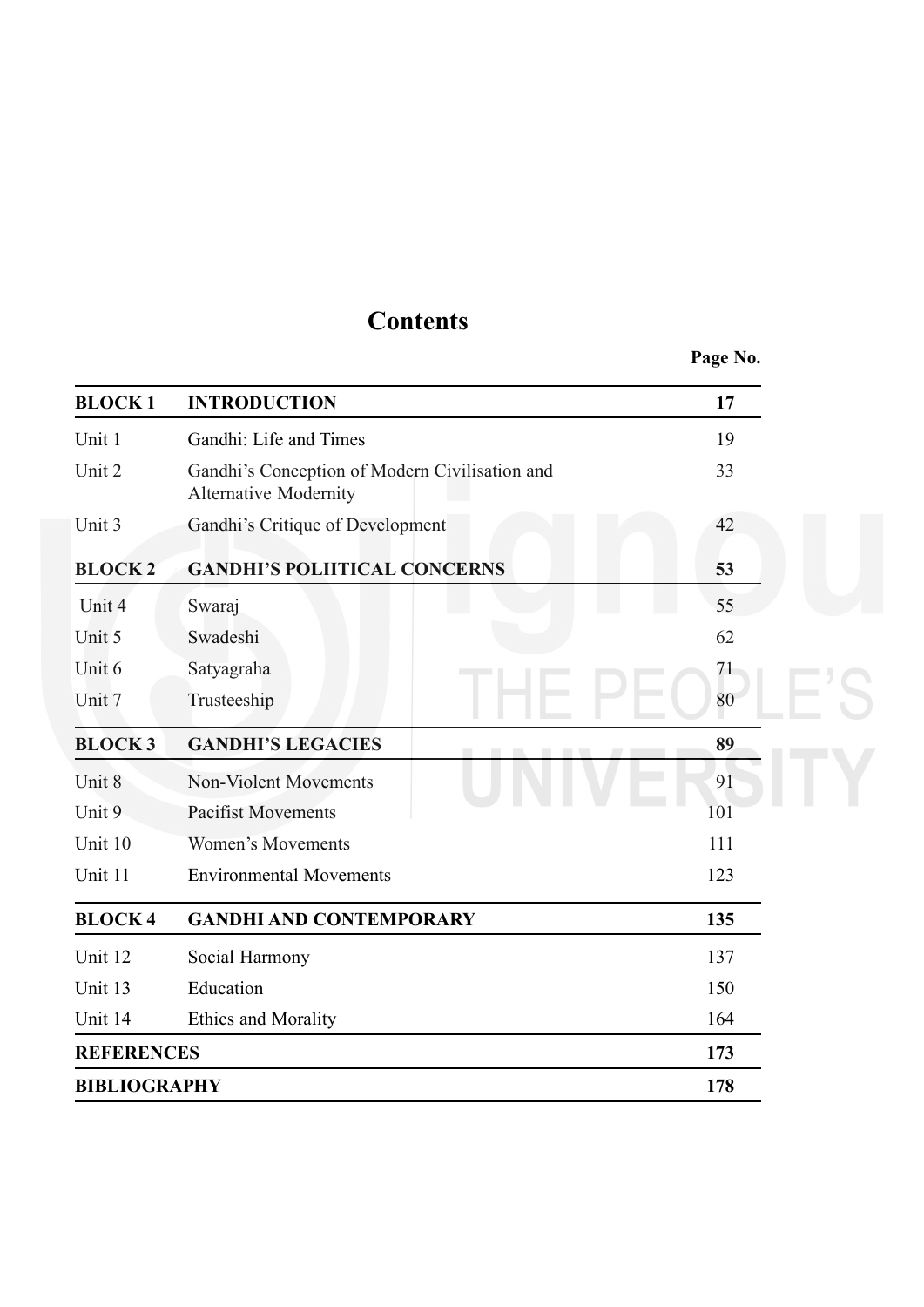## **INTRODUCTION**

A deep desire to critically engage some of Gandhi's key work and ideas in the context of contemporary global challenges provided the context for bringing this edited volume for the BA (Programme) course on "Gandhi and the Contemporary World". The present volume seeks to explore in all possible ways the relevance and effectiveness of Gandhi's ideas to contemporary India. It is over seven decades since the Mahatma (great soul) left us. As we scale new heights of progress today, there is an imperative need to recapture the spirit and human touch of Gandhi.

There is nothing new in what Gandhi said, believed or did. He himself once admitted when he said: "I have nothing new to teach the people. Truth and Non-Violence are as old as the hills" (Gandhi 1936: 49). But the genius of Gandhi is that he articulated these concepts in a way nobody had done in the past; offering entirely a new interpretation to suite the requirement of his time, and in the context of the present predicaments that the world confront today, these ideas have become pivotal to guide the human destiny .

Mahatma Gandhi left behind a prolific mass of literature on every aspect of life—political, social, economic, and ethical. Gandhi's writings consist of seven books, numerous articles and editorials in the weekly journals he edited at various times in his life. Gandhi's seven books include Hind Swaraj,Satyagraha in South Africa, Autobiography, Constructive Programme: Its Meaning and Place, Discourses on the Gita, Ashram Observances in Action, and A Guide to Health, all published by Navajivan, Ahmedabad. The Collected Works of MahatmaGandhi (CWMG) published by the Ministry of Information and Broadcasting, the Government of India, now runs into hundred volumes. Among the journals and weeklies Gandhi edited- Indian Opinion, Young India and Harijan India are prominent. Besides the voluminous writings, Gandhi's own intervention in the political and social life of India during the period of empire and thereafter in South Africa and India reveals a remarkable journey of a man build on - truth and Non-violence, love and compassion, moral courage, simplicity and integrity.His vision of enduring commitment to social justice, normative economics, religious pluralism, and relentless striving for harmony between nature and human being have become excruciatingly important in the context of today and humanity can gain much from his moral wisdom which was the basis of his action

## **How to contextualise our understanding of Gandhi today in the contemporary World?**

Gandhi eminence was not accidental. It was attained through strict *self discipline* brought by a strong adherence to the principles of Truth (Satya), ahimsa (nonviolence), aparigraha (non-possession) and brahmacharya (celibacy). These principles constitute the central pillars of Gandhi's philosophy and action. The evolution of Gandhi from a young struggling lawyer in South Africa to the Mahatma (the great soul) could be attributed on account of all the four principles that Gandhi held dearly and made a part of his praxis in life.

Gandhi's struggle did not begin in India. It began years back, during 21 years of his stay in South Africa, as a struggle for social justice, for the dignity of oppressed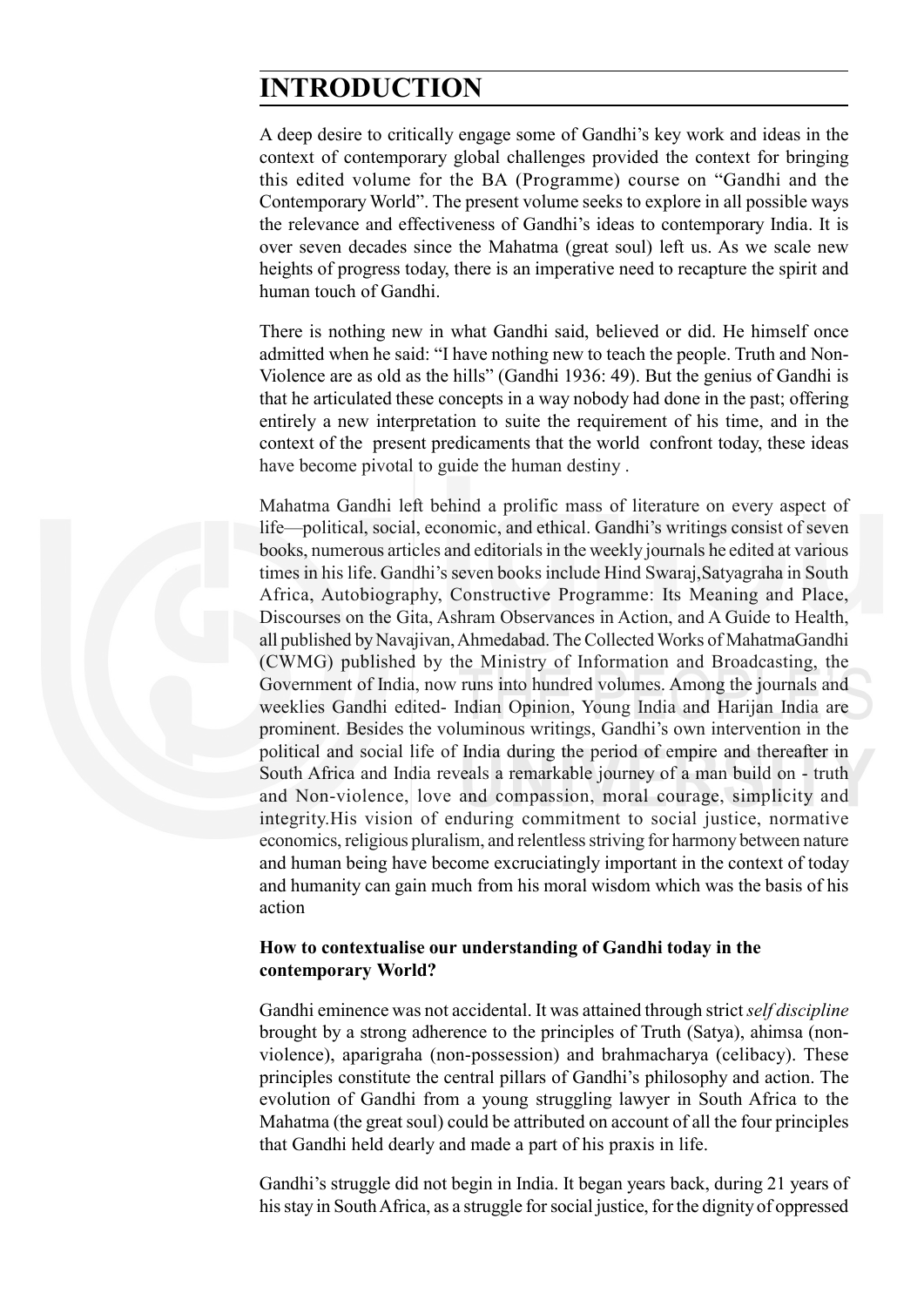against racialism. South Africa had not only prompted Gandhi to evolve a novel technique of Satyagraha for political action but also transformed him into from an ordinary being to the 'Mahatma' that we know. Before Gandhi arrived on the political scene; the world knew only two instruments of change, the bullet and the ballot. Once late Dr B. R. Ambedkar, one of the founding fathers of our Constitution, said: "It is neither by mere counting of heads nor by chopping off heads that you can bring about a political change. It is by taking cognizance of what is happening inside the head and heart that you will be able to strengthen the motivation for change." That is what Gandhi had believed.

At the core of Gandhi's thought was his concept of 'Swaraj'. Gandhi' distinguished swaraj from mere attainment of independence. It meant Indian spiritual liberation through a fundamental change in each individuals moral perception. This required rather a rigorous moulding of the self and a heavy sense of responsibility. Thus, he suggested the adoption of Constructive Programme. Prosecution of constructive programme observed Gandhi meant constructing structure of Purna Swaraj. In December 1941, Gandhi published a booklet under the title – 'Constructive Programme: Its Meaning and Place' – in which he explained, in concrete terms, the activities which he wanted to include under constructive programme. Gandhi's constructive programme consisted of eighteen items. They included: Communal Unity ,removal of untouchability , prohibition, khadi, Village Industries, village sanitation, basic education, adult education ,women, health and hygiene, provincial languages, national language, economic equality, kisans,Labour, adivasis,lepers and students (1941: 1-28 ). Gandhi wrote this pamphlet during early 1940's in the context of his growing anxiety about the future of India where he believed in the new scheme of arrangement of power the majority of Indians would remain impoverished and marginalized if the modernist and imperialist policies of empire is continued. In many ways, Constructive Programme was an important contribution in the empowerment of marginal masses trough direct action outside the realm of the state. While concerns raised by Gandhi continue to be vital new challenges are mounting up today. The developments such as the rise of global terrorism, mass exodus of people across the world, environmental imbalance, rapid decline of moral, spiritual and ethical considerations, growing intolerance and conflict and violence all over the world has raised anxiety about the future of humanity in the coming years. Under the circumstances one is struck by the astonishing need to re-imagine Gandhi and apply his moral and political principles in dealing with the contemporary conundrums. In the next few paragraphs, I briefly touch upon certain areas of major concern today where Gandhi's intervention is urgently sought. They include:

## **Peace and Non-Violence**

Today we live in a period of increased disturbance. The increased competition resulting from the accelerated process of globalization and heightened religious bigotries, fundamentalism and terrorism have turned violence into an endemic phenomenon. These developments make the commitment to non-violence particularly challenging and difficult, but it also makes that priority especially important and urgent.

Gandhi was the first in human history to extend the principle of nonviolence from the individual to the social and political plane. In his seminal work 'Hind Swaraj', the idea of non-violence is clearly elucidated wherein Gandhi emphasized in the relative moral superiority of non-violence over violence. Non-violence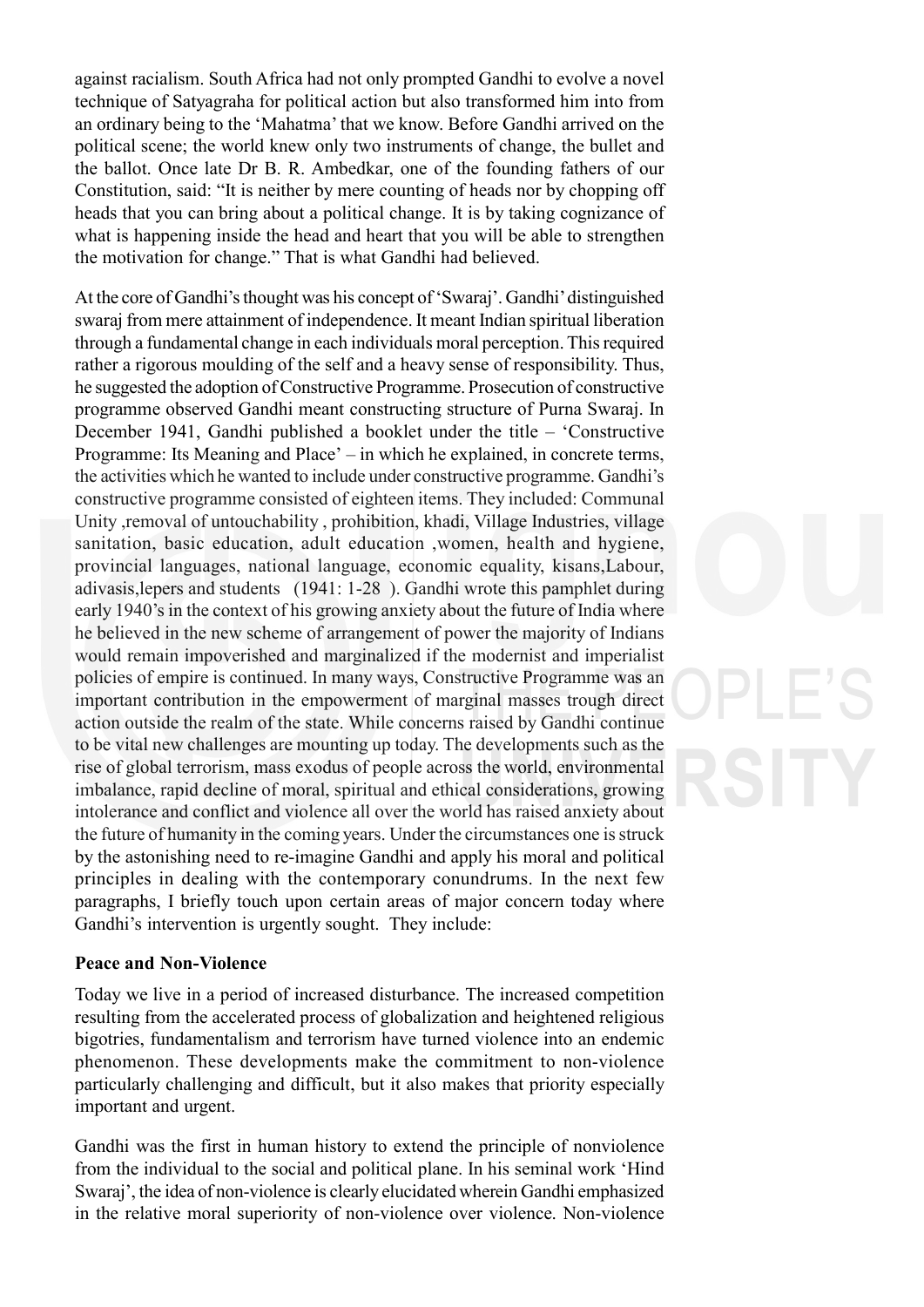(ahiAsa) as introduced by Gandhi was a unique new method of resistance and opposition introduced by Gandhi during his stay in South Africa and successfully carried forward against the oppressive British rule in India .It began with Gandhi's campaign in Champaran, Kheda and Ahmadabad and taken forwards successfully in the form of active Non Cooperation and Civil Disobedience which took the Empire by surprise and ensured overthrow of the alien rule.

Non Violence was invoked with much success by Nelson Mandela during the apartheid period in South Africa and by Martin Luther King Jr in the United States .It inspired movements and leaders in many other countries like the Philippines, Poland, and Myanmar, Czechoslovakia. Abdul Ghaffar Khan, and Vaclav,Aung Sang Suu Kyi,Dalai Lama are other iconic figures who walked the Gandhian path to promote equality and justice for all. Across the world, Gandhi's method of peaceful protest have been put to work and given renewed meaning by civil rights campaigners, environment and peace activists, Green Party workers. Mass uprising during the Arab Spring in early 2011, the anti-corruption movement of 2011. In India also demonstrated the efficacy and relevance of Gandhian Non violence.

## **Ethics of Non Violence**

Non–violence of Gandhi can be profoundly liberating if one were to understand its basic presuppositions. Gandhi's non-violence excludes the use of violence and is rooted in 'altruism' and compassion towards fellow humans. The Gandhi method provides a way of fighting against injustice without resorting to violence and without stirring the intense passion of hatred and revenge that usually accompany armed conflict (Cortright, 2009:19-20).

For Gandhi truth and non-violence are inseparable and truthfulness is prerequisite for a pursuit of Ahimsa. Gandhi believed that Man can only realize Truth/God by pursuing Ahimsa.Thus, realisation of truth warrants an action rooted in non violence. Non Violence wrote Gandhi "is the first article of my faith". It is also the last article of my creed (Young India March 23:1992). Unlike the commonsensical understanding of Non Violence as Non injury or avoidance of physical violence, Gandhi expands the use of it to include a number of different meanings. In Gandhi's philosophy Ahimsa is not about refraining from physical injury but he argued that ahimsa should be a principle guiding humans in their thoughts, words and deeds. "Ahimsa Gandhi wrote "is not merely a negative state of harmlessness, but it is a positive state of love, of doing well even to the evil-doer." It entailed action by adherents of nonviolence which went beyond the lofty ideal of not hurting other living creatures either in thought, word or deed, but which reflected an unqualified state of love for others, indeed all creation (Gandhi, Selected Works, Vol VI: 153. ).

In the development of Gandhi's Non Violence various religious traditions and individual influences can be discerned. Gandhi was engaged in the study of the main religions of the world such as the Vedic tradition of Hinduism, Christianity, Judaism, Sikhism, Buddhism, Jainism and Islam. He was also deeply influenced by Plato, Tolstoy, Thoreau, Emerson, and John Ruskin who greatly contributed in building his comprehensive and humanistic understanding of non-violence. The moral strength of courage, fearlessness, forbearance and the readiness to sacrifice became the necessary elements in the journey of his life.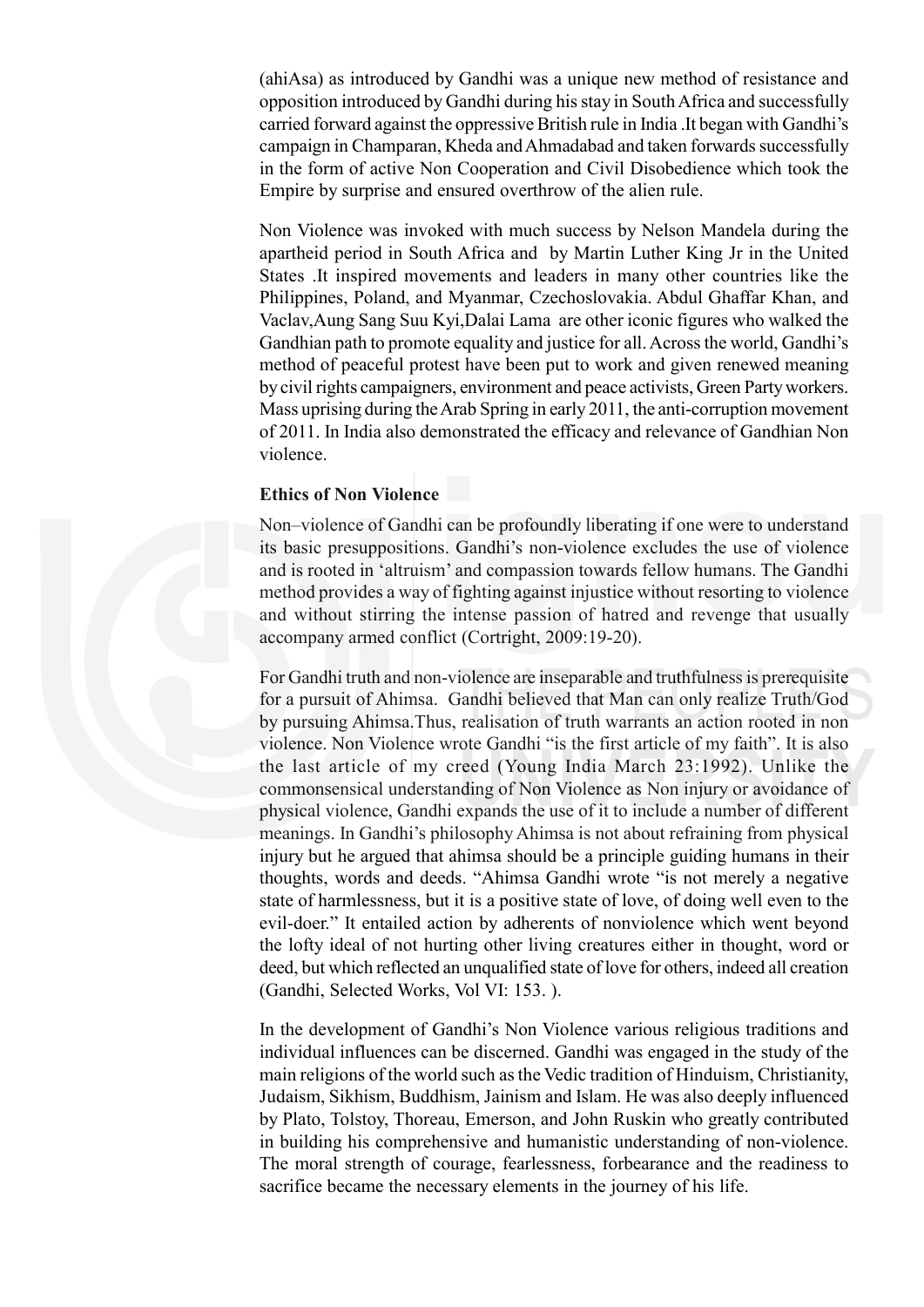Among other virtues of non cooperation, civil disobedience, swadeshi, the idea of *voluntary suffering* became quintessential for Gandhi in the practice of *ahimsa* to bring about transformation. As stated by Gandhi: "Nonviolence in its dynamic condition means conscious suffering. It does not mean meek submission to the will of the evildoer, but it means the putting of one's whole soul against the will of the tyrant. The general thrust of Gandhi's injunction was that ahimsa cannot be realised unless you cannot calmly tolerate your opponent'. Gandhi had once said, "it is the acid test of non-violence that in a non-violent conflict there is no rancour left behind, and in the end the enemies are converted into friends. That was my experience in South Africa with General Smuts. He started with being my bitterest opponent and critic. Today he is my warmest friend." The principle of Ahimsa therefore involves qualities of respect and sympathy for the opponent, freedom from hate and a desire for peace. Non-violence necessitates complete abstention from exploitation in any form. At a time when violence has become endemic and intolerance is on the rise in India and abroad the need for nonviolence therefore become pressing.

## **Religious Pluralism and Communal Unity**

The conflict among religions is one of the fundamental challenges of the twenty first century. Religious conflicts have resulted in precipitating hatred, violence and suffering in recent years. At a time when divisive social forces threatens to rupture the social fabric, Gandhi's insistence on Communal Unity offers numerous lessons for our contemporary era" both in India and in the ever more globalizing world.

Gandhi had an unflinching commitment to religious pluralism and inter-faith harmony. Gandhi firmly believed that communal unity was essential precondition for freedom. In his Constructive Programme, he discusses the idea of communal harmony among the people of different faiths as essential to achieving Swaraj. The book 'Way to Communal Harmony', written by Gandhi also vindicates also Gandhi's concern for harmony between different faiths. According to Gandhi every religion is said to be a path towards the Supreme Truth and he was looking out for those universal principles which transcended religion as a dogma.

Gandhi's religious philosophy is humanistic in nature and all embracing. Gandhi strongly believes that no religion is inferior or superior to other religion. Gandhi was born in a Hindu family and was a devout Hindu throughout his life. However, he was strongly influenced by the ideas of other religions and had deep interest in comparative religion. Gandhi read the Bible, the Quran, and Bhagavad Gita. The holding of dialogue between different religious groups was a significant dimension of the practice of religious pluralism. He convened the inter-faith prayer meeting, where texts of different religions were read and sung to diverse audience.

His Hinduism was all-inclusive. In his own words:

"It is not anti Musalman, anti-Christian or anti-any other religion. But it is pro -Muslim, pro-Christian and pro-every other living faith in the world. The chief value of Hinduism lies in holding the actual belief that all life (not only human beings, but all sentient beings) is one, i.e., all life coming from the one universal source, call it Allah, God or Parameshwara." . (Mahatma Gandhi Complete Works Volume 58, p. 72.)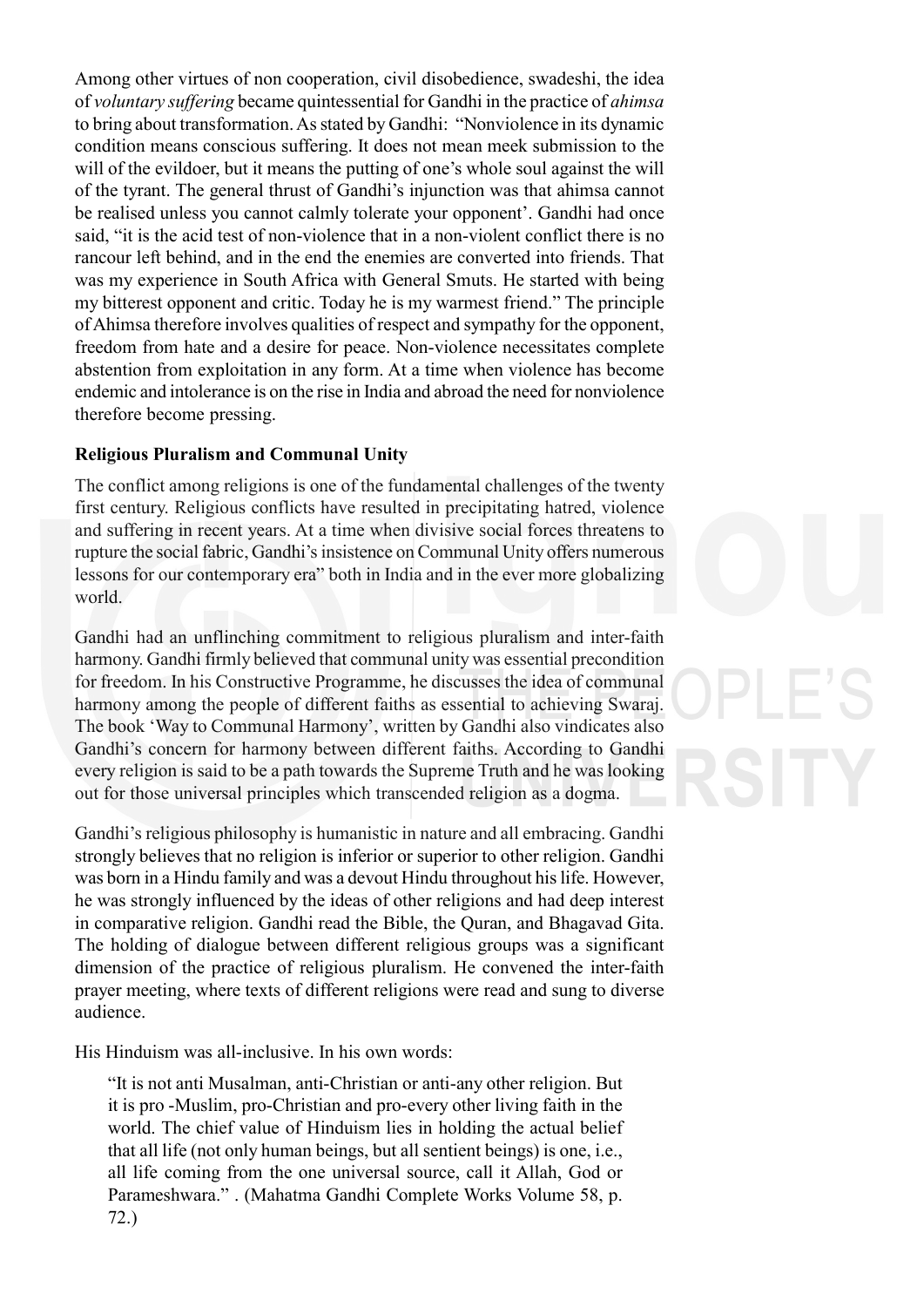For Gandhi every major religion articulated a unique vision of God and emphasized different features of the human condition which advocates the essential spiritual unity of all mankind. He felt that true religion vitalizes and elevates the inner life of every human being. "If we believe in God, not merely with our intellect but with our whole being, we will love all mankind without any distinction of race or class, nation or religion."Despite his repeated assertions he was Sanatani Hindu he observed: My belief in the Hindu scriptures does not require me to accept every word and every verse as divinely inspired. .. I decline to be bound by any interpretation, however learned it may be, if it is repugnant to reason or moral sense."46 He further stated "I reject any religious doctrine that does not appeal to reason and is in conflict with morality. Gandhi's religion thus was a rational and ethical one not based on dogma and rituals.

More revealing is Gandhi's conviction about the relative truth of all religions, as expounded in his address to the first Annual Meeting of the Council of the Federation of International Fellowships at the Sabarmati Ashram (January 13– 15, 1928):

"After long study and experience, I have come to the conclusion that (1)all religions are true; (2) all religions have some error in them; (3) all religions are almost as dear to me as my own Hinduism, in as much as all human beings should be as dear to one as one's own close relatives. My own veneration for other faiths is the same as that for my own faith; therefore no thought of conversion is possible. The aim of the Fellowship should be to help a Hindu to become a better Hindu, a Mussalman to become a better Mussalman, and a Christian a better Christian (Bose, 1948: 226–27).

According to Gandhi every religion is said to be a path towards the Supreme Truth and he was looking out for those universal principles which transcended religion as a dogma. Despite his repeated assertions he was Sanatani Hindu he observed: "My belief in the Hindu scriptures does not require me to accept every word and every verse as divinely inspired. . . I decline to be bound by any interpretation, however learned it may be, if it is repugnant to reason or moral sense." He further stated "I reject any religious doctrine that does not appeal to reason and is in conflict with morality". Gandhi's religion thus, was a rational and ethical one not based on dogma and rituals.

Gandhi was deeply stirred by the communal divide and devoted his entire life for propounding communal harmony. Seeking for peace and unity amongst Hindus and Muslims way back in 1919, Gandhi asked them to collectively take the vow:

'With God as witness we Hindus and Mahomedans declare that we shall behave towards one another as children of the same parents, that we shall have no differences, that the sorrows of each will be the sorrows of the other and that each shall help the other in removing them. We shall respect each other's religion and religious feelings and shall not stand in the way of our respective religious practices. We shall always refrain from violence to each other in the name of religion".

He wrote in 1920: 'I hope my alliance with the Mahomedans to achieve a threefold end – to obtain justice in the face of odds with the method of Satyagraha and to show its efficacy over all other methods, to secure Mahomedan friendship for the Hindus and thereby internal peace also, and last but not least to transform ill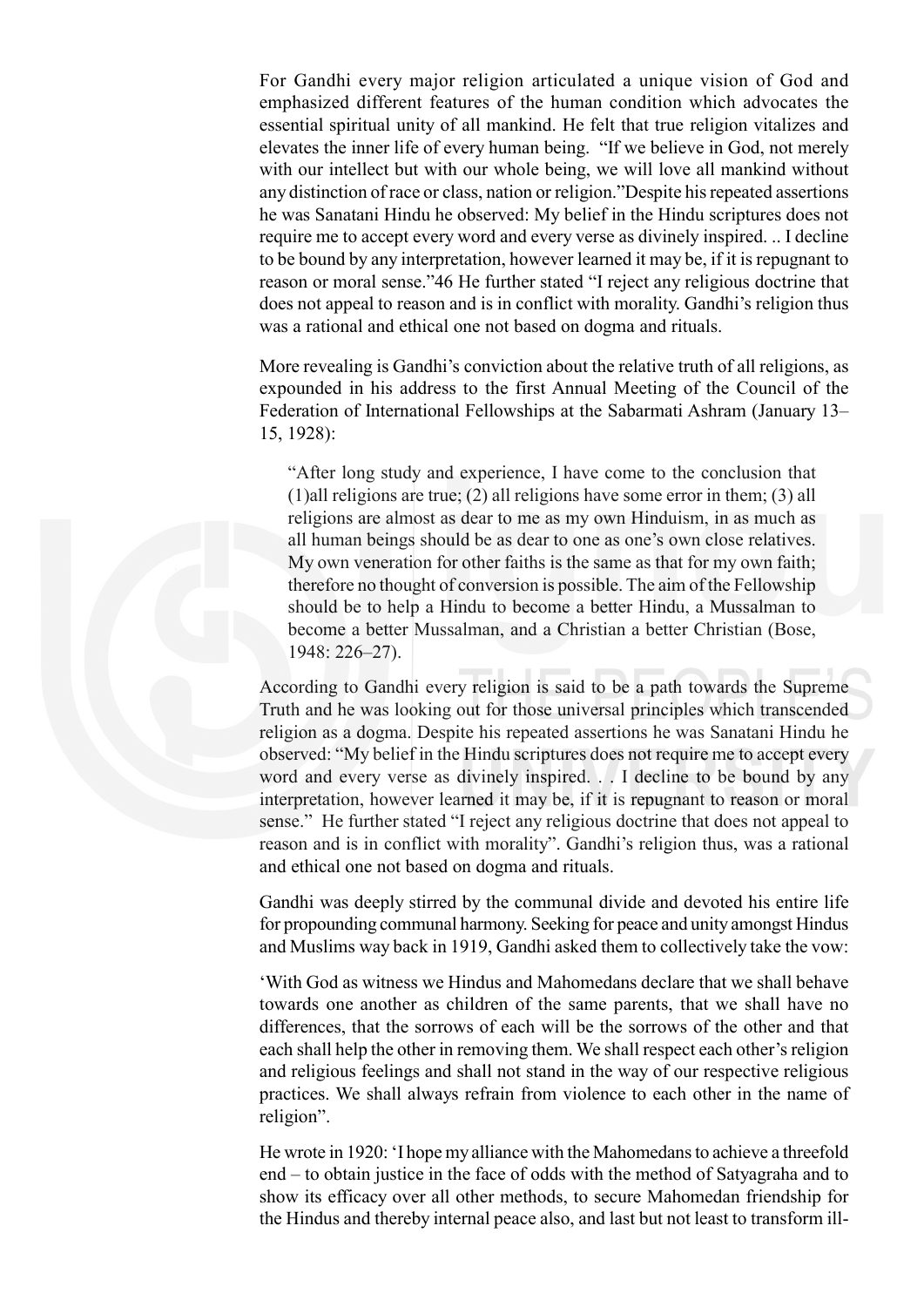will into affection for the British and their constitution which in spite of its imperfections has weathered many a storm.' (Cited in Brown, 1972:194) But throughout he was careful to ensure that it wasn't interpreted by Muslims as a temporary political move as can be gauged from the following:'This unity cannot be a mere policy to be discarded when it does not suit us. We can discard it only when we are tired of Swaraj. Hindu-Muslim unity must be a creed to last for all time and under all circumstances"(Young India, Dec 2, 1920).

When communal riots broke out in 1946 Gandhi walked fearlessly through the riot-torn districts of eastern Bengal, healing the wounds of the worst effected victims. Gandhi refused to celebrate independence when it came to India on August 15 1947. While the entire nation celebrated the historic moment Gandhi was in Noakhali where spade of sectarian violence had intensified. When the violence would not abate, Gandhi began a fast-unto-death in Calcutta to stop the communal killings .He ended his epic fast only after the warring sides agreed to stop killing each other and peace was achieved. Historian Sumit Sarkar has described this period of Gandhi's life for his attempts at dowsing the flames of communal hatred in the midst of partition as 'The Mahatma's finest hour'( 1983: 437). Bhikhu Parekh is of the opinion that for Gandhi, Hindu-Muslim divisions were unacceptable because his idea of Indian fundamentally had as one of its elements the harmonious co-existence and co-operation of different communities which functioned and lived together while at the same time maintained their distinct ideas and roles (1989: 184).

## **Eradication of Untouchability**

Gandhi's goal of attainment of Swaraj remains an unfinished project without the Dalit emancipation. Along with the Hindu-Muslim question, Gandhi had identified Untouchability as a serious impediment to the goal of Swaraj . Gandhi wrote in 1921, "Swaraj is a meaningless term, if we desire to keep a fifth of India under perpetual subjection, and deliberately deny to them the fruits of national culture. We are seeking the aid of God in this great purifying movement, but we deny to the most deserving among his creatures the rights of humanity. Inhuman ourselves we may not plead before the throne for deliverance from the inhumanity of others". (YI, 25-5-1921:165).

Despite abolition of the practice of "untouchability in 1950 under Article 17 of the Constitution of India, caste- based politics, violence and discrimination still persists in blatant and often vicious forms, in many parts of the country. Gandhi wanted to remove untouchability as he saw it as an evil imposed by man, not by any divine authority. He was certain that there was no warrant in the Shastras for untouchability. A religious book could never teach irreligion. Advaita (oneness) was the fundamental principle of the Vedas, which ruled out all distinctions between man and man. He, therefore, hoped they would not consider anybody as untouchable and would look upon Harijans as their blood-brothers and sisters (CWMG 57: 210). . He wrote, Untouchability is repugnant to reason and to the instinct of mercy ,pity or love (Young India,6-10-1921).It was a devise of Satan and not a sanction of religion. To his detractors, who quoted scriptures in support of untouchability, Gandhi said, "scriptures cannot transcend reason and truth."They are intended to purify reason ad truth"(Young India :19-01-1921).

In order to remove untouchability prevailing in the Hindu religion, Gandhi considered the abolition of caste as essential. He urged every Hindu not just to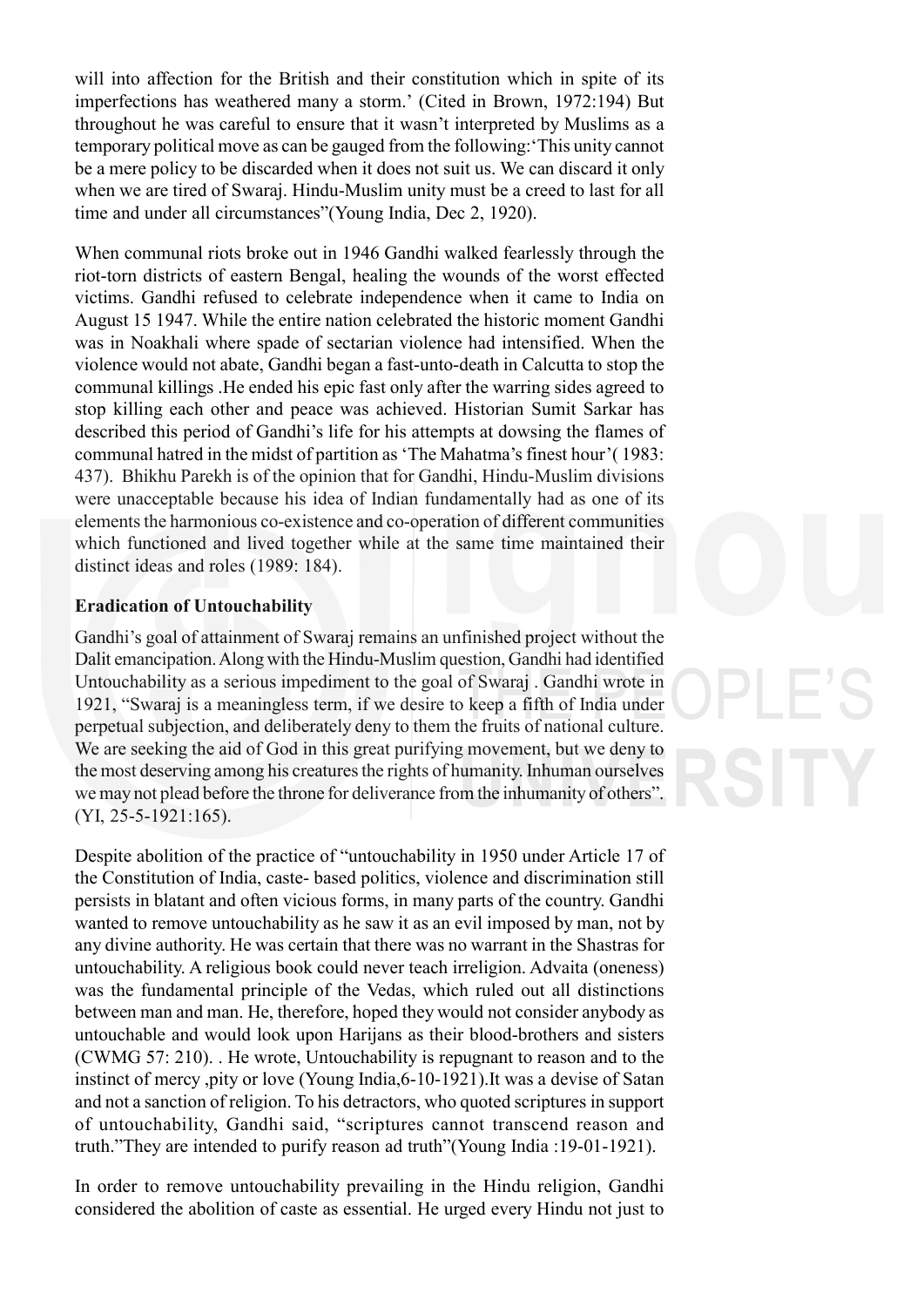abolish untouchability from their minds and hearts, but to disregard matters of caste in where they lived, whom they ate with or befriended, and whom they married. To provide the untouchables with a more positive connotation, Gandhi gave the group a new name, namely Harijan meaning ¯Children of God, in an attempt to make caste Hindus see that they were all equal under God. Gandhi founded the "Harijan Sevak Sangh' in 1932 and he ran the newspapers named Harijan to propagate his ideas on this issue. Even though he belonged to a higher caste, Gandhi took pride in declaring himself as a weaver, farmer, labourer and scavenger (Harijan, 24-09-1927).This is evident in the multifarious roles he acquired for himself in pursuance for removal of untouchbility.

Gandhi pursued a more radical approach to caste Gandhi as he acknowledges the question of untouchability as a deeply social question. Through the three decades of his work in India, Gandhi steadily and persistently attacked the institution of untouchbility. It may be recalled that during his interim stay in India when a severe epidemic broke out in 1901, he visited the houses of untouchables and attended them. Later after his return from South Africa in 1915 whenever he visited Delhi he resided in the slum cluster of Valmiki colony amongst the poor and untouchable destitutes.

From a very early age Gandhi had began to question the practice of untouchability .An untouchable named Uka used to clean the toilets in the Gandhi household. Gandhi's mother forbade him to touch Uka. Gandhi recalled "If I accidently touched Uka, I was asked to perform ablutions, and though I naturally obeyed, it was not without smilingly protesting that untouchability was not sanctioned by religion... I told my mother that she was entirely wrong in considering physical contact with Uka as sinful," (CWMG, vol.19: 570.) Gradually as he evolved his attitude towards untouchability became non -compromising.

Untouchability had no place in the Ashrams that Gandhi formed both in South Africa and India. All members at the ashram ate and mingled together regardless of caste. In his autobiography, he writes that "In South Africa untouchable friends used to come to my place and live and feed with me" (Gandhi 2001: 360). At one instance when his wife Kasturba refused to clean the chamber-pot of a dalit guest , he declared that he would not stand this nonsense in his house and caught her by the hand and dragged her to the gate with the intention of pushing her out (Gandhi 2001: 225). Despite strong objection from the ashramites including Kasturba and his devoted disciple Maganlal, Gandhi admitted the untouchable family of Dudhabhai as inmates in 1915 at the new Kochrab Ashram in Ahmedabad.He did not relent even when the financial aid for the ashram was stopped. Later he adopted Lakshmi (an untouchable by birth) as daughter. When she turned adult Gandhi married her to an upper caste Brahmin defying the practice of endogamy.

## **Environment**

Gandhi sought human happiness combined with full mental and moral growth and not merely material prosperity. Gandhi's voluminous writings are littered with remarks on man's exploitation of nature, and his views about the excesses of materialism and industrial civilization.Gandhi was not an environmentalist in the modern sense. The environmental concern as we understand today were minimal during Gandhi's time, but his ideas on development, technology, self sufficiency, village swaraj, swadeshi clearly draw his environmental concern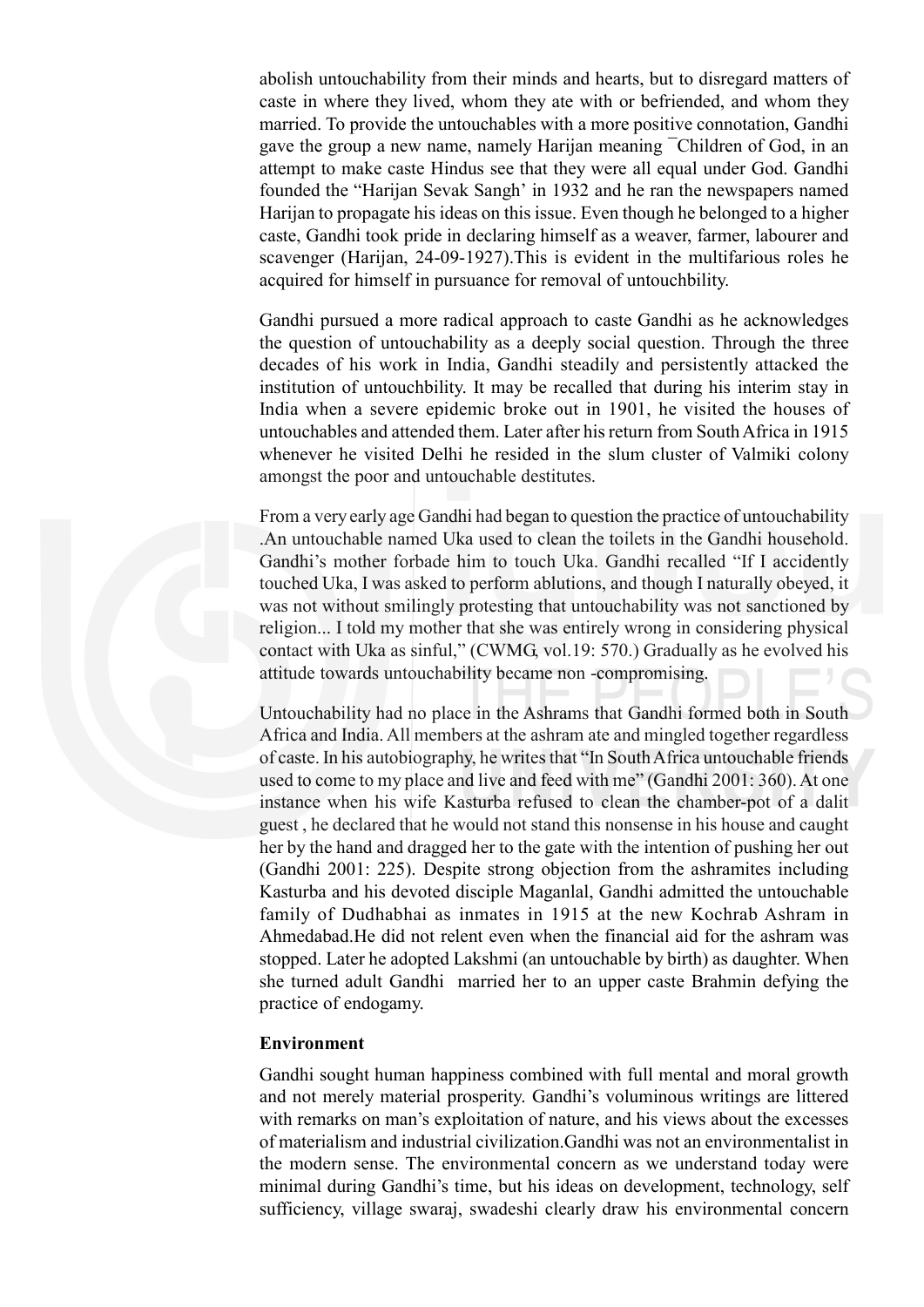serving as inspiration for many environmentalists and contemporary environmental movements in India.

His idea that "nature has enough to satisfy everyone's needs, but not to satisfy anybody's greed" became a one-line ethic for modern environmentalism. As early as in 1909 in his book Hind Swaraj he cautioned mankind against unrestricted industrialism and materialism. In Hind Swaraj, Gandhi articulates an extensive critique of modern civilization, and provides an alternative vision of conditions under which human life can flourish. The problem with modern civilization for Gandhi was that it made bodily and material welfare the object of life. Gandhi believed that the greatest "achievements" of modern civilisation have been weapons of mass destruction, the awful growth of anarchism, the frightful disputes between capital and labour and cruelty inflicted on innocent, dumb, living animals in the name of science and technology. He believed a science to be science only if it afforded the fullest scope for satisfying the hunger of body, mind and soul.

Heavily influenced by Ruskin and Thoreau, Gandhi was fiercely critical of modern industrial development in Hind Swaraj, and recommended the village as the ideal form of economic and social organization. His writings are replete with remarks on the excesses of industrial society. He had warned, as far back as in 1928, about the unsustainability, on the global scale, of Western patterns of production and consumption. "God forbid that India should ever take to industrialisation after the manner of the West," he had said. "The economic imperialism of a single tiny island kingdom [Britain] is today keeping the world in chains. If an entire nation of 300 million took to similar economic exploitation, it would strip the world bare like locusts."

Gandhi's worst fear has become a reality. New development projects carried out in the last two centuries have resulted in large scale destruction of natural resources ,socio-economic deprivation, centralisation and mass displacement of people as worst victims of new development paradigm. It is in the context of deep environmental and ecological crisis that the Gandhi vision for sustainable world gains significance today. His focuses on swadeshi, indigenous technology, village economy and austere life have become excruciatingly important today.

Today Gandhi strikes a remarkable chord with environmentalists who advocate non-violence action method for protecting environment and safeguarding the interests of the poor and the marginalized .With limited resources some of these environmental movements have initiated a new political struggle for securing human dignity and justice. They have not only revealed how the resource-intensive demands of development have built-in ecological destruction and economic deprivation but have redefined the meaning of development itself. The movement truly began with the 'Chipko Andolan' in 1971 and since then has undoubtedly moved the environmentalists. The Chipko Movement became a classic example of non-violent resistance and struggle by thousands of ordinary hill folk without the guidance and control of any centralized apparatus, recognized leadership or full-time cadre. The genesis of the Chipko Andolan had strong links with the Gandhian tradition. The defacto leadership of the movement came from the ranks of Gandhian Sarvodaya workers and consequently, the techniques employed by the activists were taken from or were an adoption of Gandhism Satyagraha .The most active participants in this movement included Sunderlal Bahuguna, Chandi Prasad Bhatt, Dhoom Singh Negi, Ghanasyam Raturi and Indus Tikeker.In recent years the environmental activists like Medha Patekar,Vandana Shiva, Sunita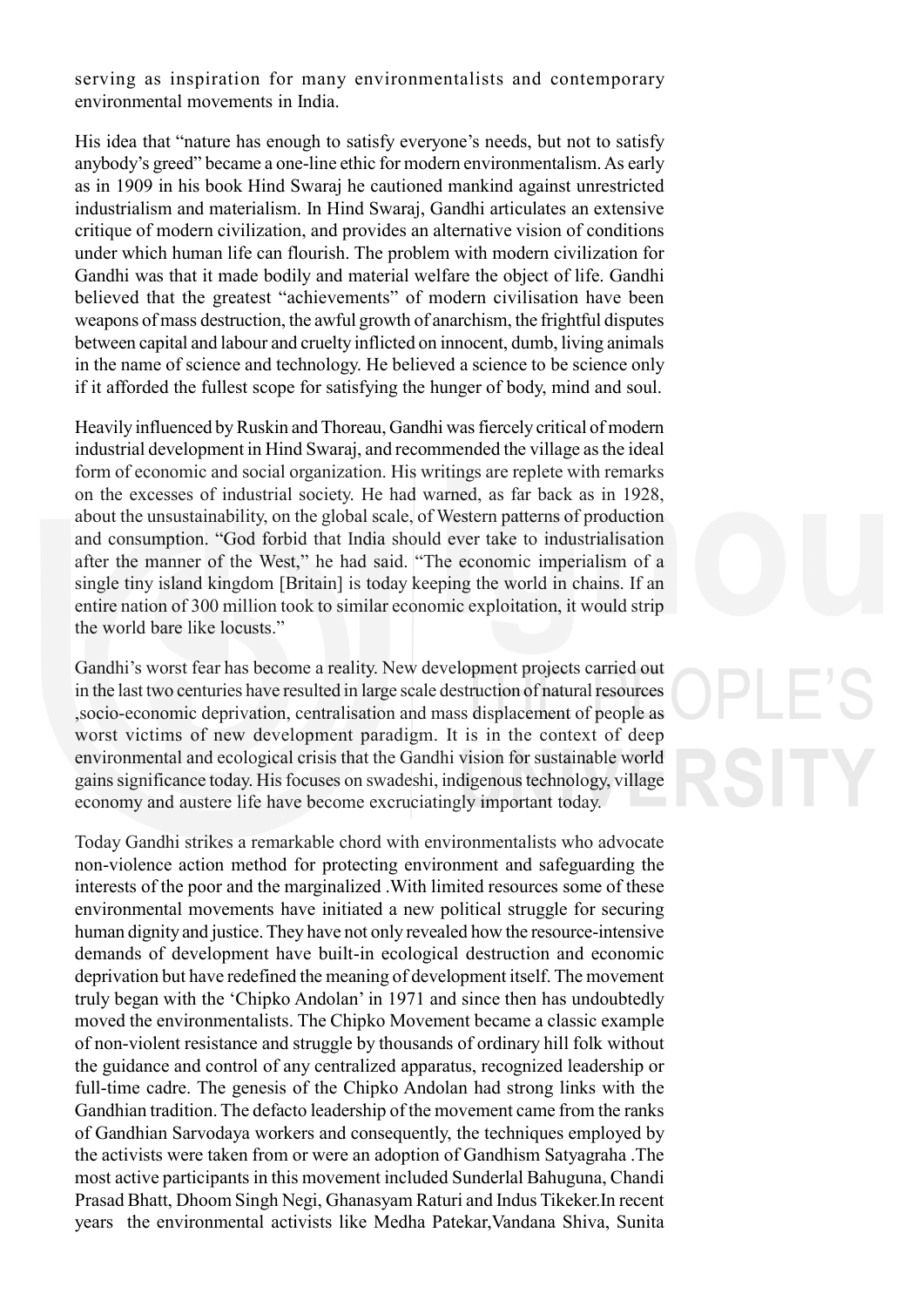Narain, Radha Bhatt and others have taken the movement forward pursuing Gandhian ethics with some degree of success.

## **Concluding Remarks**

Seventy years after his death, Gandhi still matters. His pioneering vision of nonviolent society, sustainable world, religious pluralism, unity of humankind is needed now even more than ever before. Gandhi took a holistic view of human life and wanted all aspects of life -social, economic, and political -to be dovetailed for the creation of a just society. His mission in life was attainment of "Swaraj".It is unfortunate that Gandhi's messages and examples have not struck deep roots and his goal of Swaraj remains an unfinished project. The challenges today are indeed big. In the current scenario of extraordinary crisis Mahatma Gandhi acquires a greater significance than ever before. At this crucial juncture a fresh look at Mahatma Gandhi's ideas and work become important.

The chapters that comprise this edited volume are divided into 14 units. The manuscript purportedly contains a validation of the ideas of Gandhi .It will introduce students to key instances of Gandhi's continuing influence right up to the contemporary period and enable them to critically evaluate his legacy. The broader objective of these essays is to highlights the relevance and effectiveness of Gandhian solutions for contemporary India and the world. Most of the gandhian concerns have been flagged in the introduction. The significance of Gandhi's framework is specifically explored in the introductory chapter. The major part of the discussion in the next units offers an exploration into the philosophical and epistemological foundations of Gandhi. The key theoretical postulates of Gandhi on Truth, Non Violence, Swaraj, Satyagraha, and Trusteeship have been elaborately discussed to gain an understanding of the Mahatma's moral philosophy. These moral precepts as developed by Gandhi have become an integral feature of Indian and world politics. The chapters in the manuscript suggest that to understand the present world order this normative framework can be very useful. In a way Gandhian humanism and its practical application is the way forward

in a world which echoes the cult of violence, intolerance, and hatred. This aspect highlighting the significance of Gandhian ethics is brought up in the discussion in the chapters on Communal harmony, ethics and morality and education. A deeper enquiry of the Gandhian interventions in the arena of global peace, environmental sustainability is also further explored. The writings also draw upon the limitations of new 'paradigm of development' articulated in the people's movement and civil society struggle against exploitation of physical and natural world. The movements in a way reaffirm the gandhian commitment asserting also the global significance of Gandhi.

## **References**

Bondurant, Joan. (1958).Conquest of Violence: The Gandhian Philosophy of Conflict. Princeton, NJ: Princeton University Press.

Bose, N.K. (Ed.). (1948) Selections from Gandhi .Ahmadabad: Navajivan Publishing House.

Brown, Judith M (1972) Gandhi's Rise to Power: Indian Politics 1915-1922 .London: Cambridge University Press.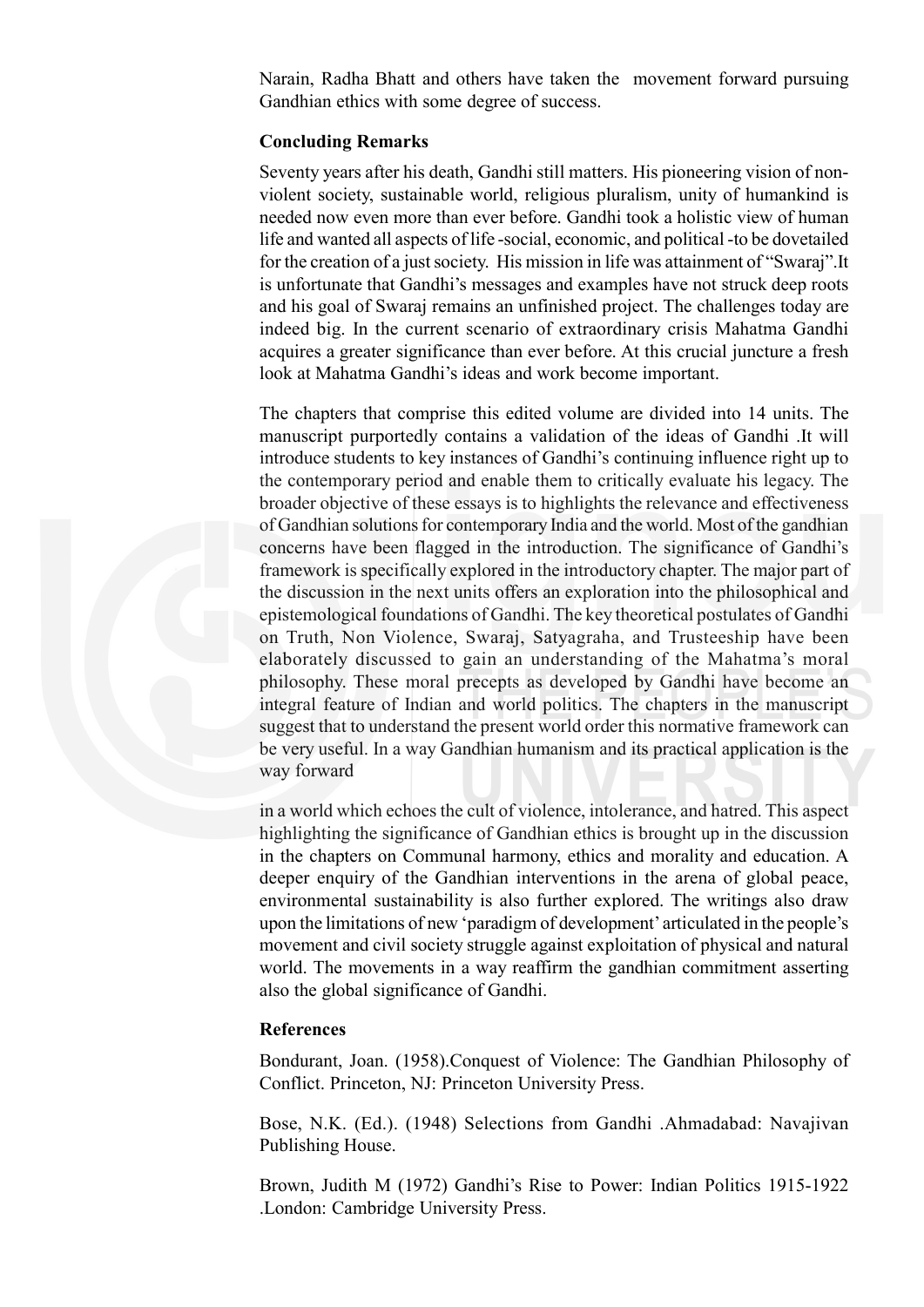Chatterjee, Margaret. (1983)Gandhi's Religious Thought. Notre Dame, IN: University of Notre Dame Press.

Cortright, David (2006).Gandhi and Beyond: Nonviolence for an Age of Terrorism.London: Paradigm Publishers.

Fischer, Louis. (1982, 1997).The Life of Mahatma Gandhi. New Delhi: Harper-Collins.

Gandhi, M. K. Gandhi, (1989, 1941).Constructive Programme, Ahmadabad: Navajivan Press.

Gandhi, M. K. (1999). The Collected Works of Mahatma Gandhi (Electronic Book), New Delhi: Publications Division, Government of India. http:// www.gandhiserve.org/cwmg/VOL026.PDF.

Gandhi, M. K. [(1927, 2006)] An Autobiography, or The Story of My Experiments with Truth, trans. Mahadev Desai. Ahmedabad: Navajivan Publishing House.

Gandhi, M. K. Hind Swaraj or Indian Home Rule (1908). Ahmedabad: Navajivan Publishing House.

Gandhi, M. K. (1933-40, 1942, 1946-48). Harijan, Ahmedabad, Navajivan Press.

Gandhi, Rajmohan (1995). The Good Boatman: A Portrait of Gandhi. Gurgaon: Penguin.

Hardiman, David. 2003. Gandhi in His Time and Ours: The Global Legacy of his Ideas, Delhi: Permanent Black.

Iyer, Raghavan(1973) . The Moral and Political Thought of Mahatma Gandhi New York: Oxford University Press.

Parekh, Bhikhu (1989). Gandhi's Political Philosophy: A Critical Examination. London: Macmillan.

Parel, Anthony J. (ed.) (2002). Gandhi, Freedom, and Self-Rule. New Delhi: Vistaar Publications.

Sarkar,Sumit(1989,2014). Modern India 1885–1947. New Delhi: Pearson **Education**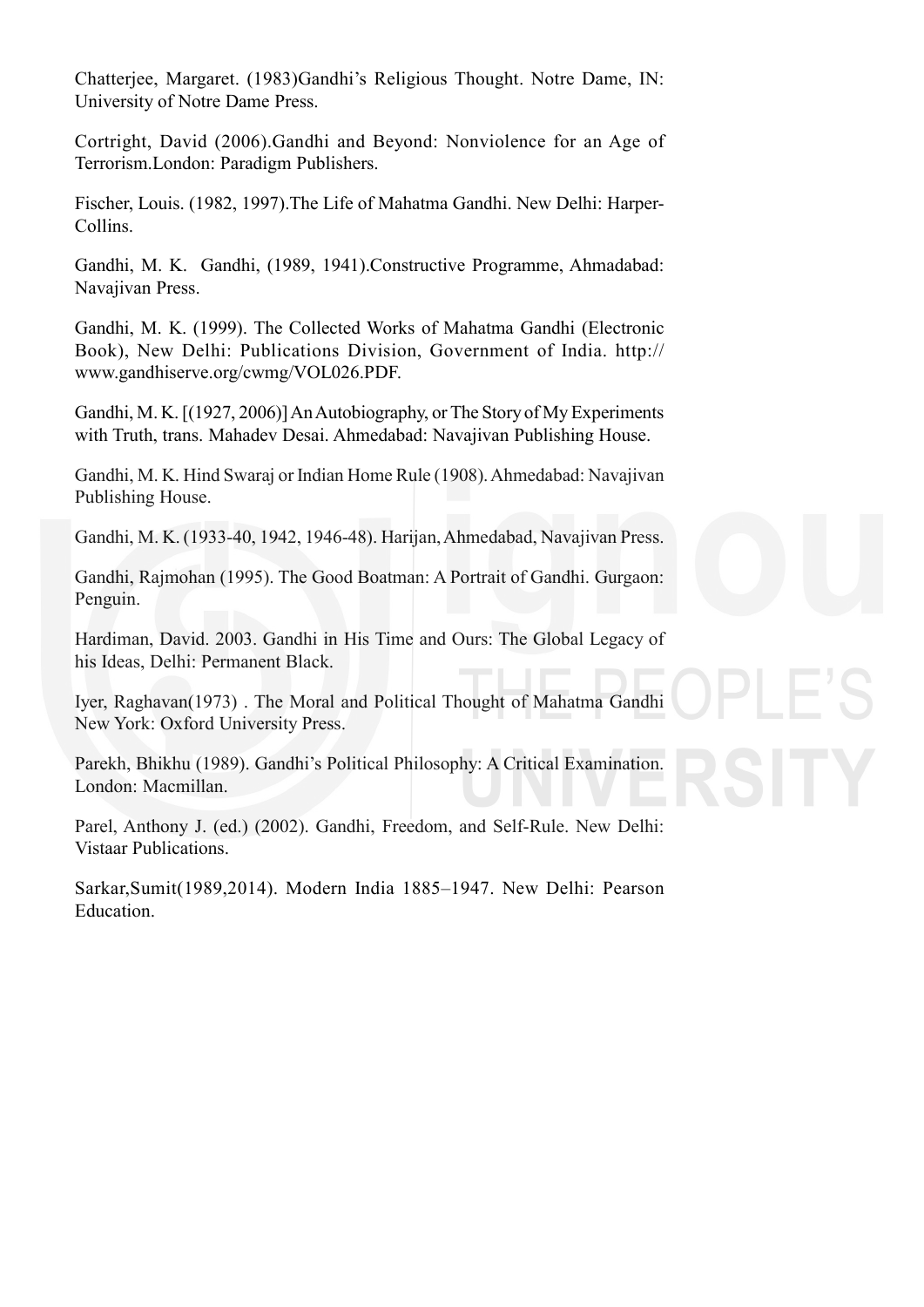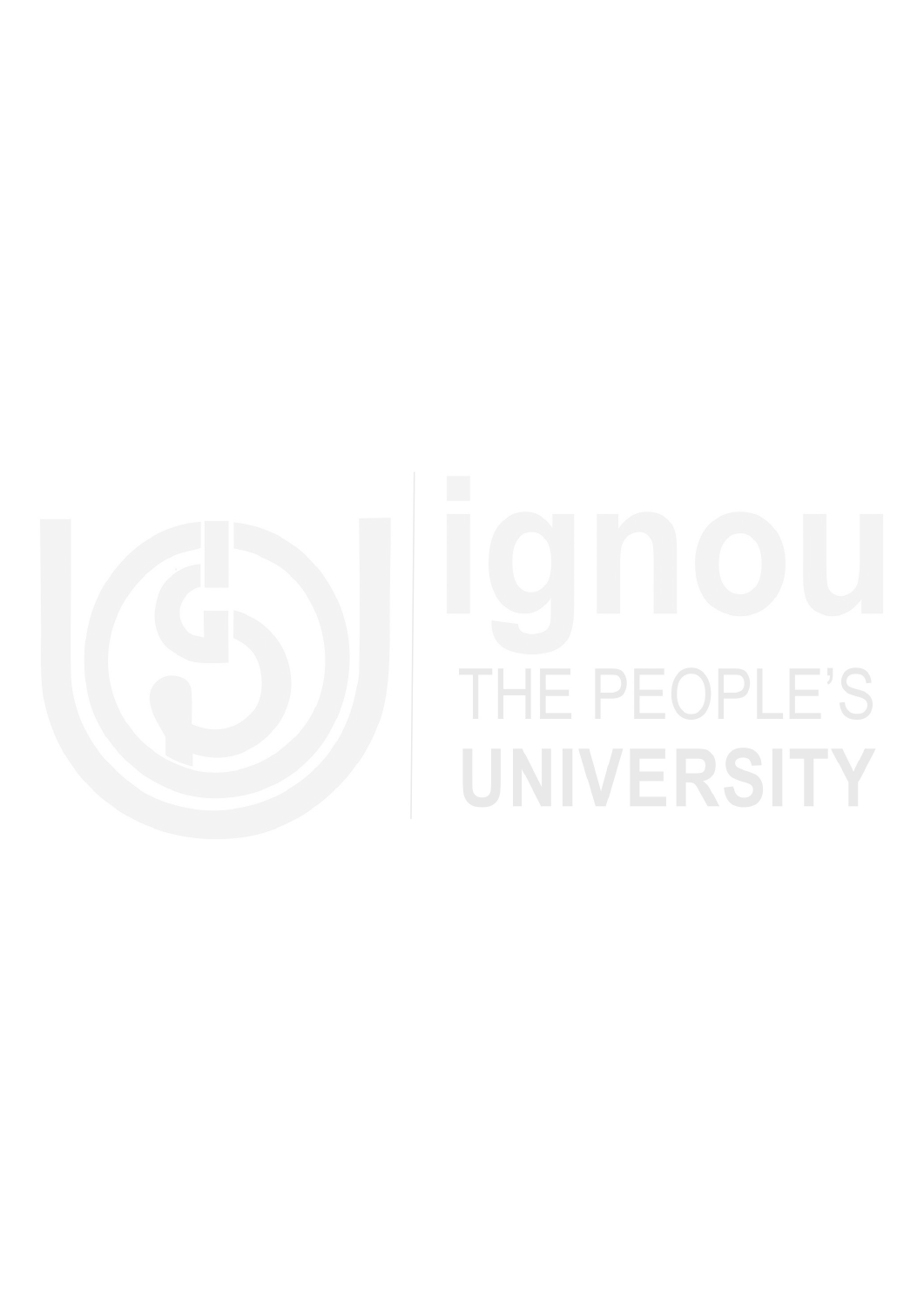# **BLOCK 1 INTRODUCTION**UNIVERSITY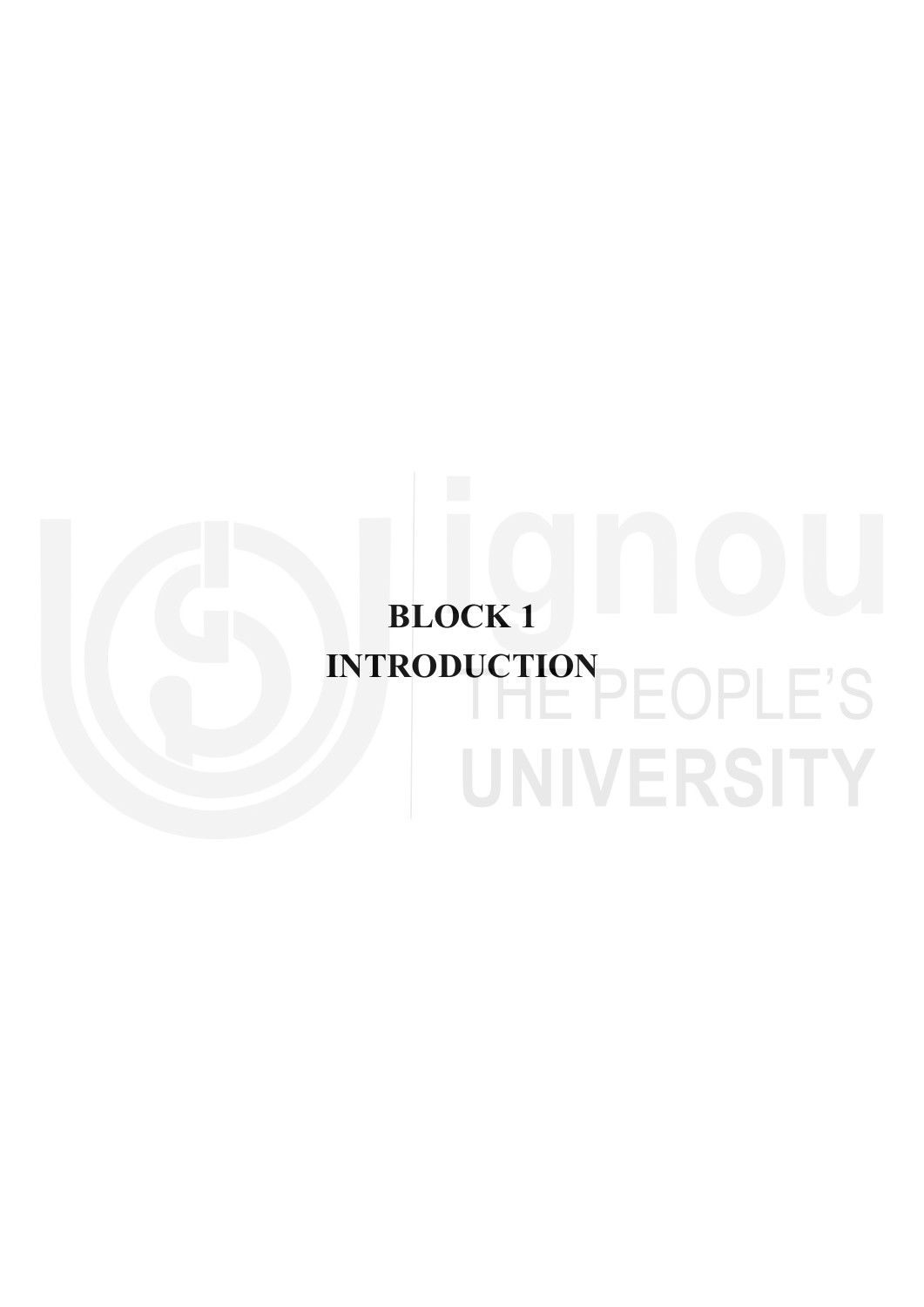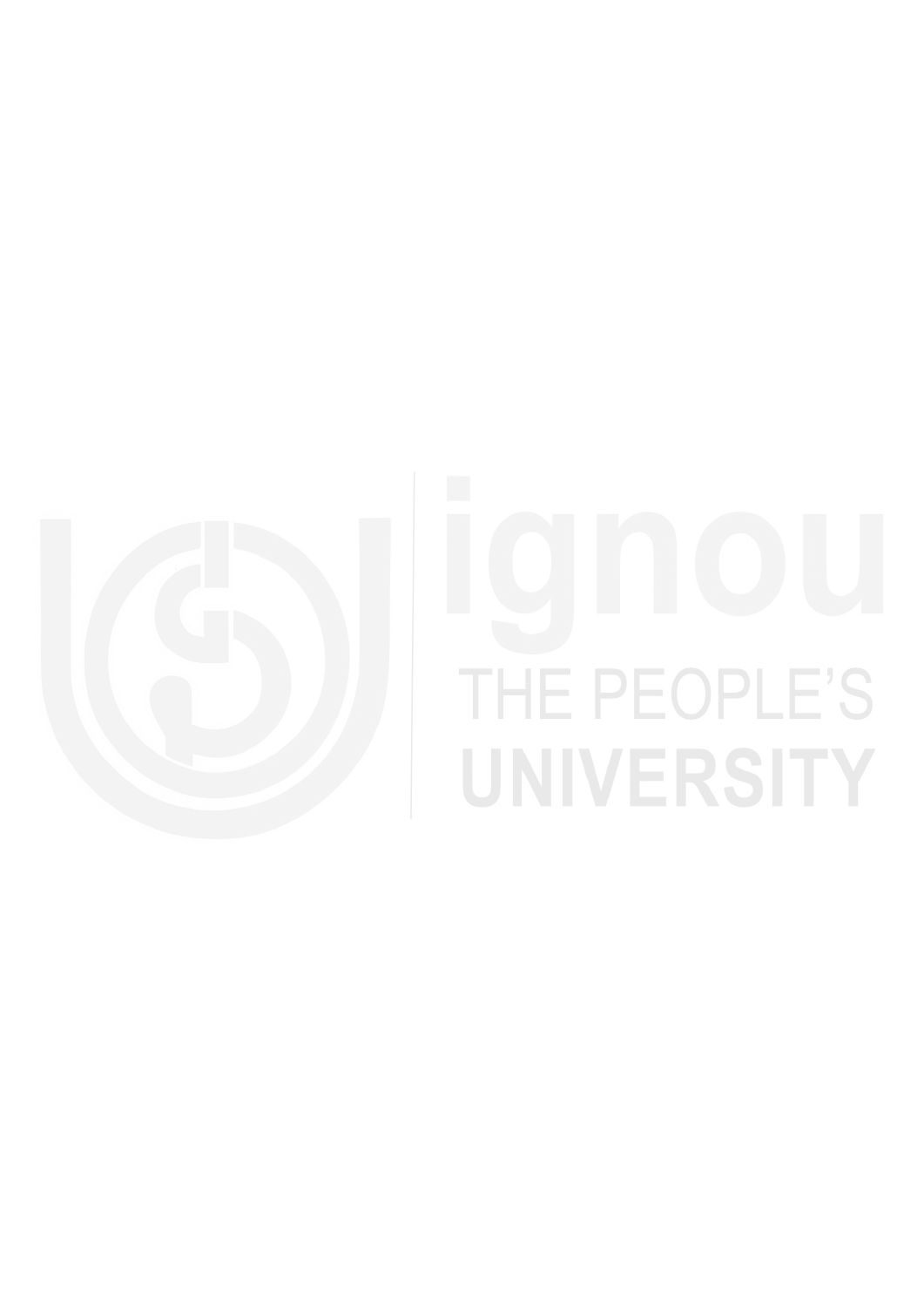## **UNIT 1 GANDHI: LIFE AND TIMES\***

## **Structure**

1.1 Introduction

*Aims and Objectives*

- 1.2 Childhood
- 1.3 Years in England
- 1.4 Struggles in South Africa
- 1.5 The Struggle in India
	- 1.5.1 Khilafat Movement Post the First World War
	- 1.5.2 Non-Cooperation Movement
	- 1.5.3 Simon Commission and Salt Satyagraha
	- 1.5.4 Round Table Conferences
	- 1.5.5 Quit India Movement
	- 1.5.6 Freedom and Partition of India
	- 1.5.7 Assassination of Mahatma Gandhi
- 1.6 Summary
- 1.7 Suggested Readings
- 1.8 Answers to Check Your Progress Exercises

## **1.1 INTRODUCTION**

Mahatma Gandhi or *Bapu* (1869-1948) as affectionately called by Indians has always been a much discussed figure in the story of India's struggle for independence. The values propagated by him still remain at the core of Indian governance and a barometer of right and wrong. Over the years Mahatma Gandhi's multifarious personality has attracted many scholars and thus we have a vast literature on Gandhi. Efforts to engage Gandhi broadly falls into study of either the historical narratives of his life and leadership or theoretical assessment of his thought. The following unit is a brief introduction of his life and times. The unit outlines Gandhi's evolution by discussing four important periods of his life (a) Childhood, (b) Gandhi's education and youth in England, (c) Gandhi's time in South Africa and (d) Gandhi's emergence as a political leader in India.

## *Aims and Objectives*

This unit will enable you to understand

- The life and times of Mahatma Gandhi.
- The childhood days of Mohandas Karamchand Gandhi.  $\bullet$
- Gandhi's education in England.  $\bullet$
- The struggle for the rights of the Indians living in South Africa.
- Gandhi's struggle to gain independence from British rule in India.

<sup>\*</sup> Suruchi Aggarwal, H-6A Panchsheel Vihar, Nr. D.D.A. Flats, Khirki Extn. New Delhi xtn.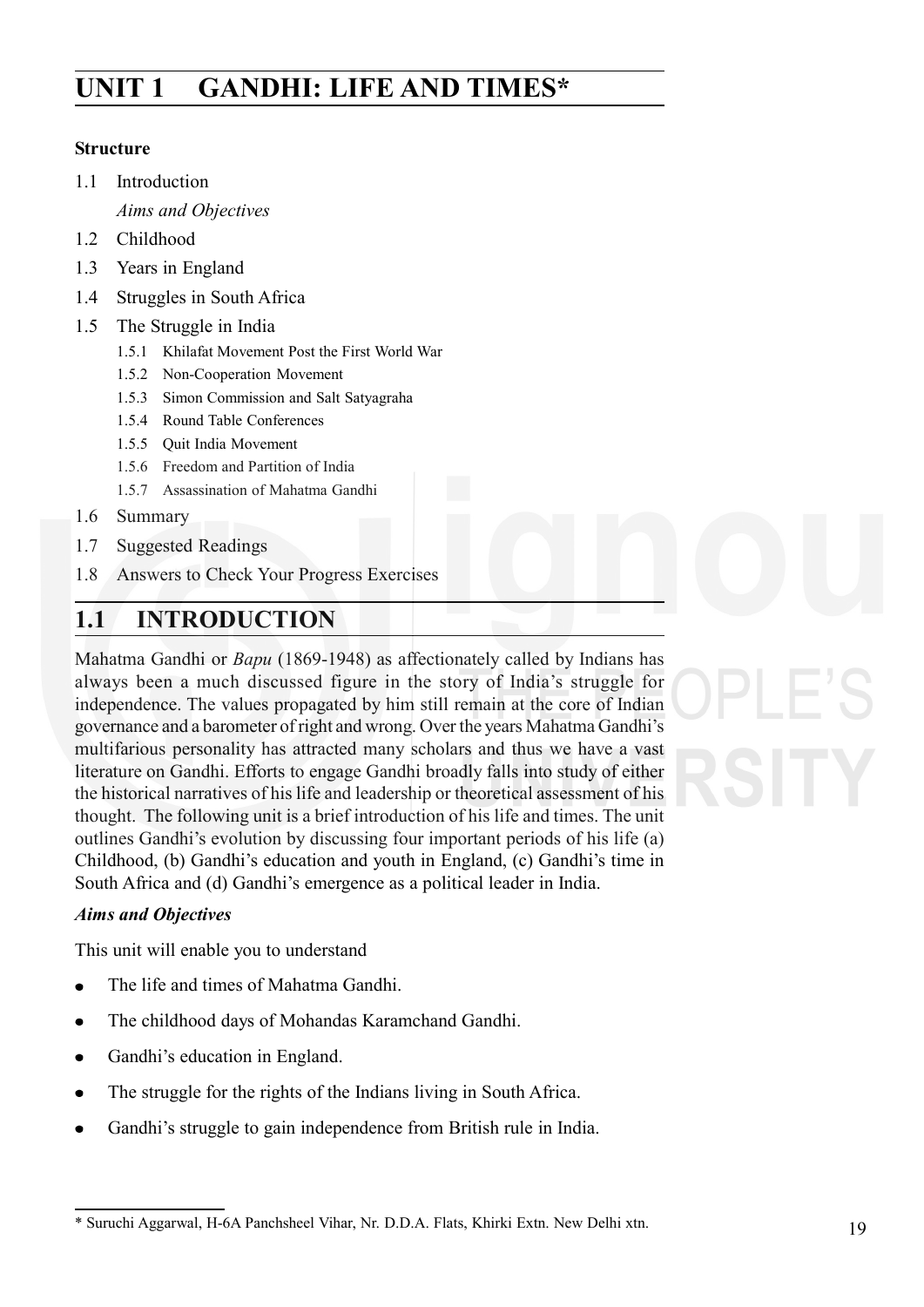## **Introduction 1.2 CHILDHOOD**

Mohandas Karamchand Gandhi was born on October 2, 1869 in Porbandar, on the coast of Kathiawad in Gujarat. His parents were Karamchand Gandhi and Putlibai. Although the Gandhis, meaning grocers, were merchants (baniya) by caste, they had risen to important political positions. Mohandas's father was the chief administrator and member of the court of Porbandar, and his grandfather that of the adjacent tiny state of Junagadh. Gandhi grew up in a varied religious environment. His parents were followers of the largely devotional Hindu cult of Vishnu (or Vaishnavites). His mother belonged to the Pranami sect, which combined Hindu and Muslim religious beliefs, gave equal honour to the sacred books of the Vaishnavites and the Koran, and preached religious harmony. Her religious fasts and vows, observed without exception all her life, left an abiding impression on her son.

His father's friends included many Jains who preached a strict doctrine of nonviolence and self-discipline. Gandhi was also exposed to Christian missionaries, but Christianity was not a significant presence in his childhood. Like many Hindus he unselfconsciously imbibed a variety of religious beliefs, but had no deep knowledge of any religious tradition including his own. Gandhi was a shy and mediocre student, and completed his school education with average results. He was married to Kasturbai when they were both 13 years of age. Events in Gandhiji's life which resulted from two immature minds trying to settle into adult roles of husband and wife made him an opponent of child marriage.<sup>1</sup>

The early years of Mohandas' childhood were spent in Porbandar. He was not far behind the other naughty children of his age, who kept names for their teachers behind their backs. He enjoyed school but would not get through the multiplication table easily. When Mohandas or Moniya as his mother called him, was seven years of age, his father became a member of the Rajkot Court. So his parents shifted to Rajkot from Porbandar. Here, Mohandas was admitted to Primary school.

Young Gandhi was a shy boy. He was very punctual. He did not like to be late to school and preferred to go back home soon after the school closed. It was only later when he was little grown up that he started playing on the streets and by the seaside. Mohandas was an unremarkable student who was so timid that he slept with the lights on even as a teenager. In the ensuing years, the teenager rebelled by smoking, eating meat and stealing change from household servants. At one time he stole some gold from his brother's armlet. He was afraid of his father. Not because of any punishment from him, but because of causing great pain to his father. He confessed to his father in writing and tried to get out of the mess.

He was ashamed of himself and with trembling hands he gave the note to his father. Gandhiji expected a violent reaction. His father was sick at that time. He sat up and read what his son had written. His eyes filled with tears and he simply tore the note up. This was not expected of his father. But the clear confession and the promise to never commit such sin again, made father forgive his son. Mohandas cried too. At the same time he felt his sins had been washed away in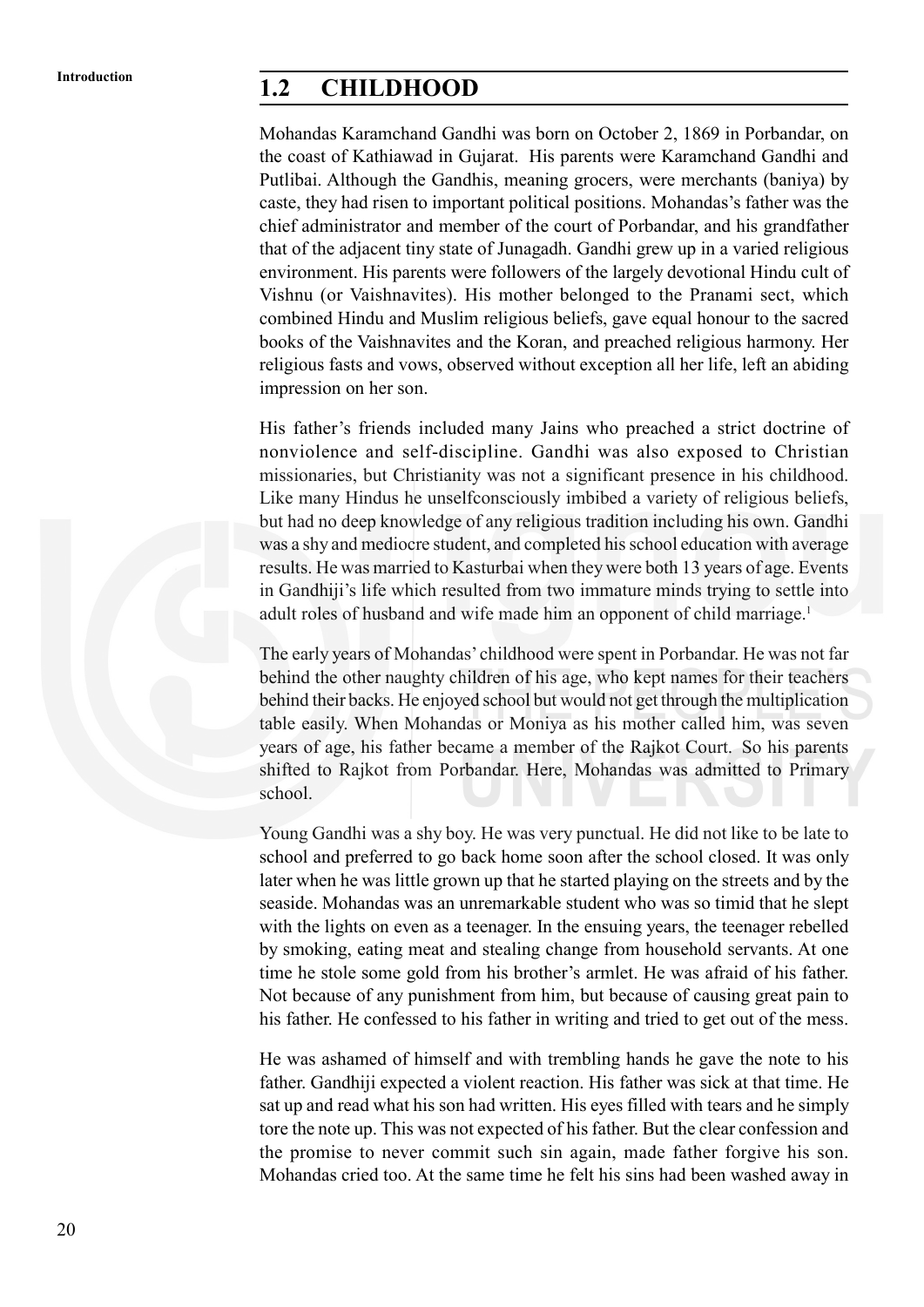**Gandhi: Life and Times** the tears of his father. His first lesson in Ahimsa began here. He realised its unlimited power of transforming everything.

Childhood experiences and influences impacted Gandhi's adult life as do everybody else's. He was a deeply religious Hindu and yet respected all other religions. He realized he could not lie because he could not tolerate the enormous guilt that he felt later on.2

Mohan passed the matriculation examination of Bombay University in 1887. His father's death a year earlier had strained the means of the family. Being the only boy in the family who had persevered in his studies, its hopes rested on him and he was sent to Bhavnagar, the nearest town with a college. Unfortunately for Mohan the teaching was in English. He was unable to follow the lectures and despaired of making any progress. Meanwhile, Mavji Dave, a friend of the family, suggested that Mohan should go to English to qualify at the bar. Mohan jumped at the idea of going abroad. His elder brother had no doubt that the proposal was attractive but wondered how they could afford it. His mother was reluctant to let her youngest boy sail to an alien land to face unknown temptations and dangers. The Modh Bania caste to which the Gandhis belonged, threatened to make the whole family outcastes if Gandhi went to England. All these hurdles were, however, successfully overcome by Mohan's determination to go broad, and in September 1888, at the age of 18, he sailed for England.<sup>3</sup>

## **1.3 YEARS IN ENGLAND**

On September 4, 1888, Mohandas left Bombay for England. Mohandas never forgot his first morning on board. He felt uncomfortable in his black suit and shirt and tie. He was quite sure that Indian attire was more suitable, but he thought he looked very impressive. On landing at Southampton he saw that all the people were in dark clothes, wearing bowler hats and carrying overcoats. Mohandas was embarrassed to find that he was the only one wearing white flannels. In London, he stayed at first at the Victoria Hotel. Dr. P. J. Mehta, a friend of the Gandhi family, was the first to meet him.

Gandhi found everything around him strange. He was homesick and almost starved until he discovered a vegetarian restaurant. He struggled to learn western manners and customs. He bought well-tailored clothes and a top hat. He spent a lot of time before the mirror, parting his straight hair and fixing his tie. He took lessons in dancing, but soon gave it up as he had no sense of rhythm. He tried his hand at playing the violin, but failed. He took lessons in French and elocution, but went to sleep. His attempt to be an Englishman lasted about three months. Then he gave up the idea. He converted himself into a serious student. His meals were simple. He avoided expenditure on transport and went on foot everywhere in London. He started to keep an account of every penny he spent. Mohandas joined the London Vegetarian Society and soon found himself in its executive council. He wrote articles for the magazine, *Vegetarian.*<sup>4</sup>

In the boarding houses and vegetarian restaurants of England, Gandhi met not only food faddists but some earnest men and women to whom he owed his introduction to the Bible and, more important, the *Bhagavadgita*, which he read for the first time in its English translation by Sir Edwin Arnold and his rendering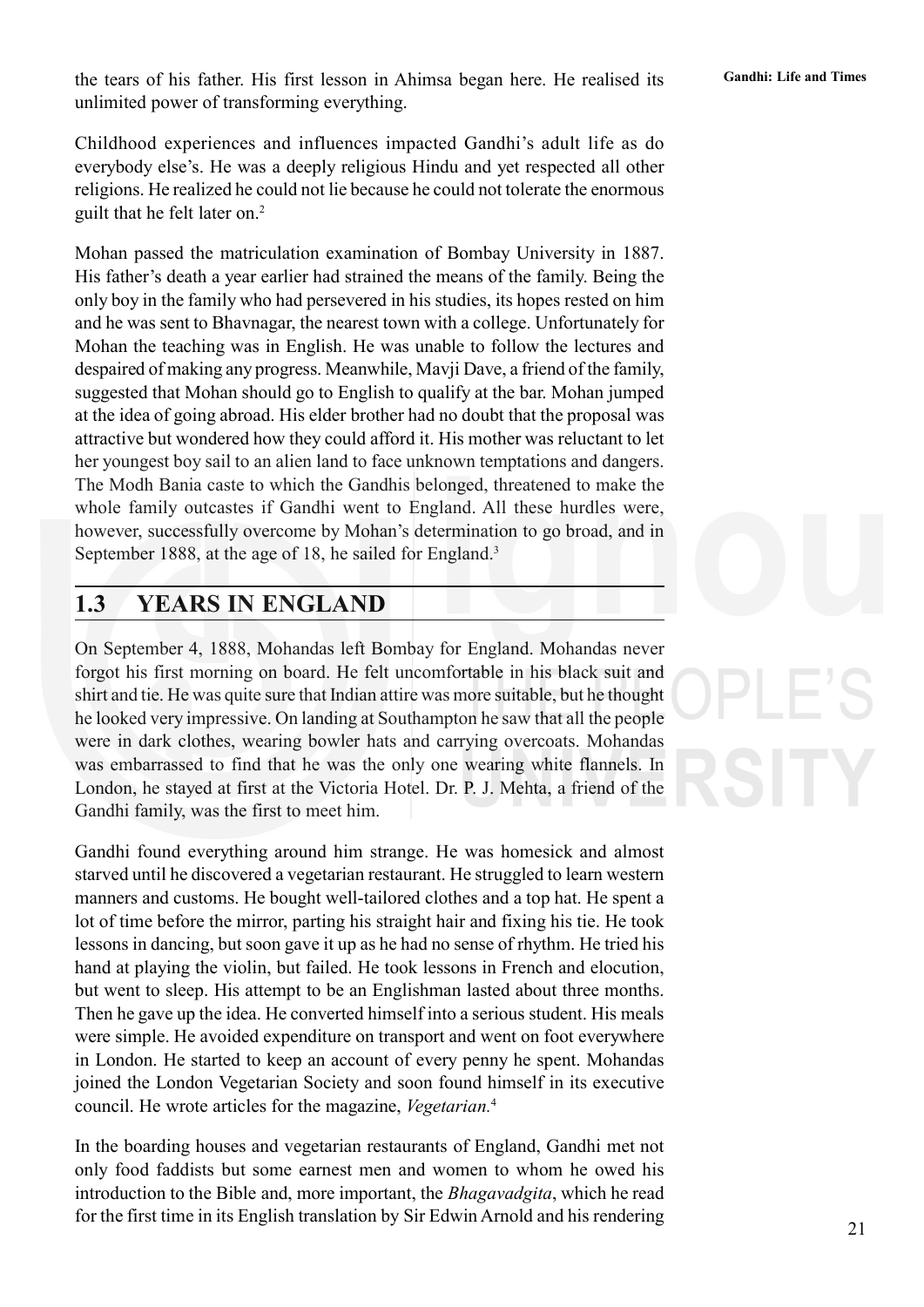**Introduction** of Buddha's life-*The light of Asia* as well as the chapter on the Prophet of Islam in Carlyle's *Heroes and Hero Worship*. The attitude of respect for all religions and the desire to understand the best in each one of them were thus planted in his mind early in life.<sup>5</sup>

> The *Bhagavadgita* (commonly known as the *Gita*) is part of the great epic the *Mahabharata* and, in the form of a philosophical poem, is the most-popular expression of Hinduism. The English vegetarians were a motley crowd. They included socialists and humanitarians such as Edward Carpenter, "the British Thoreau"; Fabians such as George Bernard Shaw; and Theosophists such as Annie Besant. Most of them were idealists; quite a few were rebels who rejected the prevailing values of the late-Victorian establishment, denounced the evils of the capitalist and industrial society, preached the cult of the simple life, and stressed the superiority of moral over material values and of cooperation over conflict. Those ideas were to contribute substantially to the shaping of Gandhi's personality and, eventually, to his politics. The teachings of the Bible, the Buddha and Gujarati poet Shamal Bhatt fused in his mind. The idea of returning love for hatred, and good for evil, captivated him; he did not yet comprehend it full, but it continued to ferment in his impressionable mind.

> The bar examination did not require much study and Gandhi had ample time to spare. Getting admission to Oxford or Cambridge was not possible as study at those institutions would entail long course work and much financial resources. He therefore decided to appear for the London matriculation examination. It meant hard work and sacrifice, but he enjoyed hard work. He passed in French, English, and chemistry but failed in Latin. He tried again, and this time passed in Latin too.

> Meanwhile, he progressed in his study of law and in November 1888 was admitted to the Inner Temple. It was the tradition of the Inns of Court for the students to dine together at least six times each year. The first time Gandhi dined with his fellow students, he was nervous. He was sure the boys would tease him for refusing meat and alcohol. When wine was offered, he refused to have any. He did not touch the meat either, and sat there, quite content with his bread, boiled potatoes and cabbage. He was pleasantly surprised to find that his strange habits did not make him unpopular. The next time he went for the dinner, he had a pile of law books with him. He was taking the books to his room to study. The other students were amazed by his dedication to learning and very surprised to find him reading Roman law in Latin. Some friends suggested he read abbreviated versions of the law instead of bothering unduly over such tomes. Gandhi explained to his friends that he worked so hard for sheer interest in the subject, and that he wanted to acquire knowledge for its own sake.

> After a short trip to France, he prepared for the final law examination. The results were soon declared. He had passed with high marks. On June 10, 1891, Gandhi was called to the bar. He was admitted as a barrister and the next day was formally enrolled in the High Court. The following day, June 12, he sailed for India. Gandhi's three-year stay in England was eventful. Those were days of great intellectual activity, and there was tolerance for every school of thought. The country as a whole was a living university. As Gandhi sailed for home on the S.S. Assam, he felt that, next to India, he would rather live in England than any other place in the world.<sup>6</sup>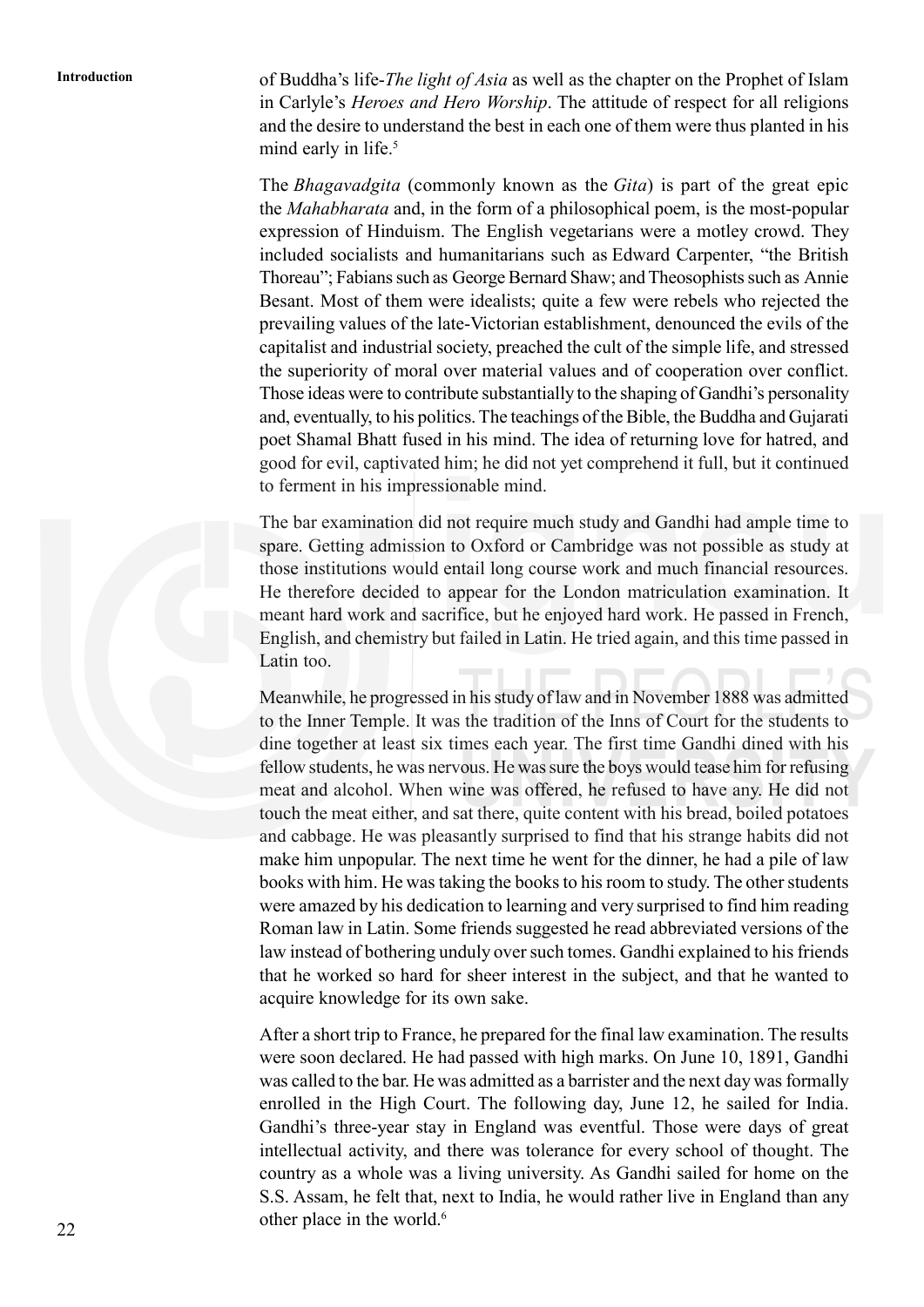## **Check Your Progress Exercise 1 Gandhi:** Life and Times

- **Note:** i) Use the space given below for your answer.
	- ii) See the end of the unit for tips for your answer.
- 1) Briefly describe Gandhi's childhood years and his early stay in England.

..................................................................................................................... ..................................................................................................................... ..................................................................................................................... ..................................................................................................................... .....................................................................................................................

## **1.4 STRUGGLE IN SOUTH AFRICA**

When Gandhi reached Bombay he learnt that his mother had died. The news had been deliberately kept back from him to spare him the shock in a foreign land.

After spending some time in Rajkot he immediately took in hand the education of his little son and of his brother's children. He decided to set up a legal practice in Bombay. He stayed in Bombay for a few months where he had a small case, but when he rose to argue it in the court, his nerve failed him and he could not utter a word.

Having failed to establish himself in Bombay, Gandhi returned to Rajkot where he started practice again. He still did not make much progress and was unhappy and could not get in sync with the atmosphere of petty intrigue that was rampant in the small states of Kathiawar. During this time an offer came from Dada Abdulla & Co. to proceed to South Africa on their behalf to instruct their counsel in a lawsuit. According to Gandhi this was a godsend opportunity. Gandhi jumped at it and sailed for South Africa in April 1893 intending to stay for a year but staying on for twenty-one. It was in South Africa that a shy, timid, inexperienced, lawyer, came into clash with forces that made him to tap into his hidden moral resources and turn misfortunes into creative spiritual experiences.

Dressed in a frock-coat and turban Gandhi landed in Durban where his client Abdulla Sheth received him. Almost at once the first thing he sensed on arrival was the oppressive atmosphere of racial snobbishness. A large number of Indians were settled in South Africa, some as merchants, some in other professions, a large majority of them were indentured labourers or their descendants. They were all looked down upon as pariahs by the white settlers and called coolies or samis. Thus a Hindu doctor was a coolie doctor and Gandhi himself a coolie barrister. After about a week's stay in Durban Gandhi left for Pretoria, the capital of the Transvaal. There his presence was needed in connection with a lawsuit. A first class ticket was purchased for him by his client. When the train reached Maritzburg, the capital of Natal, at about 9 p.m. a white passenger who boarded the train objected to the presence of a 'coloured' man in the compartment and Gandhi was ordered by a railway official to shift to a third class. When he refused to do so, a constable pushed him out and his luggage was taken away by the railway authorities. It was winter and bitterly cold. Gandhi sat and shivered the whole night in the waiting-room, thinking whether he should fight for his rights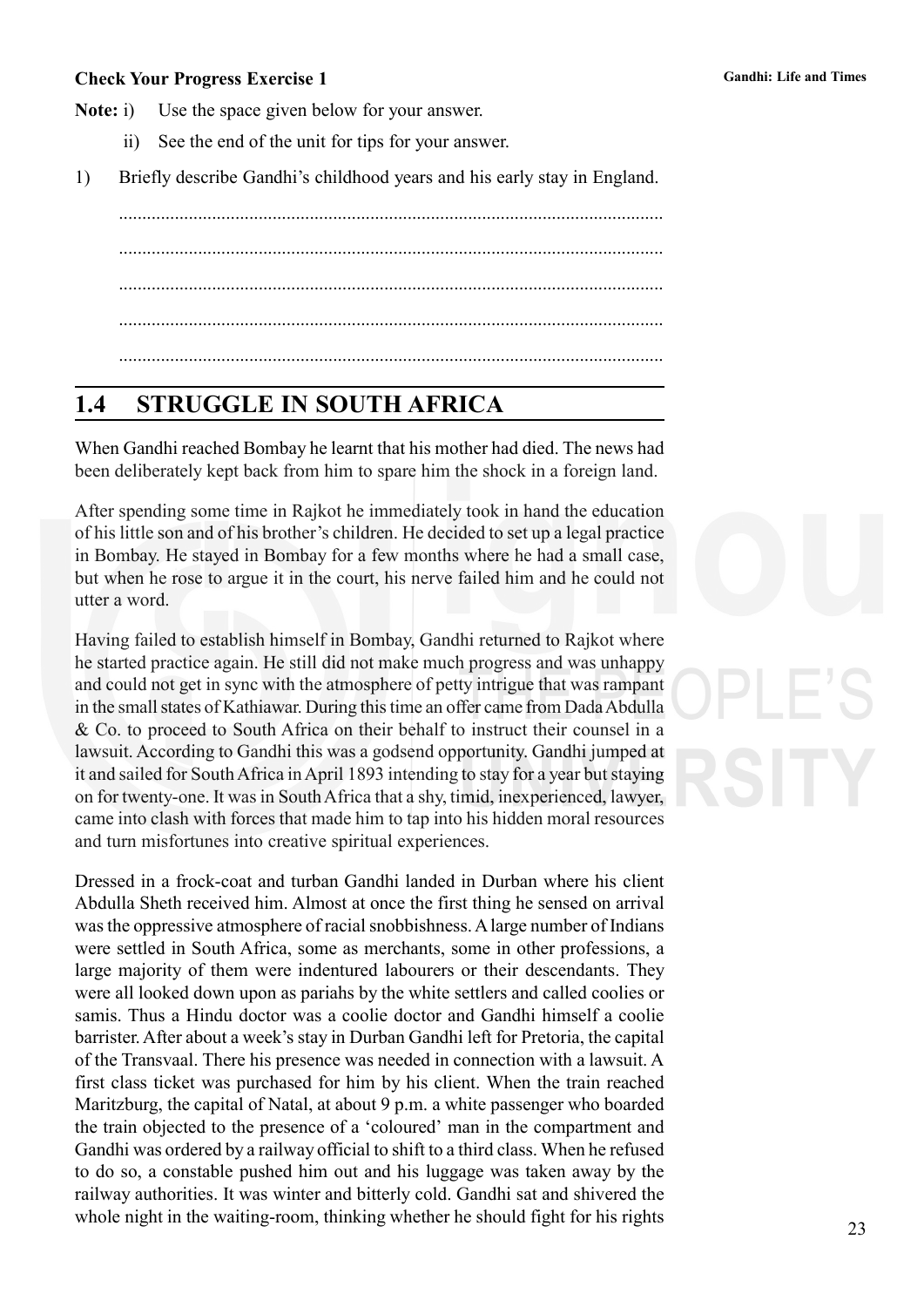**Introduction** or go back to India. He decided that it was cowardice to run away without fulfilling his obligations.

> The next evening he continued the train journey, this time without any incident, but a bigger mishap awaited him on the journey from Charlestown to Johannesburg which had to be covered by stagecoach. He was made to sit with the coachman on the box outside, while the white conductor sat inside with the white passengers. Gandhi pocketed the insult for fear of missing the coach altogether. On the way the conductor who wanted a smoke spread a piece of dirty sack-cloth on the footboard and ordered Gandhi to sit there so that the conductor could have Gandhi's seat and smoke. Gandhi refused. The conductor swore and rained blows on him, trying to throw him down. Gandhi clung to the brass rails of the coach box, refusing to yield and unwilling to retaliate. Some of the white passengers protested at this cowardly assault and the conductor stopped beating Gandhi.

> Though his main concern in Pretoria was with the lawsuit, Gandhi's sense of social justice had been aroused by his personal experience of the brutalities to which his countrymen were subject to. He therefore lost no time in calling a meeting of the Indian community in Pretoria which consisted largely of Muslim merchants. This was his first public speech which he delivered successfully. He encouraged his countrymen to observe truthfulness even in business and reminded them that their responsibility was all the greater since their country would be judged by their conduct in a foreign land. He asked them to forget all distinctions of religion and caste and to give up some of their unsanitary habits. He suggested the formation of an association to look after the Indian settlers and offered his free time and services<sup>7</sup>

> The position of Indians in the Transvaal was worse than in Natal. They were compelled to pay a poll tax of  $\pounds 3$ ; they were not allowed to own land except in a specially allotted location, a kind of ghetto; they had no franchise, and were not allowed to walk on the pavement or move out of doors after 9 p.m. without special permit.

> Gandhi had been working hard at the lawsuit for which he had come to South Africa and had gained a sound knowledge of legal practice. He made two discoveries: one was that facts are three fourth of the law; the other, that litigation was damaging to both parties in a suit and therefore the duty of a lawyer was to bring them together in a settlement out of court. In this particular case he succeeded in persuading both Abdulla Seth and the opposing party, Tyeb Seth, to accept arbitration. Having completed his work in Pretoria, Gandhi returned to Durban and prepared to sail home, but at a farewell dinner given in his honour someone showed him a news item in Natal Mercury that the Natal Government proposed to introduce a bill to disfranchise Indians. Gandhi immediately understood the ominous implications of this bill which according to him was the first nail into their coffins and advised his compatriots to resist it by concerned action. The Indian community convinced him of their helplessness without him and begged him to stay on for another month. Gandhi agreed, little realizing that this one month would become twenty years.<sup>8</sup>

With his usual earnestness Gandhi then and there turned the farewell dinner into an action committee and drafted a petition to the Natal Legislative Assembly. Volunteers came forward to make copies of the petition and to collect signatures all during the night. The petition received good publicity in the press the following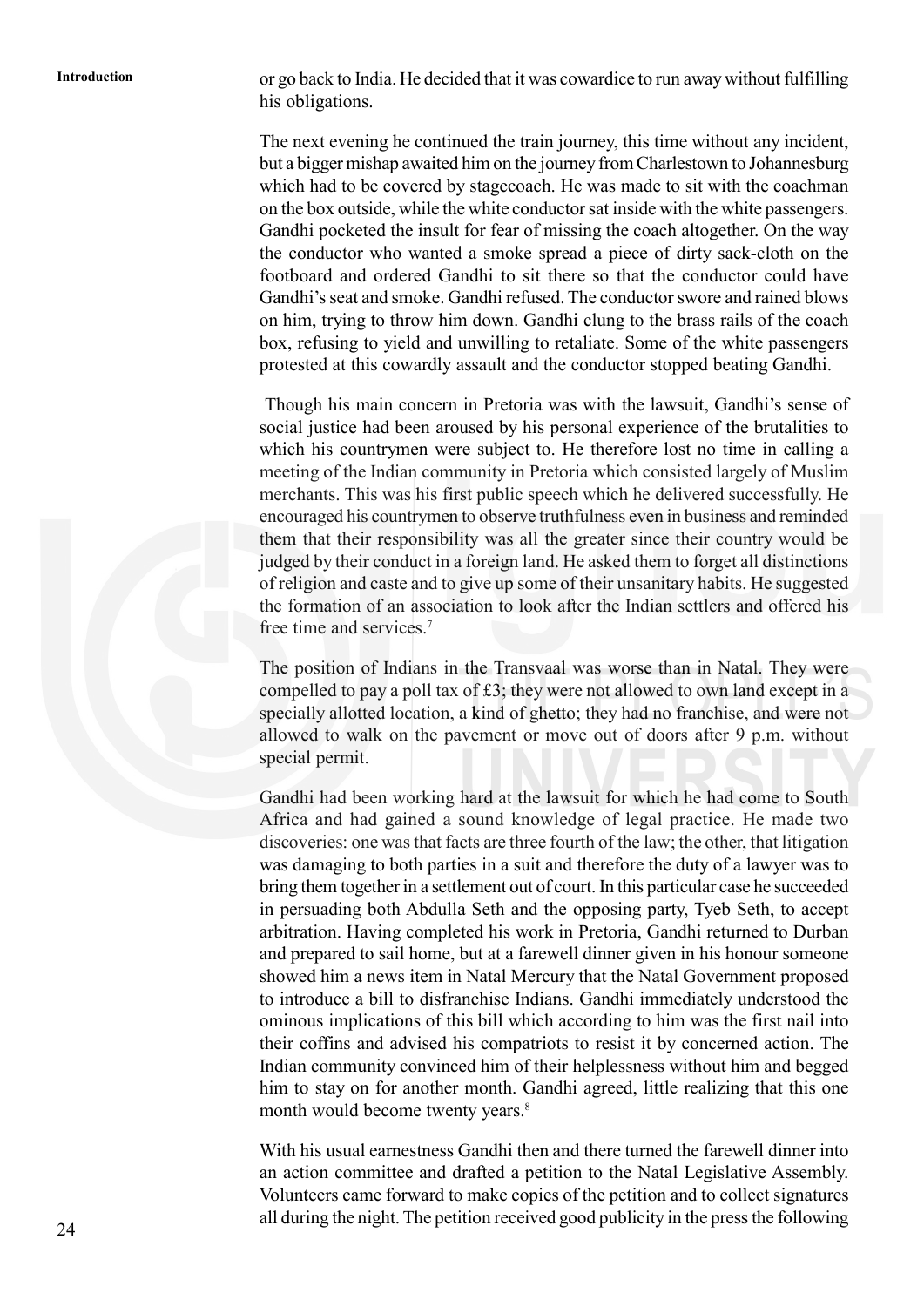morning. The bill was however passed. Undeterred, Gandhi set to work on another **Gandhi: Life and Times** petition to Lord Ripon, the Secretary of State for Colonies. Within a month the mammoth petition with ten thousand signatures was sent to Lord Ripon and a thousand copies printed for distribution. Even The Times admitted the justice of the Indian claims and for the first time the people in India came to know of the hardships of their countrymen in South Africa. Gandhi realized that if he had to extend his stay in South Africa he would not accept remuneration for his public services and estimated that he needed about £300 to meet his expenses. He therefore enrolled as an advocate of the Supreme Court of Natal.

Three years' stay in South Africa persuaded Gandhi that he could not now desert a cause he had so warmly espoused. He therefore took six months' leave to visit India and bring his family back, but it was no holiday. He visited many cities in India and worked hard to rouse interest of the editors of papers and eminent public men in the unfortunate condition of Indians in South Africa. He published a small pamphlet on the subject. Though it was a very sober and restrained statement of the Indian case, a distorted summary cabled by Reuters created considerable misunderstanding in Natal which was to have unpleasant consequences later.

When plague broke out in Rajkot, Gandhi volunteered his services and visited every locality, including the quarters of the untouchables, to inspect the toilets and teach the residents better methods of sanitation. During this visit, he made the acquaintance of veteran leaders like Badruddin Tyabji, Pherozeshah Mehta, Surendranath Banerjee and the great patriot, Tilak. He met the wise and noblehearted Gokhale and was greatly inspired by him. He addressed a large public meeting in Bombay. He was due to speak in Calcutta also, but before he could do so an urgent telegram from the Indian community in Natal obliged him to cut short his stay and sail for Durban with his wife and children in November 1896.

When the ship reached Durban, it was put into five day's quarantine. The European community, misled by garbled versions of Gandhi's activities in India and by a rumour that he was bringing shiploads of Indians to settle in Natal, were angry and threatened to drown all the passengers. However, the passengers, including Gandhi's family, were allowed to land unmolested, but when Gandhi came down a little later and his identity was discovered, an infuriated mob fell upon him, stoning, beating and kicking him and would probably have killed him if a brave English lady had not come to his rescue. News of this cowardly assault received wide publicity and Joseph Chamberlain, the British Secretary of States for the Colonies, cabled an order to Natal to prosecute all those who were responsible for the attempted lynching. Gandhi refused to identify and prosecute his assailants, saying that they were misled and that he was sure that when they came to know the truth they would be sorry for what they had done.

It was during this second period in South Africa that Gandhi's mode of living underwent a change, albeit gradual. Formerly, he was anxious to maintain the standard of an English barrister. Now he began, in his methodical but original fashion, to reduce his wants and his expenses. He learnt laundering and became his own washerman. He could now iron and starch a stiff white collar. He also learnt to cut his own hair. He not only cleaned his own chamber-pots but often of his guests as well. Not satisfied with self-help, he volunteered, despite his busy practice as a lawyer and demand of public work, his free service for two hours a day as compounder in a charitable hospital. He also undertook the education at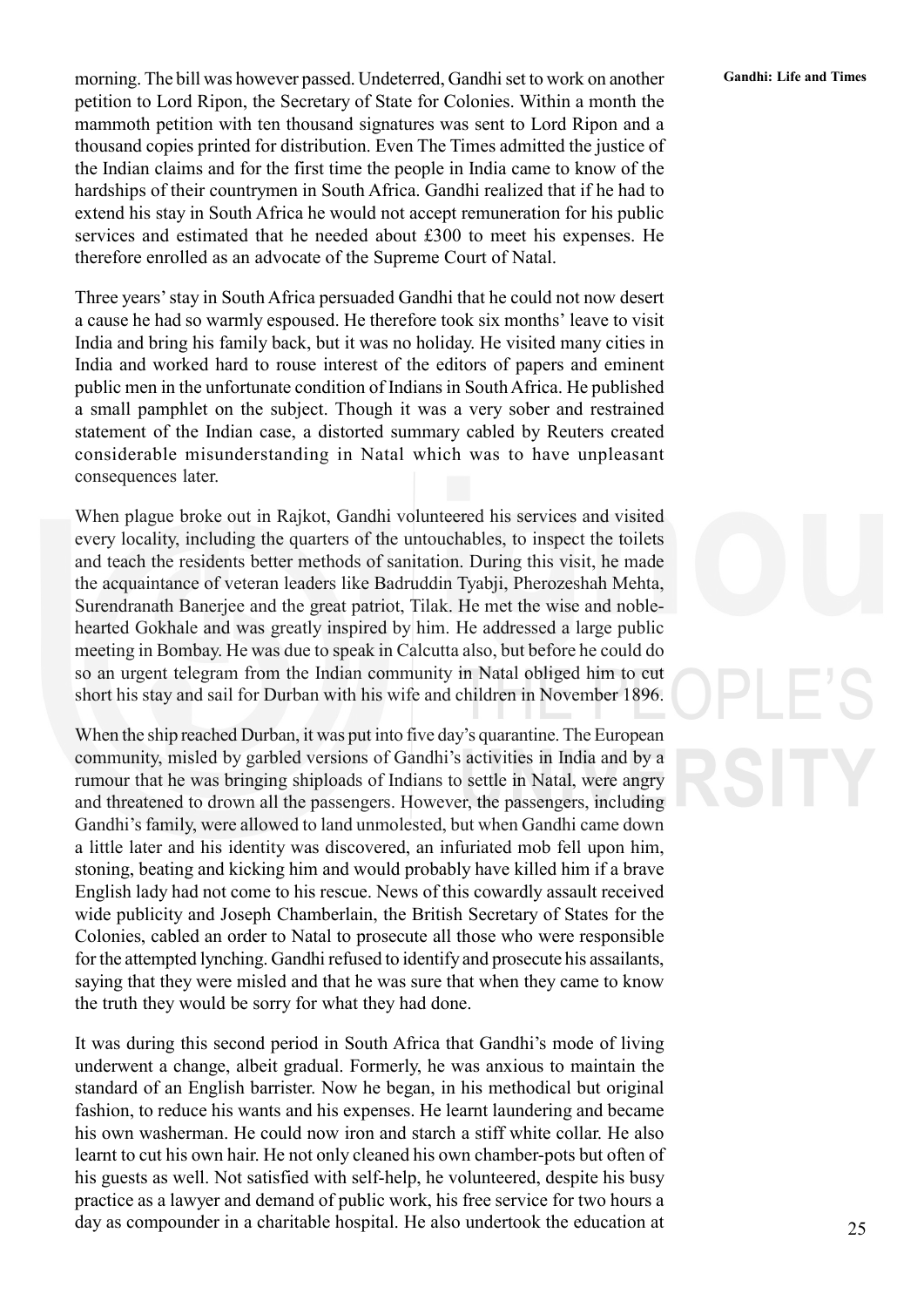**Introduction** home of his two sons and a nephew. He read books on nursing and midwifery and in fact served as midwife when his fourth and last son was born.

> Gandhi visited India again in 1901 to attend the Calcutta session of the Indian National Congress and had the satisfaction of seeing his resolution on South Africa approved. He was however disappointed with the Congress. He felt that Indian politicians talked too much but did little. He deplored the importance given to the English language in their discussions and was pained to see the unsanitary condition of the latrines in the camp. After staying for a few days in Calcutta as Gokhale's guest, he went out on a tour of India, travelling third class in order to study for himself the habits and difficulties of the poor. He observed that the extreme discomfort of third class travel in India was due to much of the indifference of the railway authorities as to the dirty habits of the passengers themselves and suggested that educated persons should voluntarily travel third so as to reform the people's habits and be in a position to ventilate their legitimate grievances. The diagnosis as well as the remedy suggested was characteristic of his approach to all social and political problems-equal emphasis on duties as on rights. Gandhi was not destined to work in India yet. Hardly had he set up his practice in Bombay when a cablegram from the Indian community in Natal recalled him. He had given them his word that he would return if needed. Leaving his family in India he sailed again.

> He had been called to put the Indian case before Joseph Chamberlain who was visiting South Africa. Chamberlain did not lend an ear to Gandhi and the Indians' petition. The situation in Transvaal was unfavourable for the Indians, so Gandhi decided to shift to Johannesburg as an advocate of the Supreme Court. He had stayed on specifically to challenge European arrogance and resist injustice. He had no malice in his heart but only wanted to right wrongs.

## **Founding of "The Indian Opinion"**

About the middle of 1903, it had occurred to him that, if the South African Indians were to be brought into closer association with each other and with their European fellow-colonists, and to be politically and socially educated, it was absolutely necessary to have a newspaper, and, after consultation, he provided the greater part of the capital for its inauguration, with the late Mr. M. H. Nazar as editor, and thus the Indian Opinion was born.

Gandhi often pondered deeply over the kind of life he should lead in order to dedicate himself completely to the service of humanity. He realized that absolute self-control or *Brahmacharya* was necessary for the purpose, for one "could not live both after the flesh and the spirit". So, immediately after his return from the Zulu campaign in 1906, he announced his resolution to take a vow of absolute celibacy to a select group of friends.

This step was taken under the influence of the *Bhagvad Gita* which he had been reading regularly every morning for some time and committing to memory. Another doctrine of the Gita which influenced him profoundly was 'nonpossession'. As soon as he realized its implications he allowed his insurance policy of Rs.10,000 to lapse. Henceforth he would put his faith in God alone. Next to the Gita, the book which influenced him most deeply was Ruskin's *Unto This Last* which his friend Polak had given him to read one day in 1904. What Ruskin preached, or rather what Gandhi understood him to preach, was the moral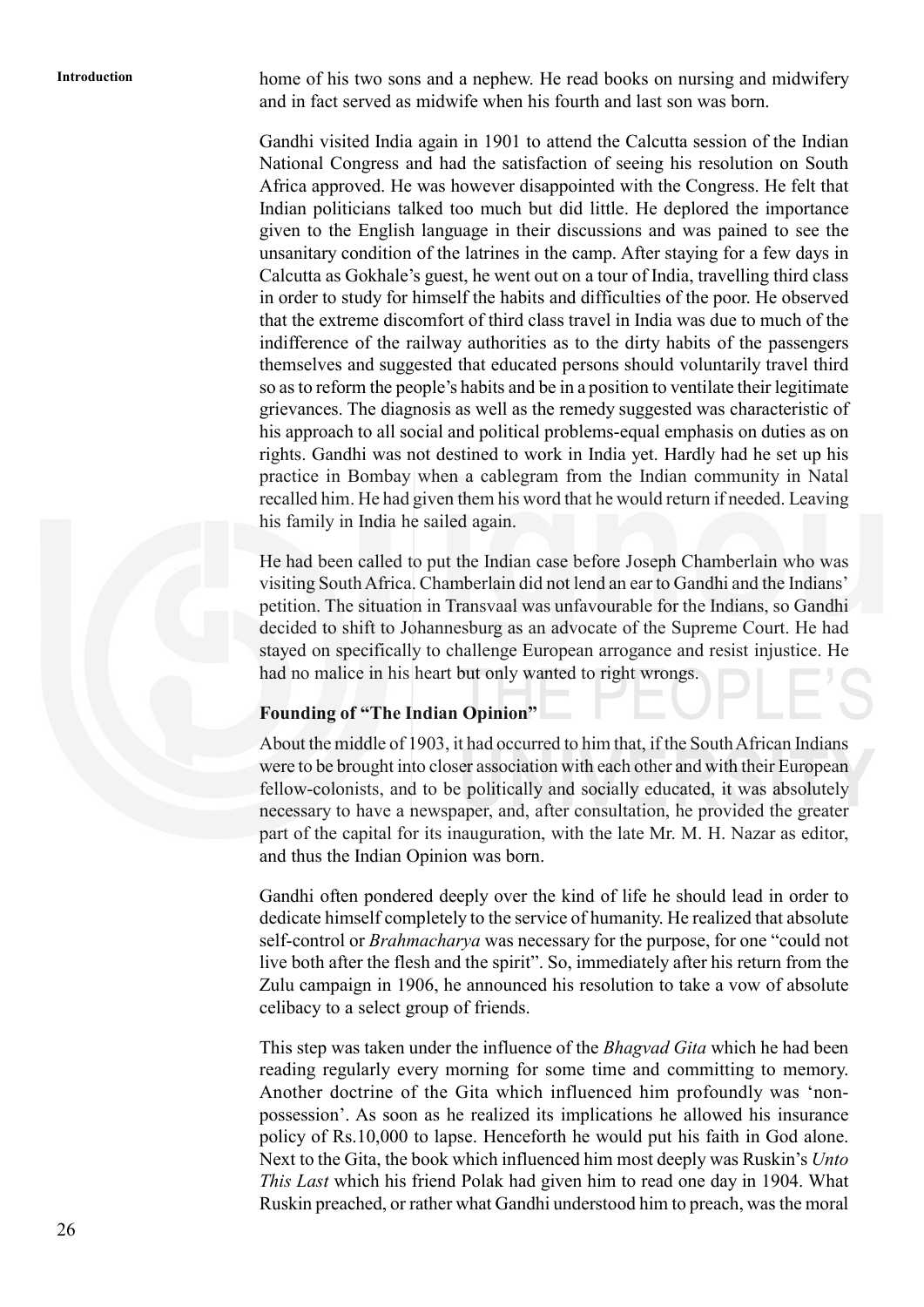dignity of manual labour and the beauty of community living on the basis of **Gandhi:** Life and Times equality. Since, unlike Ruskin, Gandhi could not appreciate an ideal without wanting to practice it, he immediately set about to buy a farm where such a life could be lived. Thus was founded the famous Phoenix colony, on a hundred acres of land, some fourteen miles from Durban, but Gandhi could not stay long at Phoenix as duty called him to Johannesburg where, later, he founded another colony on similar ideals, at a distance of twenty-one miles from the city. He called it the Tolstoy Farm. In both these ashrams, as settlements organized on spiritual ideals are known in India, the inmates did all the work themselves, from cooking to scavenging. Extreme simplicity of the life was observed, reinforced by a strict code of moral and physical hygiene. No medicines were kept, for Gandhi who had earlier read Adolf Just's *Return to Nature* believed profoundly in natural cure. Every inmate had to practise some handicraft. Gandhi himself learnt to make sandals. From 1907 Gandhi and the rest of the Indians struggled with the Black Act of General Smuts. Gandhi was jailed thrice. It was his time in jail praying and undergoing privations that Gandhi was able to harden himself for further struggle which was waiting in the future for him.

He foresaw that a showdown with the South African Government was sooner or later inevitable and knew from his own individual experience that no brute force could quell the spirit of man ready to defy and willing to suffer. What he could do himself he could train others to do. Individual resistance could be expanded and organized into a mass struggle in the prosecution of a moral equivalent of war. He had read Tolstoy and Thoreau's use of the term 'civil disobedience' did not seem to express Gandhi's own concept of ahimsa as a positive force of love, nor did he like the use of the phrase 'passive resistance'. The concept was now clearly formulated in his mind but the word to describe it was wanting. His cousin Maganlal Gandhi suggested *Sadagraha*, meaning holding fast to truth or firmness in a righteous cause. Gandhi liked the term and changed to Satyagraha. Thus was evolved and formulated Gandhi's most original idea in political action.<sup>9</sup>

In 1911 things seemed to settle down, but the Union government went back on its promise and even nullified all non-Christian marriages and now Kasturbai too joined the struggle. The Satyagraha which was Gandhi's form of non-violent protest spread rapidly. In January, 1914 a provisional agreement was worked out between Gandhi and Smuts and the main Indian demands were conceded too. In 1914 on Gokhale's request Gandhi sailed to India.

## **Check Your Progress Exercise 2**

- **Note:** i) Use the space given below for your answer.
	- ii) See the end of the unit for tips for your answer.
- 1) Discuss in what ways Mahatma Gandhi contributed to the struggle for the rights of the Indians living in South Africa.

..................................................................................................................... ..................................................................................................................... ..................................................................................................................... ..................................................................................................................... .....................................................................................................................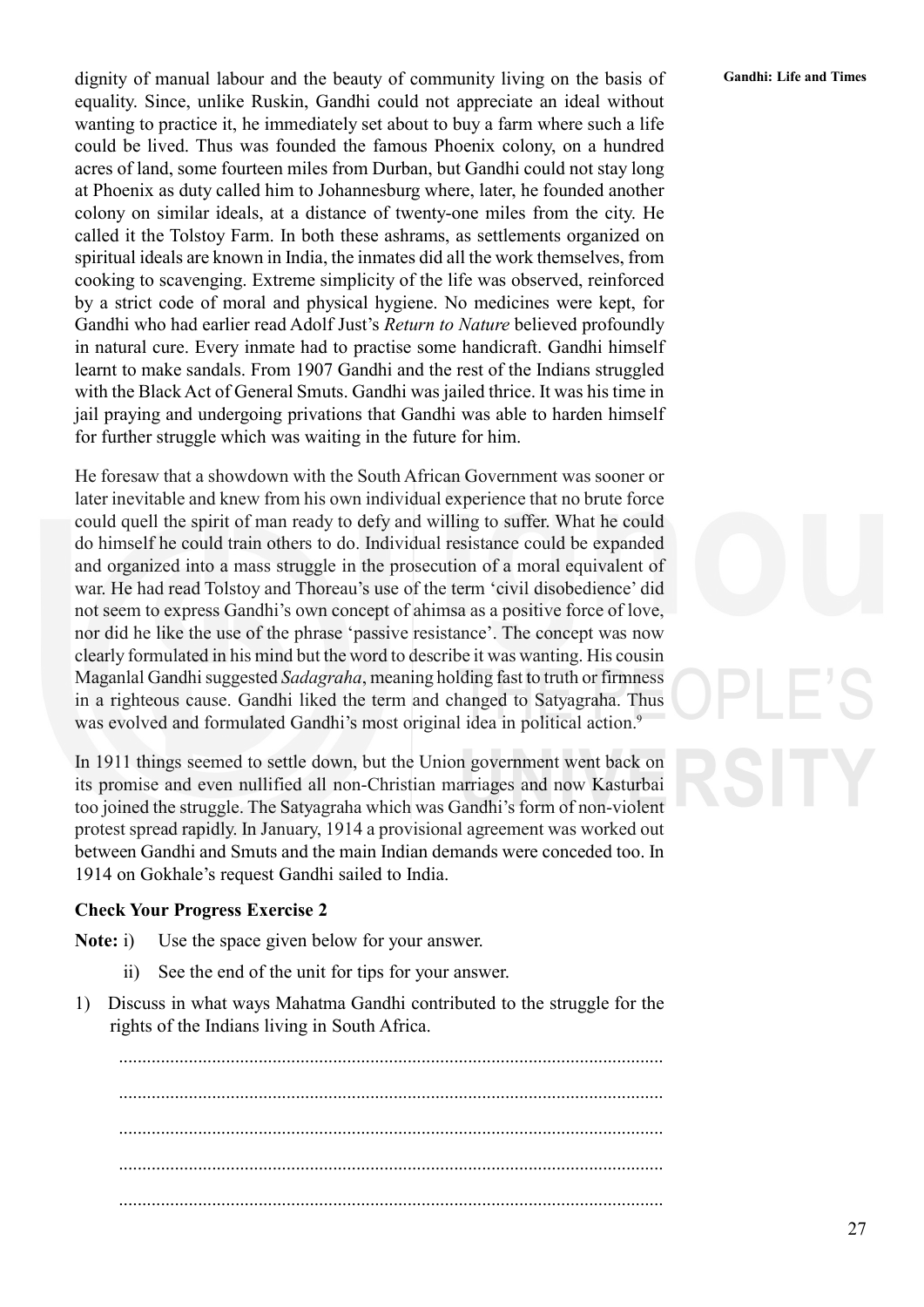## **Introduction 1.5 THE STRUGGLE IN INDIA**

In April 1893, Gandhi had sailed for South Africa, a young and inexperienced barrister in search of fortune. In January 1915 he finally returned to India with no possessions and with only one ambition and purpose that is to serve his people. He didn't know India, its people or their problems well. He therefore promised his 'political guru' Gokhale, that he would spend the first year in India studying the country, with 'his ears open but his mouth shut'. After one year of roaming India, Gandhi settled down on the bank of the river Sabarmati, on the outskirts of Ahmedabad, where he founded an ashram in May 1915. He called it the 'Satyagraha Ashram'.

Gandhi's first public address in India was on the occasion of the opening ceremony of the Banaras Hindu University in February 1916, which was attended by many distinguished persons and princes and the Viceroy himself. Speaking in English he shocked them all by expressing his 'deep humiliation and shame' at being compelled to address his countrymen in a language that was foreign to him.

His first Satyagraha in India was in Champaran, in Bihar, where he went in 1917 at the request of poor peasants to inquire into the grievances of the much exploited peasantry of that district. The peasants here were forced by British indigo planters to grow indigo on 15 per cent of their land and part with the whole crop for rent. The indigo farmers of the area found a champion in Gandhi and Gandhi embarrassed the magistrate into releasing him. The incident taught Gandhi the power of peaceful Satyagraha and the masses. The report of the committee of which Gandhi was a member went in favour of the tenant farmers. The success of his first experiment in Satyagraha in India greatly enhanced Gandhi's reputation in his country. Similarly, Gandhi took up the cause of the textile mill workers in Ahmadabad. He refused to touch food till the matter was amicably solved. At the end of three days, both parties agreed on arbitration amid general rejoicing.

Soon the agrarian trouble in the Kheda district of Gujarat began. The peasants who were on the verge of starvation were being forced by the Government to pay the usual tax. Gandhi advised Satyagraha and persuaded all the peasants, the well-to-do as well as the poor, to take a pledge not to pay any tax until those who could not pay were granted respite. The no-tax campaign lasted for about four months at the end of which the Government suspended the tax for the poor peasants.

## **1.5.1 Khilafat Movement Post the First World War**

Gandhi had agreed to support the British during their fight in the First World War, but the British failed to fulfil their promise of granting India independence post the war, and as a result of this the Khilafat Movement was launched. Gandhi realized that Hindus and Muslims must unite to fight the British and urged both the communities to show solidarity and unity, though his motives were questioned by many Hindu leaders. Despite the opposition from many leaders, Gandhi managed to gather the support of Muslims, but as the Khilafat Movement ended abruptly, all his efforts got wasted.

## **1.5.2 Non-cooperation Movement**

Non-cooperation Movement was one of Gandhi's most important movements against the British. Gandhi urged his fellow countrymen to stop cooperating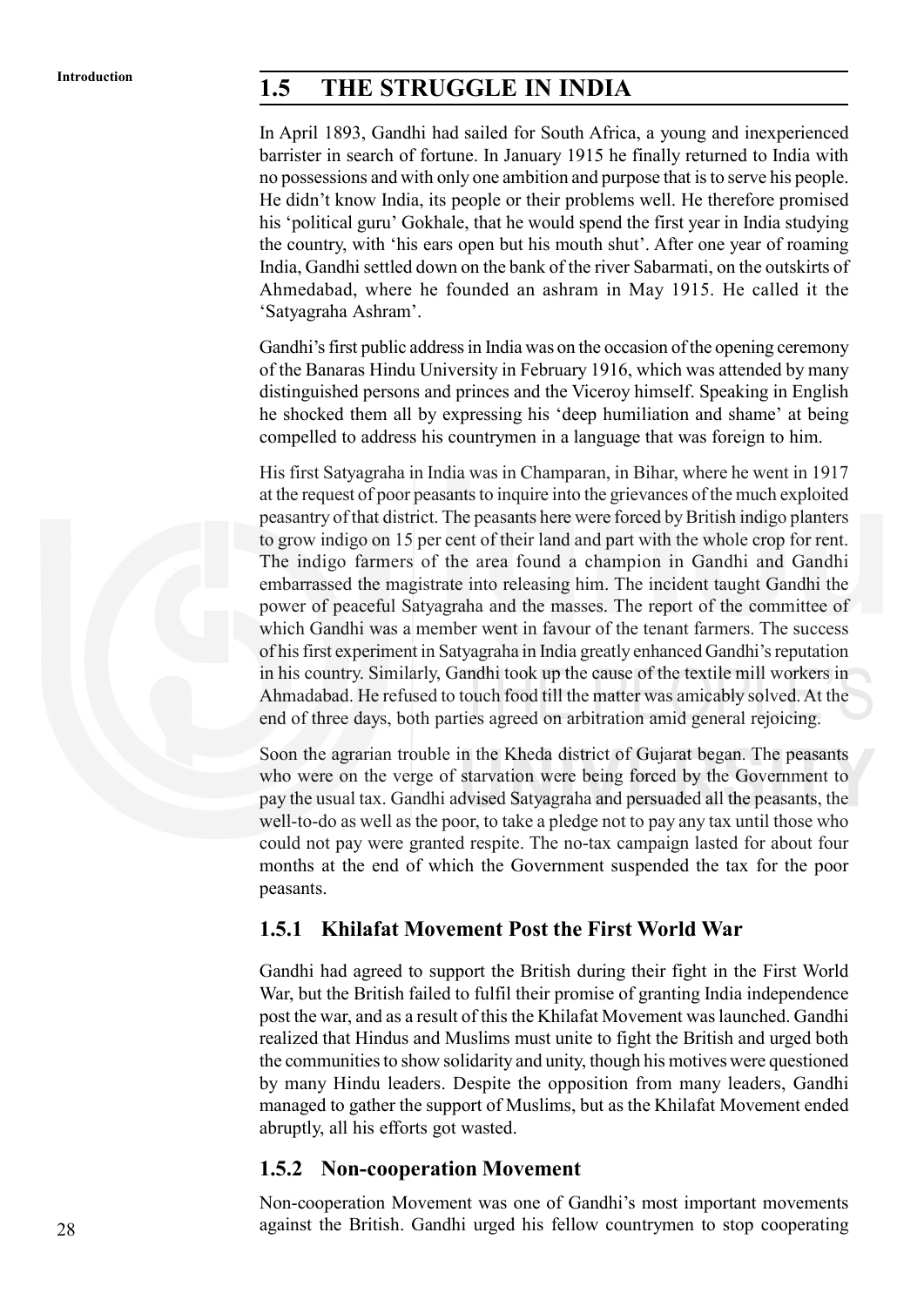with the British. He believed that the British succeeded in ruling over India only **Gandhi:** Life and Times because of the co-operation of the Indians. He warned the British not to pass the Rowlatt Act, but they did not pay any attention to his words and passed the Act. As soon as it was announced, Gandhi asked everyone to start civil disobedience (boycott, picketing etc.) against the British. The British began suppressing the civil disobedience movement by force. He urged people to show unity, nonviolence and respect for human life, but the British responded aggressively to this and arrested many protesters. On 13 April 1919, a British officer General Dyer, ordered his forces to open fire on a peaceful gathering, including women and children, in Amritsar's Jallianwala Bagh. As a result of this, hundreds of innocent Hindu and Sikh civilians were killed. The incident came to be known as 'Jallianwala Bagh Massacre'. This cowardly massacre of the innocent was followed by the declaration of martial law in the Punjab, with wholesale arrests, floggings and the inhuman order. The events of that day which have been called by Sir Valentine Chirol as that "black day in the annals of British India" marked a turning point in the history of the Indian struggle. The moral prestige of Britain received a fatal blow. Henceforth, Gandhi could not keep away from the battlefield of Indian politics.

The concept of non-cooperation became very popular and started spreading through the length and breadth of India. Gandhi extended this movement and focused on Swaraj (independence). He urged people to stop using British goods. He also asked people to resign from government employment, quit studying in British institutions and stop practicing law in courts. However, the violent clash in Chauri Chaura town of Uttar Pradesh, in February 1922, forced Gandhi to call off the movement all of a sudden. Gandhi was arrested on 10th March 1922 and was tried for sedition. He was sentenced to six years imprisonment, but served only two years in prison.

## **1.5.3 Simon Commission and Salt Satyagraha**

During the period of 1920s, Mahatma Gandhi concentrated on resolving the differences between the Swaraj Party and the Indian National Congress. In 1927, British appointed Sir John Simon as the head of a new constitutional reform commission, which was popularly known as the 'Simon Commission'. There was not even a single Indian in the commission. Agitated by this, Gandhi passed a resolution at the Calcutta Congress session in December 1928, calling on the British government to grant India dominion status. In case the British did not comply with this demand, they were to face a new protest of non-violence demanding complete independence or 'Poorna Swaraj' for the country. These demands were rejected by the British. The Indian flag was unfurled by the Indian national Congress on 31st December 1929 at its Lahore session on the banks of river Ravi. January 26, 1930 was also celebrated as the Independence Day of India. The British failed to give into these demands and soon they levied a tax on salt and thus the 'Salt Satyagraha' was launched in March 1930, opposing the tax levied on salt. Gandhi started the Dandi March with his followers in March, going from Ahmedabad to Dandi on foot. The protest was successful and resulted in the Gandhi-Irwin Pact in March 1931.

## **1.5.4 Round Table Conferences**

Post the Gandhi-Irwin Pact, Gandhi was invited to round table conferences by the British. While Gandhi pressed for the Indian independence, British questioned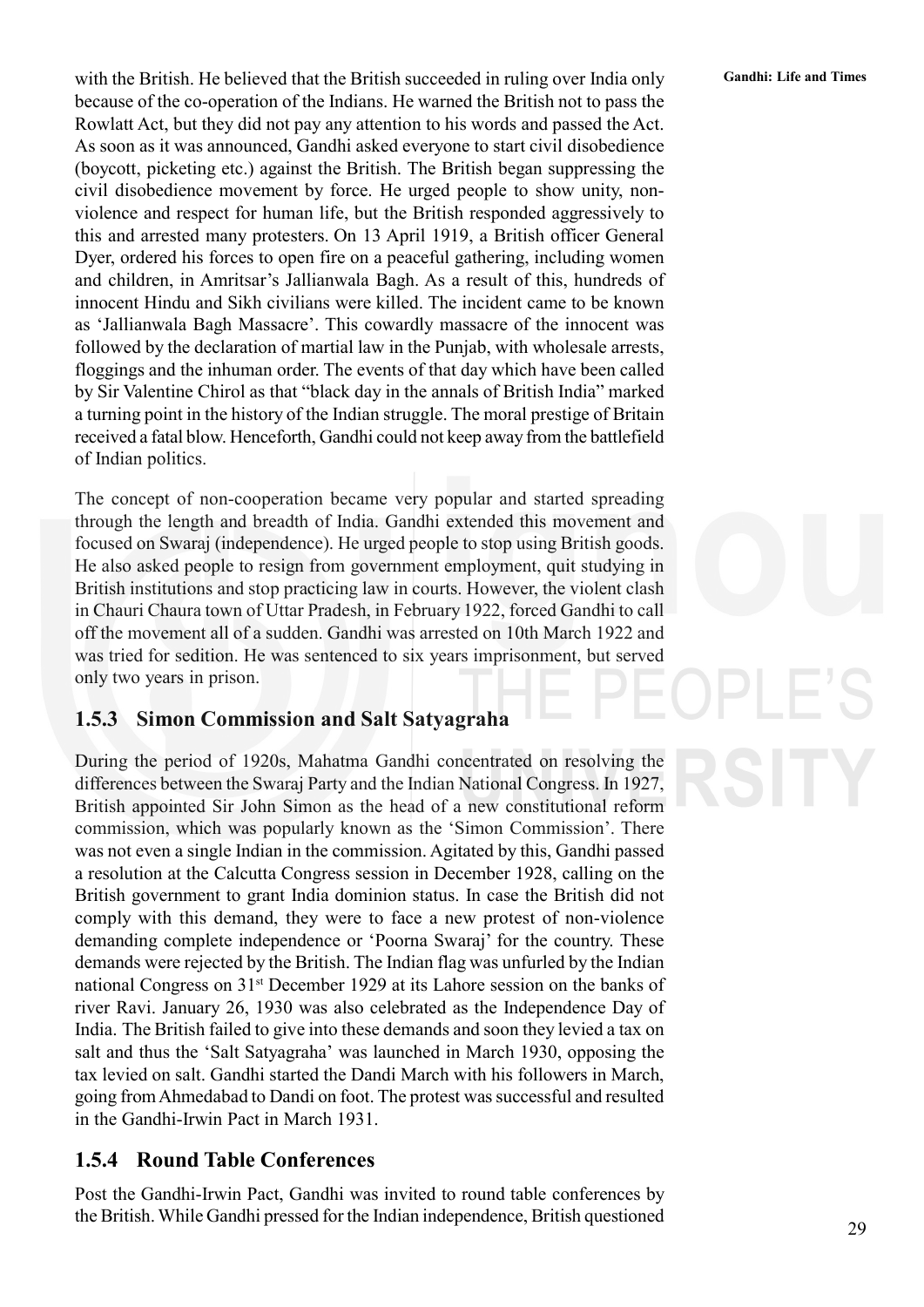**Introduction** Gandhi's motives and asked him not to speak for the entire nation. They invited many religious leaders and B. R. Ambedkar to represent the untouchables. The British promised many rights to various religious groups as well as the untouchables. Fearing this move would divide India further, Gandhi protested against this by fasting. After learning about the true intentions of the British during the second conference, he started another Satyagraha, for which he was once again arrested.

## **1.5.5 Quit India Movement**

As the Second World War progressed, Mahatma Gandhi intensified his protests for the complete independence of India. He drafted a resolution calling for the British to Quit India. The 'Quit India Movement' or the 'Bharat Chhodo Andolan' was the most aggressive movement launched by the Indian national Congress under the leadership of Mahatma Gandhi. Gandhi was arrested on 9th August 1942 and was held for two years in the Aga Khan Palace in Pune, where he lost his secretary, Mahadev Desai and his wife, Kasturba. The Quit India Movement came to an end by the end of 1943, when the British gave hints that complete power would be transferred to the people of India. Gandhi called off the movement which resulted in the release of 100,000 political prisoners.

## **1.5.6 Freedom and Partition of India**

The independence cum partition proposal offered by the British Cabinet Mission in 1946 was accepted by the Congress, despite being advised otherwise by Mahatma Gandhi. Sardar Patel convinced Gandhi that it was the only way to avoid civil war and he reluctantly gave his consent. After India's independence, Gandhi focused on peace and unity of Hindus and Muslims. He launched his last fast-unto-death in Delhi, and asked people to stop communal violence.

## **1.5.7 Assassination of Mahatma Gandhi**

The inspiring life of Mahatma Gandhi came to an end on 30th January 1948, when he was shot by a fanatic, Nathuram Godse, at point-blank range. Nathuram was a Hindu radical, who held Gandhi responsible for weakening India by ensuring the partition payment to Pakistan. Godse and his co-conspirator, Narayan Apte, were later tried and convicted. They were executed on 15th November 1949.10

## **Check Your Progress Exercise 3**

**Note:** i) Use the space given below for your answer.

- ii) See the end of the unit for tips for your answer.
- 1) Discuss the various political movements launched by Gandhi in India to gain Independence.

..................................................................................................................... ..................................................................................................................... ..................................................................................................................... .....................................................................................................................

.....................................................................................................................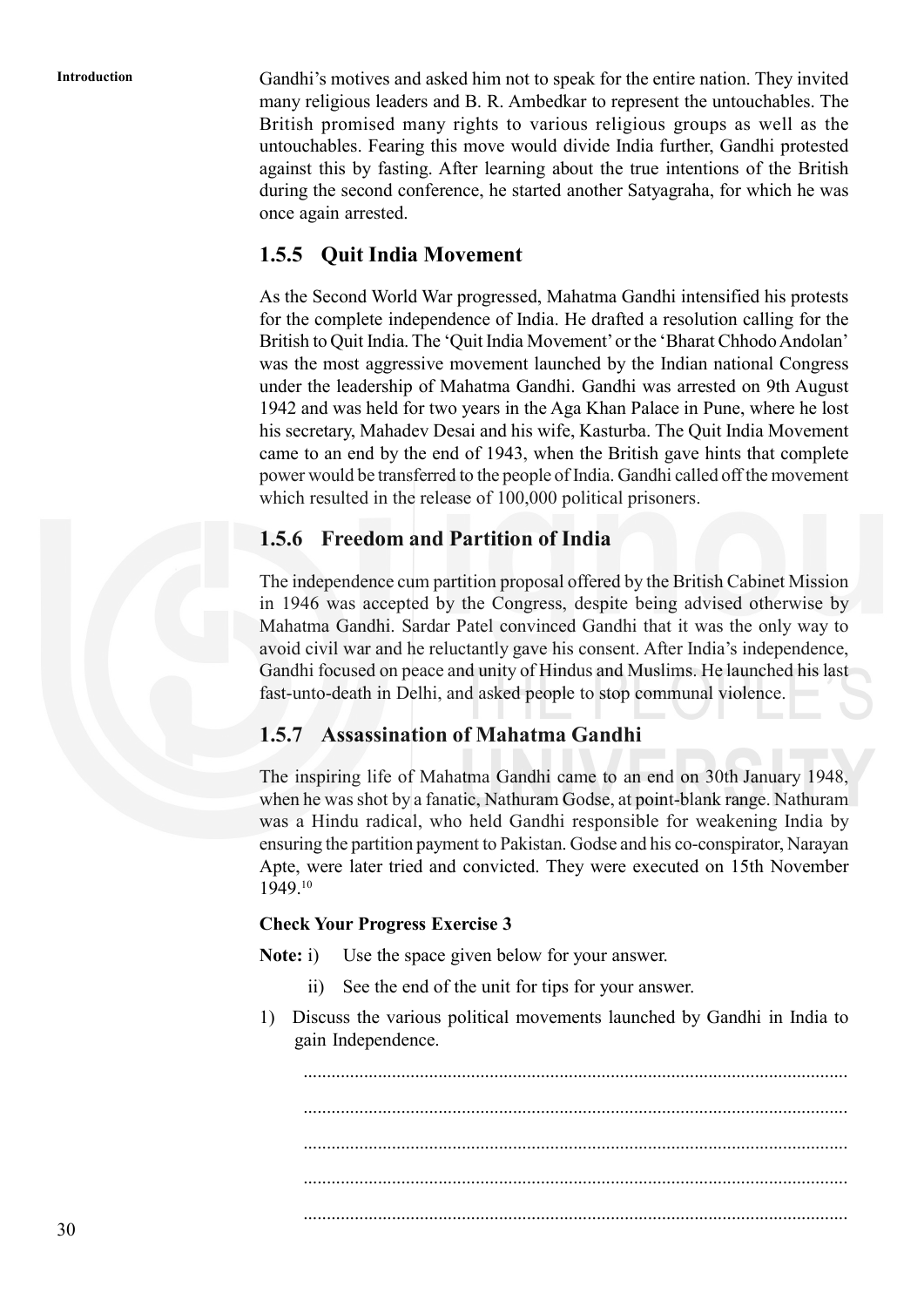## **Gandhi: Life and Times 1.6 SUMMARY**

Mahatma Gandhi proposed the acceptance and practice of truth, non-violence, vegetarianism, Brahmacharya (celibacy), simplicity and faith in God. Though he would be remembered forever as the man who fought for Indian independence, his greatest legacies are the tools he used in his fight against the British. These methods inspired several other world leaders in their struggle against injustice. His statues are installed all over the world and he is considered the most prominent personality in Indian history. The word Mahatma is often mistaken in the West as Gandhi's first name. His extraordinary life inspired innumerable works of art in the field of literature, art and showbiz. Many movies and documentaries have been made on the life of the Mahatma. Post the Independence, Gandhi's image became the mainstay of Indian paper currency.

## **1.7 SUGGESTED READINGS**

Fischer, Louis. Mahatma Gandhi: His Life and Times. Bharatiya Vidya Bhavan, Delhi, 2012.

'Gandhi Goes to England to Study Law'. Indo American News. October 6, 2011. http://www.indoamerican-news.com/gandhi-goes-to-england-to-study-law/.

Gandhi, Mahatma. *My Experiments with Truth.* Rajpal Publishing, Delhi, 2015.

Gandhi, Rajmohan. *Mohandas; True Story of a Man, His People and an Empire.* Penguin, Delhi, 2007.

Kumar, Ravindra. *Mahatma Gandhi at the Beginning of Twenty-first Century.* Gyan Publishing House, Delhi, 2006.

'Mahatma Gandhi'. Cultural India. n.d. http://www.culturalindia.net/indianhistory/modern-history/mahatma-gandhi.html.

Parekh, Bhikhu. Gandhi: A Very Short Introduction. Oxford University Press, Oxford, 2001.

Payne, Robert. Life and Death of Mahatma Gandhi. Rupa Publications, Delhi, 1997.

Powell, Barry. Gandhi: Facts and Surprising Unknown Stories. B&B Publishing, Maryland, 2015.

Schraff, Anne E. Mahatma Gandhi (20th Century Biographies). Saddleback Publishing, California, 2008.

'Sojourn in England and Return to India'. Encyclopaedia Britannica. n.d. https:/ /www.britannica.com/biography/Mahatma-Gandhi/Sojourn-in-England-andreturn-to-India.

Varma, Ravindra. Gandhi: A Biography for Children and Beginners. Navajivan Publishing House, Ahmedabad, 2001.

Wolpert, Stanley. Gandhi's Passion; The Life and Legacy of Mahatma Gandhi. Oxford University Press, Oxford, 2002.

**1** Answers to Check Your Progress Exercises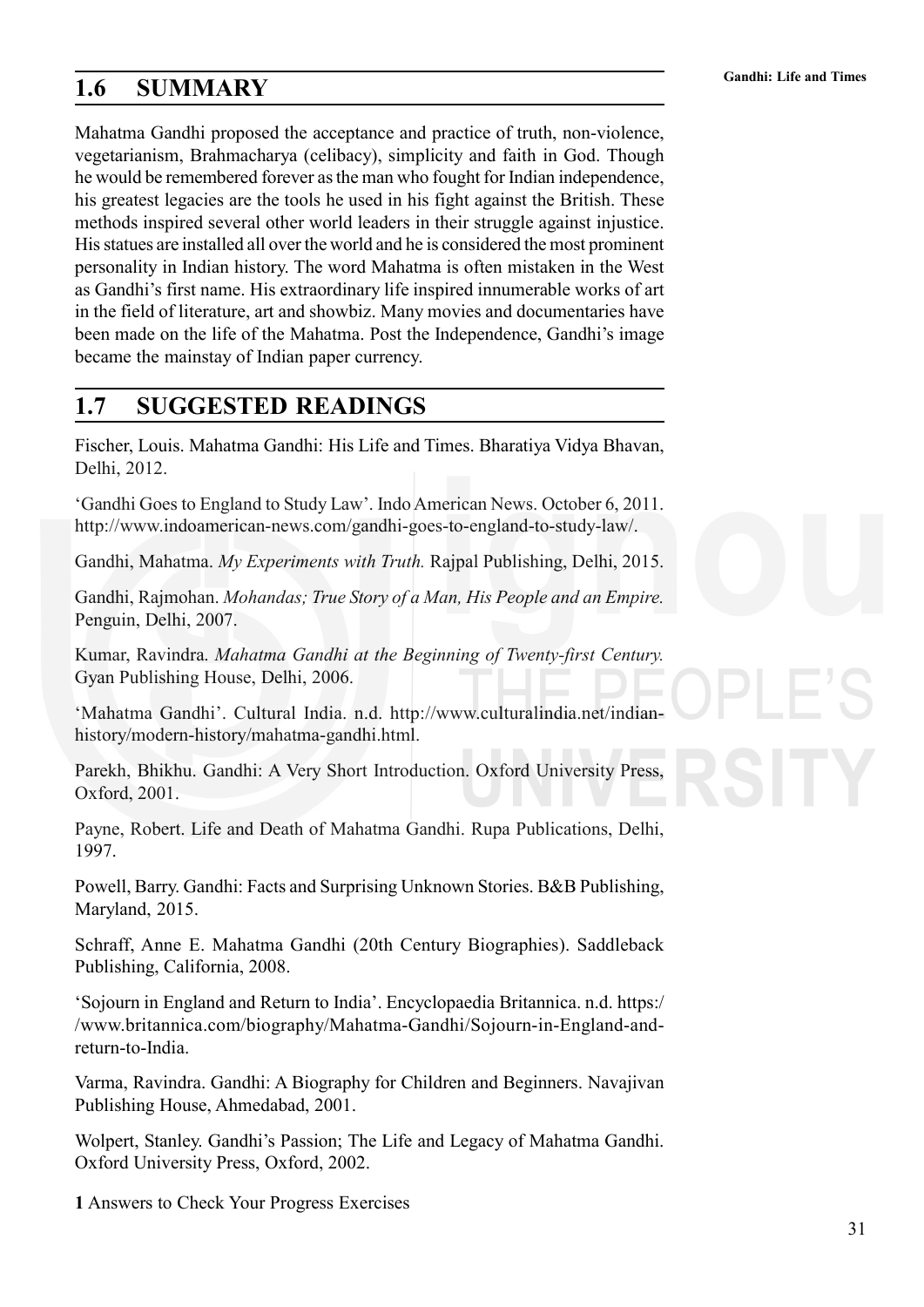## **Introduction 1.8 ANSWERS TO CHECK YOUR PROGRESS EXERCISES**

## **Check Your Progress Exercise 1**

1) Your answer should highlight the influence of family, friends and religion on Gandhi's early learning.

## **Check Your Progress Exercise 2**

1) Discuss the importance of Satyagraha movement, the role of Indian Opinion in shaping public opinion.

## **Check Your Progress Exercise 3**

1) Highlight the contribution of NCM, CDM and the Quit India movement.



# IE PEOPLE'S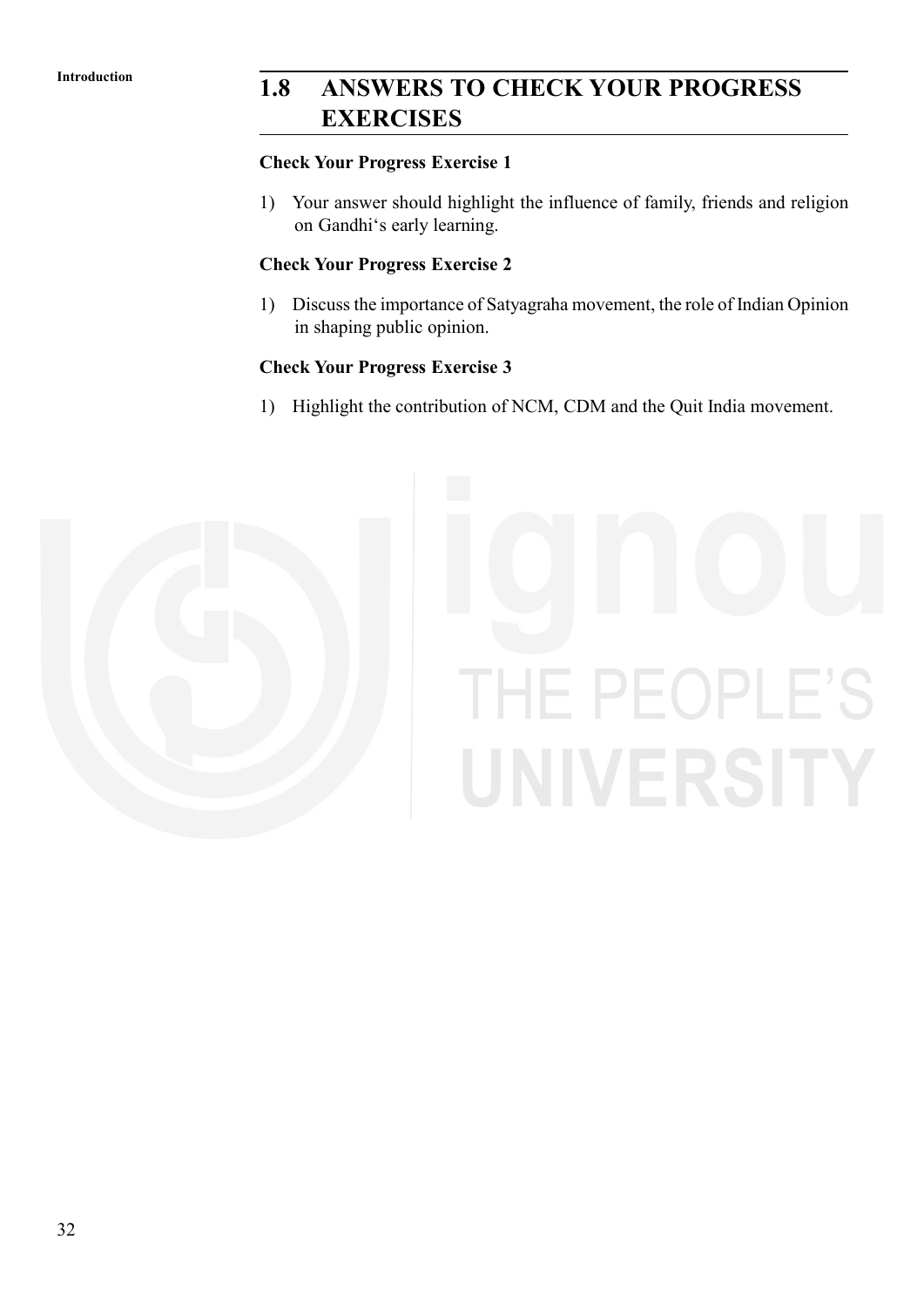## **UNIT 2 GANDHI'S CONCEPTION OF MODERN CIVILIZATION AND ALTERNATIVE MODERNITY\***

## **Structure**

- 2.1 Introduction *Aims and Objectives*
- 2.2 Gandhi's Idea of Civilization
- 2.3 Modern Civilization and Loss of India's Freedom
- 2.4 Critique of Industrialization and Mechanization
- 2.5 Education as Critique of Modernity
- 2.6 Summary
- 2.7 Key Questions
- 2.8 Suggested Readings
- 2.9 Answers to Check Your Progress Exercises

## **2.1 INTRODUCTION**

Mahatma Gandhi was a mass leader and his beliefs affected generations to come. As such it is a good idea to attain a sense of civilization as he perceived it. In his mind he was very clear as to the differences between the Western civilization and the Indian civilization. He was a strong critic of the western mode of living and sense of morality. He did not believe that the scientific and technological advancement by the West constituted progress. Most of the words and symbols Gandhi invented and used in his long political and philosophical struggle against the British and the Western materialism were symbols of Indian tradition on the one hand and a critique of modern Western civilization on the other. These words and symbols have more than one meaning. They also present multiple messages and the most important among them was a critique of modernity. These essentially Indian words and symbols were used by Gandhi as critiques of and to counter the three important concepts of nationalism, industrialism and western education, which form the very core of modernity in India. All these suggest that Gandhi refused to accept 'modern civilization' which he designated and described as 'Western civilization' and most of the values it stood for. He actively countered them with words, symbols, concepts, traditions, values and in all, the very philosophy which is essentially Indian.

## *Aims and Objectives*

This unit will enable you to understand

- Gandhi's ideas and perspectives on modern western and Indian civilizations.  $\bullet$
- His critique of industrialization and mechanization.
- His use of Indian symbols like Khadi to counter modern civilization.
- His ideas of education that best suited India.  $\bullet$

<sup>\*</sup> Suruchi Aggarwal, H-6A Panchsheel Vihar, Nr. D.D.A. Flats, Khirki Extn., New Delhi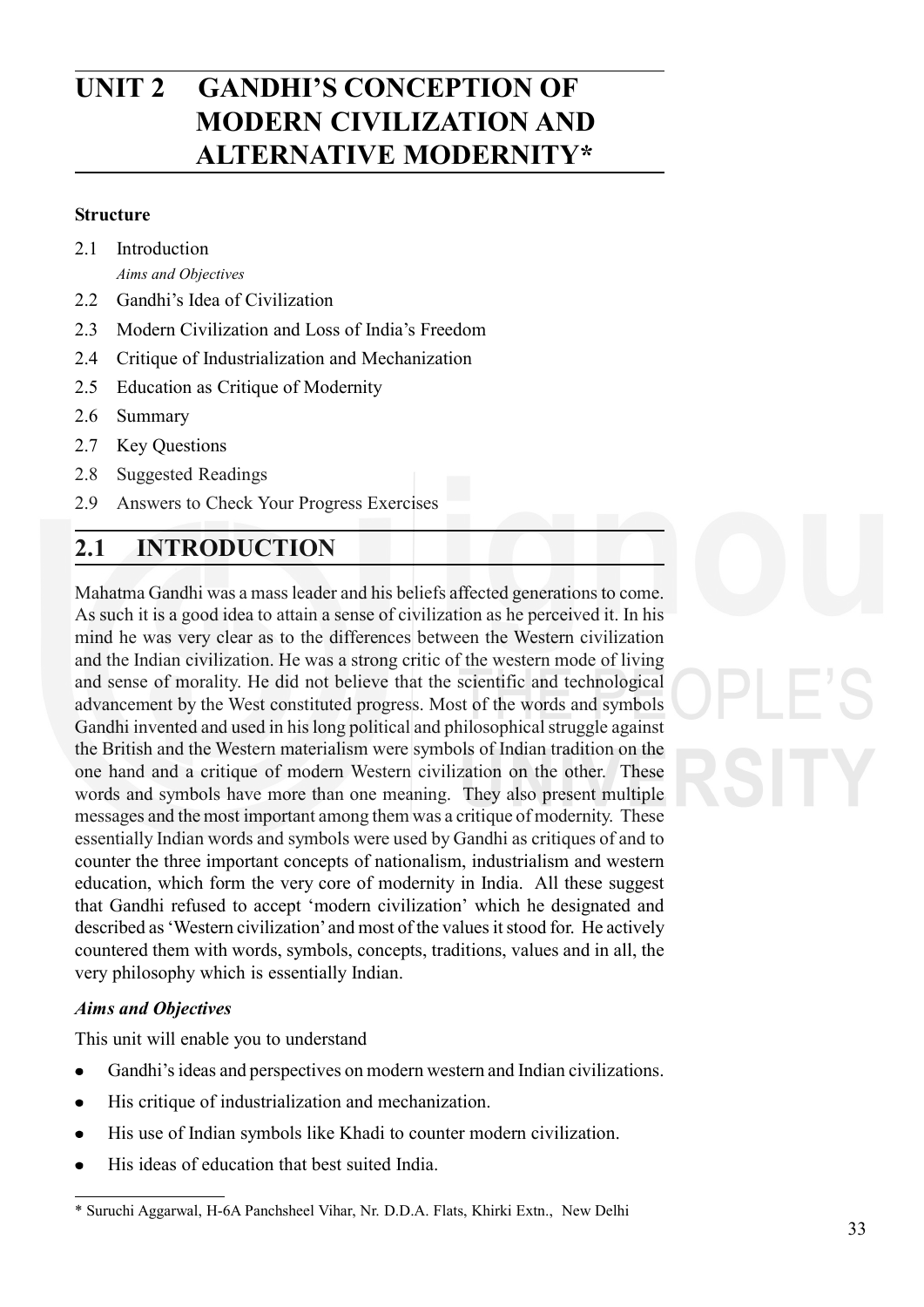## Introduction **2.2 GANDHI'S IDEA OF CIVILIZATION**

Gandhi explained in detail his ideas and concepts of civilization, positive and negative features of Western civilization i.e., modern civilization, and comparison and contrast between Indian and Western civilizations in many speeches and writings especially in Hind Swaraj which he wrote in Gujarati in 1909 on his return voyage from London to South Africa. It came out in two installments in the same year in the Gujarati edition of Indian Opinion, the weekly published by Gandhi in South Africa. It was issued as a booklet in Gujarati in 1910 and was banned by the British authorities on the charges of seditious content. Undaunted by this move of the imperial authorities, Gandhi later developed the ideas he expressed in Hind Swaraj further and enriched them by new contributions throughout his life. His views emanated mainly from his reaction to events and his attempt to give encouragement to many social reforms and political movements. A uniformity existed in his thoughts and this uniformity in Gandhi' thoughts arose from a moral approach and a desire to lead active and creative life not for the sake of himself but for the sake of his countrymen.

Gandhi regarded violence un-Indian, something alien to Indian civilization and he makes his opinions amply clear in Hind Swaraj. In a sense, the aim of Hind Swaraj was to confront the anarchist and violence-prone Indian nationalism with an alternative to violence derived from Gandhi's earliest experiments with Satyagraha. Gandhi mentioned that Hind Swaraj was written in order to show that his countrymen were following a suicidal policy of violence, and that if they look back to their own glorious civilization, either the English would adopt the latter and become Indianized or lose their interest in controlling India. Furthermore, in Hind Swaraj Gandhi depicted 'the dichotomy between the spiritual, moral superiority of Indian society, and the violent, politically corrupt nature of European states'. While condemning the 'brute force' of Western power, Gandhi distanced himself from the militant nationalists because they supported violence which he considered a suicidal strategy as it would provoke 'organized violence' by the ruling authority.

Hind Swaraj was a detailed commentary on Western civilization that thrived on material power.

**In the Hind Swaraj, he launched an attack on every aspect of western civilization in order to prove how evil and how harmful it was. The text also contains Gandhi's alternative to modern civilisation and a programme of action and behaviour that Indians must follow to make that alternative a reality. Gandhi equated modern civilization with the western one because the west was the principal site of all that is considered modern. What he actually attacked was a particular form of western civilisation, the one that emerged with the Enlightenment and the Industrial Revolution.**

According to Gandhi, modern Western civilization is characterized by the many negative features like greed, aggression, colonialism, imperialism, war technology, inequity, exploitation, poverty, extravagance and luxury, bodily comforts, unbridled individualism and vulgar materialism, immorality, valueless and commercial education, alienation and so on. These were thoroughly criticized by Gandhi. Before explaining these features in detail and their impact on social, economic, political and moral aspects of modern human life, and Gandhi's overall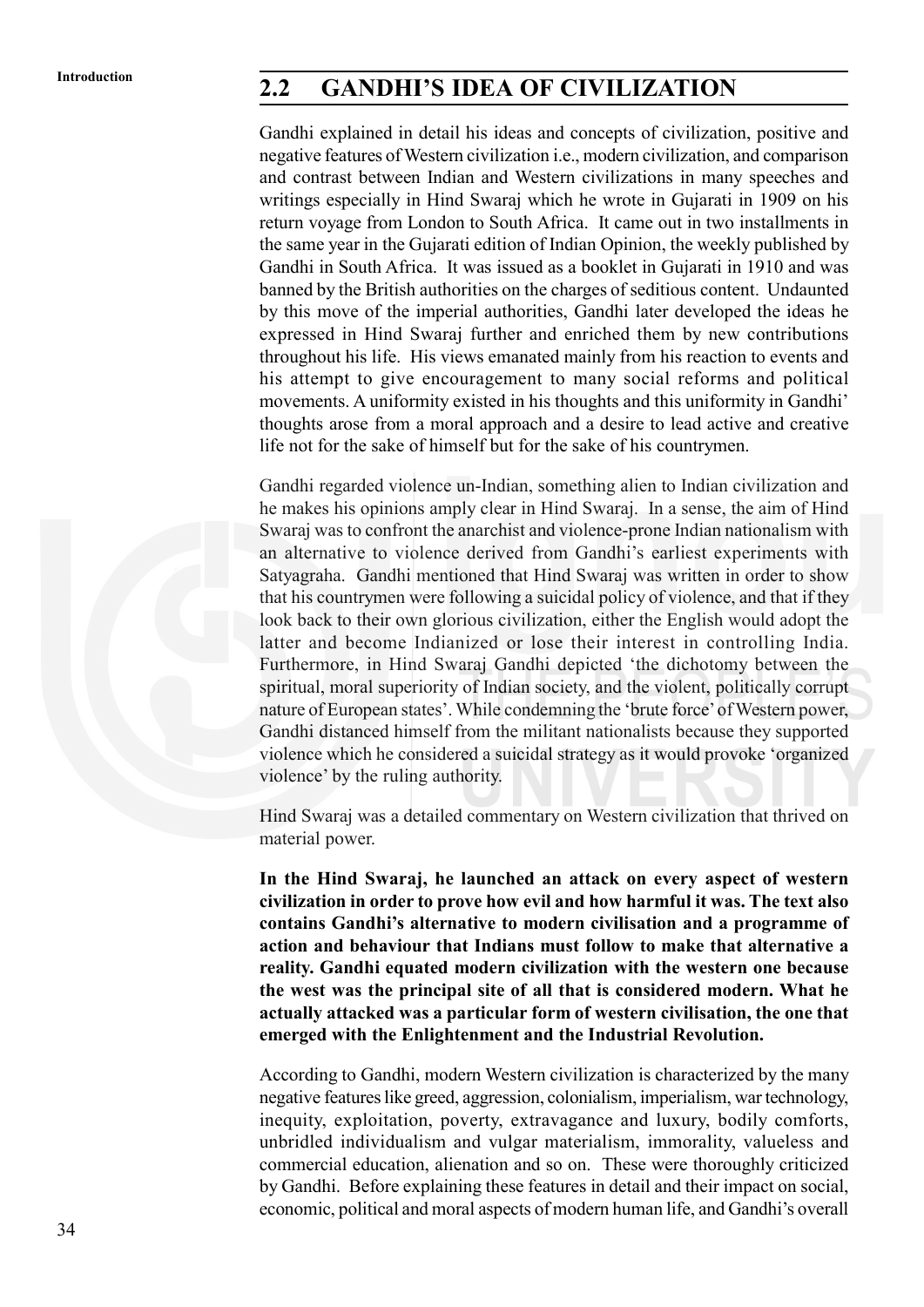critique of Western civilization scattered throughout his extensive works, it is better to know what Gandhi meant by civilization -both Western and Indian himself. According to Gandhi, "Civilization is that mode of conduct which points out to man the path of duty. Performance of duty and observance of morality are convertible terms. To observe morality is to attain mastery over our mind and our passions. So doing, we know ourselves."11

In the chapter titled "Civilization" in Hind Swaraj, Gandhi provided an elaborate explanation about his ideas on modern (western) civilization. He elaborated as to what state of things is described by the word 'civilization'. He writes, "Its true test lies in the fact that people living in it make bodily welfare the object of life. The people of Europe today live in better-build houses than they did a hundred years ago. This is considered an emblem of civilization, and this is also a matter to promote bodily happiness. Formerly, they wore skins, and used spears as their weapons. Now, they wear long trousers, and, for embellishing their bodies, they wear a variety of dresses and instead of spears, they carry with them revolvers containing five or more chambers. If people of a certain country, who have hitherto not been in the habit of wearing much clothing, boots, etc., adopt European clothing, they are supposed to have become civilized out of savagery. Formerly, in Europe, people ploughed their lands mainly by manual labour. Now, one man can plough a vast tract by means of steam engines and can thus amass great wealth. This is called a sign of civilization. Formerly, only a few men wrote valuable books. Now, anybody writes and prints anything he likes and poisons people's minds. Formerly, men travelled in wagons. Now, they fly through the air, in trains at the rate of four hundred and more miles per day. This is considered the height of civilization. It has been stated that, as men progress, they shall be able to travel in airship and reach any part, of the world in a few hours. Men will not need the use of their hands and feet. They will press a button, and they will have their clothing by their side. They will press another button, and they will have their newspaper. A third, and a motor-car will be in waiting for them. They will have a variety of delicately dished up food. Everything will be done by machinery. Formerly, when people wanted to fight with one another, they measured between them their bodily strength; now it is possible to take away thousands of lives by one man working behind a gun from a hill. This is civilization. Formerly, men worked in the open air only as much as they liked. Now thousands of workmen meet together and for the sake of maintenance work in factories or mines. Their condition is worse than that of beasts. They are obliged to work, at the risk of their lives, at most dangerous occupations, for the sake of millionaires. Formerly, men were made slaves under physical compulsion. Now they are enslaved by temptation of money and of the luxuries that money can buy. There are now diseases of which people never dreamt before, and an army of doctors is engaged in finding out their cures, and so hospitals have increased. This is a test of civilization. Formerly, special messengers were required and much expense was incurred in order to send letters; today, anyone can abuse his fellow by means of a letter for one penny. True, at the same cost, one can send one's thanks also. Formerly, people had two or three meals consisting of homemade bread and vegetables; now, they require something to eat every two hours so that they have hardly leisure for anything else. This civilization takes note neither of morality nor of religion. This civilization seeks to increase bodily comforts, and it fails miserably even in doing so. This civilization is irreligion, and it has taken such a hold on the people in Europe that those who are in it appear to be half mad. This civilization is such that one has only to be patient

**Gandhi's Conception of Modern Civilisation and Alternative Modernity**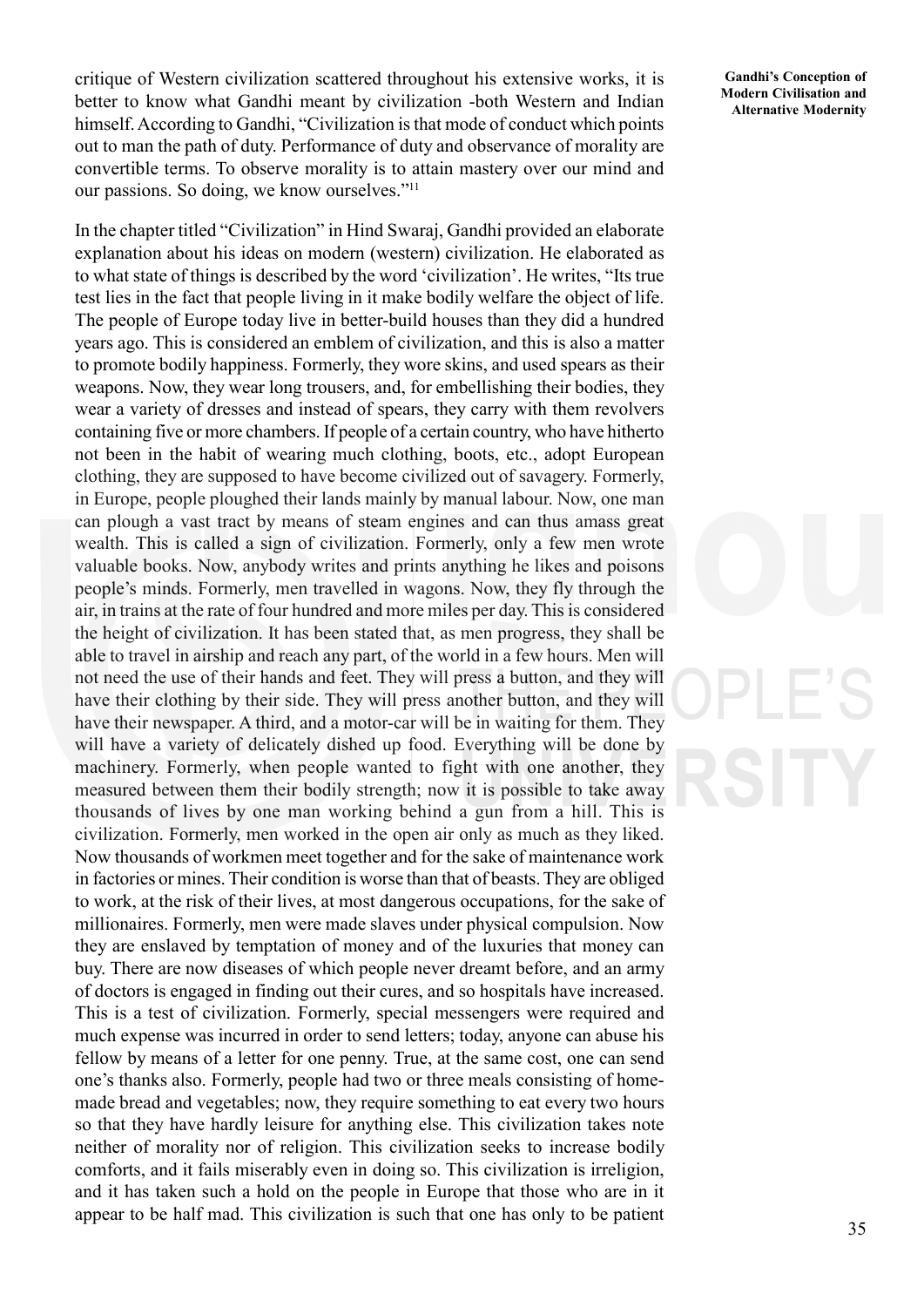**Introduction** and it will be self-destroyed. According to the teaching of Mohammed this would be considered a Satanic Civilization. Hinduism calls it a Black Age."12

> Gandhi greatly admired and hence greatly glorified the Indian civilization. But, while admiring the Indian civilization, Gandhi was not unaware of the fact that India of his days was not exactly like he described it. He was quite aware of the darker side of the Indian society and the social evils prevalent in it-child marriage, child widows, teenaged mothers, sati, not allowing widows to re-marry, denying education to women and girls, female infanticide, polyandry, existence of the practice of Niyoga, where, girls dedicate themselves to prostitution in the name of religion, goats and sheep killed in the name of religion, untouchability. He candidly regarded those defects as defects. He declared that nobody mistook evils of Indian civilization for ancient civilization. He recognized the attempts that have always been made in the past to remove those evils and believed that such attempts would be made to remove them in future too. He admitted that Indian civilization too like other civilizations was not perfect in every sense, but according to him Indian civilization has a tendency to elevate the moral being, and the Western civilization propagates immorality. The latter is godless, the former is based on a belief in God. Gandhi declared that 'India is unique. Its strength is immeasurable'.<sup>13</sup> He also draws our attention to the historical fact that when other civilizations succumbed, the Indian civilization has survived many shocks. Gandhi himself worked tirelessly throughout his life against various social evils prevalent in the Indian society especially untouchability and called the untouchables 'children of God' or 'harijans'.

## **Check Your Progress Exercise 1**

**Note:** i) Use the space given below for your answer.

- ii) See the end of the unit for tips for your answer.
- 1) Discuss Gandhi's idea of civilization

..................................................................................................................... ..................................................................................................................... ..................................................................................................................... ..................................................................................................................... .....................................................................................................................

## **2.3 MODERN CIVILIZATION AND LOSS OF INDIA'S FREEDOM**

Gandhi opined that Indians distancing themselves from their civilization which was essentially spiritual and, instead, moving towards the material richness on which the Western civilization was based on was the inner and fundamental cause for India losing its freedom. He condemns the fratricidal attitude of Indian princes that gave an opportunity for the British to enhance their military presence here. He also cites the animosity between Hindus and the Muslims of India who were at daggers drawn at each other, also as a potential opportunity the East India Company got and thus the Indians created the circumstances that gave the Company its control over India. And Gandhi concludes that, "hence it is truer to say that we gave India to the English than that India was lost."14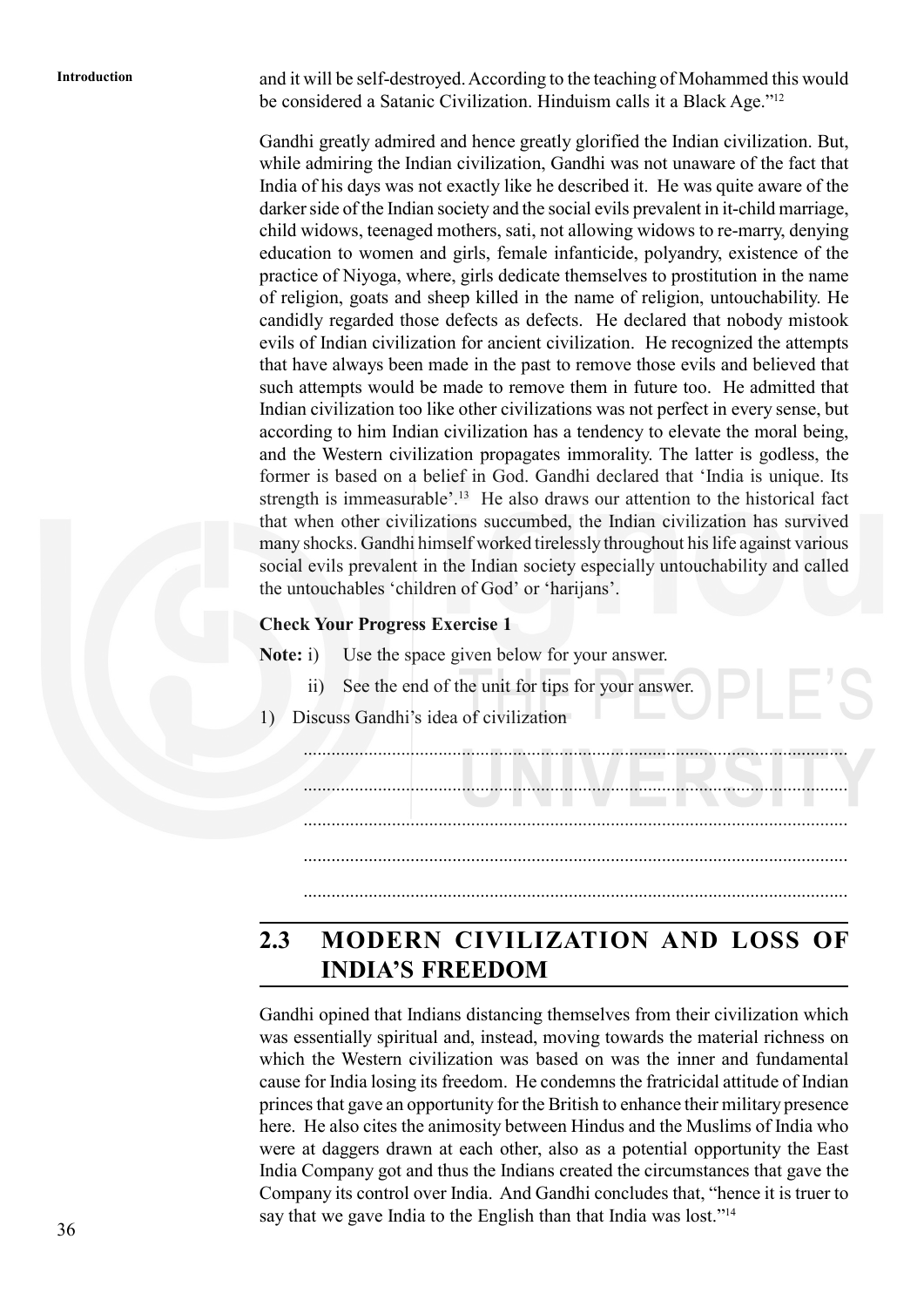Gandhi was of the strong opinion that when Indians would realize the greatness of their civilization and take to their ancient roots they would be able to shed the disease of slavery. This was because he believed it was a period of weakness that Indian civilization went through that allowed the British to take control of India. Gandhi believed that the British had introduced the modern railways, telegraph, western education, professions of lawyers and doctors etc. not to benefit the Indians but to further impoverish them.

## **Check Your Progress Exercise 2**

**Note:** i) Use the space given below for your answer.

- ii) See the end of the unit for tips for your answer.
- 1) Critically evaluate Gandhi's arguments against modern civilization.

..................................................................................................................... ..................................................................................................................... ..................................................................................................................... .....................................................................................................................

## **2.4 CRITIQUE OF INDUSTRIALIZATION AND MECHANIZATION**

Gandhi believed that industrialization had given rise to a violent concept of nationalism in the West. According to him industrialization had divided the society into haves and have-nots and created not only economic inequality but also brought about moral deprivation such as greed and enslavement of the working class. Gandhi's critique is directed at the heart of the urban industrial vision. His condemnation of Western civilization was based on the roots of this civilization-Machine. It was the domination of Machine, the root cause of the malaise that afflicted India. According to him it was machine that has impoverished India. As such the concept of 'Khadi' or the spinning of cotton yarn on wooden charkhas was adopted by Gandhi not only as a weapon against western industrialization but also to promote the concept of 'Swaraj' and 'swadeshi'. He vociferously opined that when Indian people wore and took up tings made indigenously everyone would gain pride in our lost civilization. Earlier saints like Kabir had propagated this idea through their rustic songs.

Gandhi declared in unequivocal terms that his Swadeshi chiefly centered on the hand-spun Khaddar and extended to everything that could be and is produced in India. In this sense, Khadi was reversion to that glorious civilization which India had nurtured before the Europeans arrived. During the years of his withdrawal from active politics in mid-1920s, Gandhi devoted himself to the propagation of Khadi turning it into a cult, as a strategy of nation-building from the grassroots. He suggested a Khadi franchise for the organization and even envisaged a "yarn currency."15 Gandhi's almost emotional attachment to the spinning wheel should have baffled both the British and Western educated townbred Indians. It was obvious as they were unable to grasp the incredible poverty of Indian villages.

**Gandhi's Conception of Modern Civilisation and Alternative Modernity**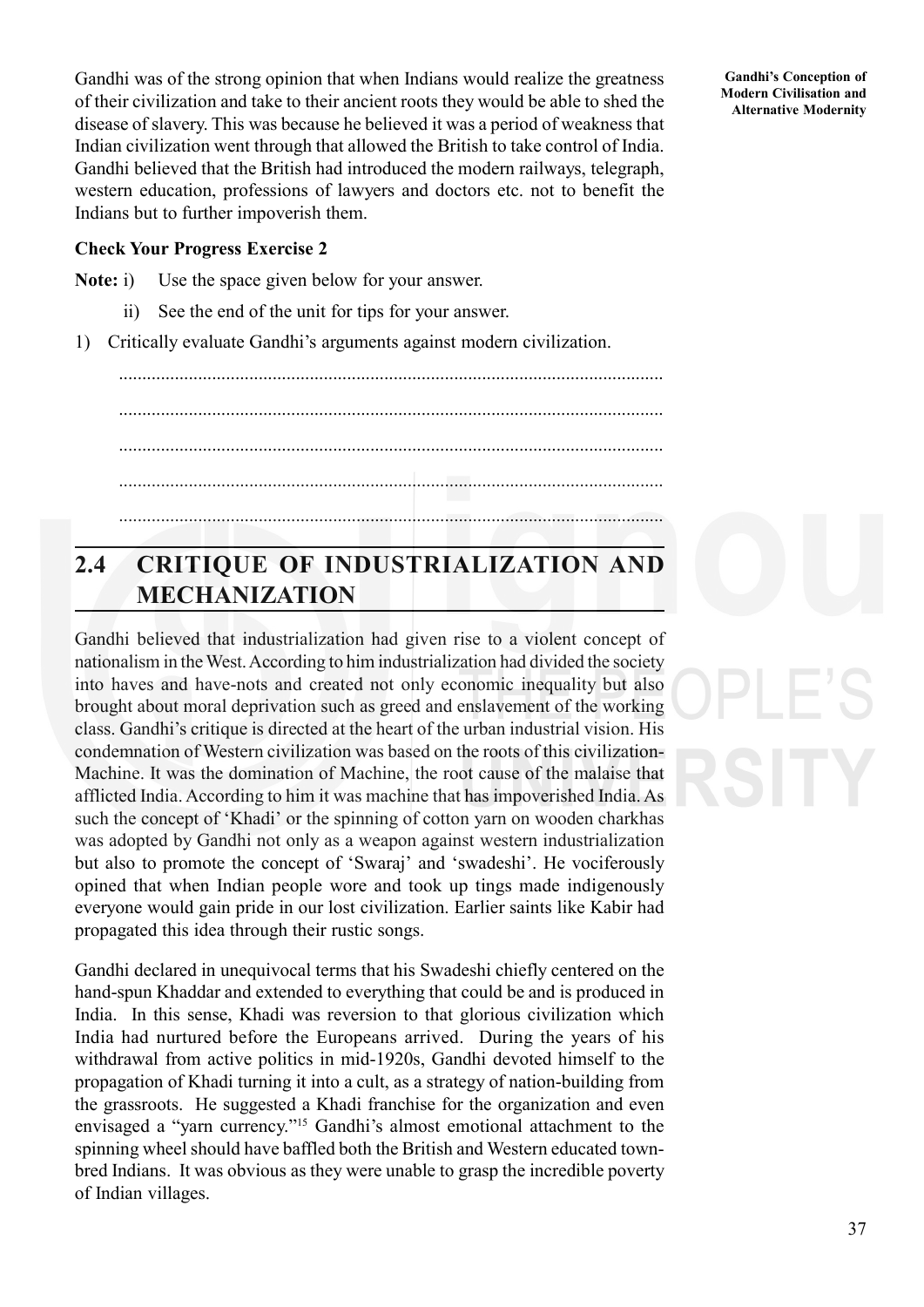## **Introduction Check Your Progress Exercise 3**

**Note:** i) Use the space given below for your answer.

- ii) See the end of the unit for tips for your answer.
- 1) Discuss Gandhi's critique of industrialization and mechanization.

..................................................................................................................... ..................................................................................................................... ..................................................................................................................... .....................................................................................................................

.....................................................................................................................

## **2.5 EDUCATION AS CRITIQUE OF MODERNITY**

Basic education was arguably the most important arena for the introduction of modernity in India. Designed as it was by the colonial masters, besides remaining generally detached from Indian tradition, it was also oblivious to the needs and problems of the teeming millions in the countryside. Gandhi's basic education scheme was primarily a system of rural education and handicrafts constituted the medium of instruction. Spinning and weaving was Gandhi's preference among the crafts and so his entire pedagogy and educational philosophy was intermeshed with his khadi-based approach to life.

Gandhi was critical of the Western system of education for much of what it stood for. He felt that it was wholly unsuited to India's needs, and was a bad copy of the Western model. He further said that the then education system had, by reason of the medium of instruction being a foreign language, sapped the energy of the youths who had passed through our schools and colleges and had produced an army of clerks and office-seekers. He was of strong opinion that it had dried up all originality, impoverished the vernaculars and had deprived the masses of the benefit of higher knowledge which would otherwise have percolated through the intercourse of the education classes with them. This education system created a gulf between educated India and the masses; it stimulated the brain but starved the spirit for want of a religious basis for education and emaciated the body for want of training in handicrafts. He alleged that this system criminally neglected the greatest need of agricultural training.

Gandhi would have sounded as quite harsh and radical to the educated Indians as he castigated their educational training and their values and told them they were traitors to their motherland by being willing victims of the education system in vogue. It is an interesting fact that, despite their opposition to British rule, most of the nationalists did not reject the British rule. At the same time most other nationalists did not reject the British system of education outright, since they viewed it as a means by which India could become a materially advanced nation. Gandhi, however, thought differently from the beginning of his political career. He wanted to make education self-supporting, train the bodies of the children as well as their minds and pave the way for a complete boycott of foreign yarn and cloth. Moreover, the children thus equipped will become self-reliant and independent.<sup>16</sup>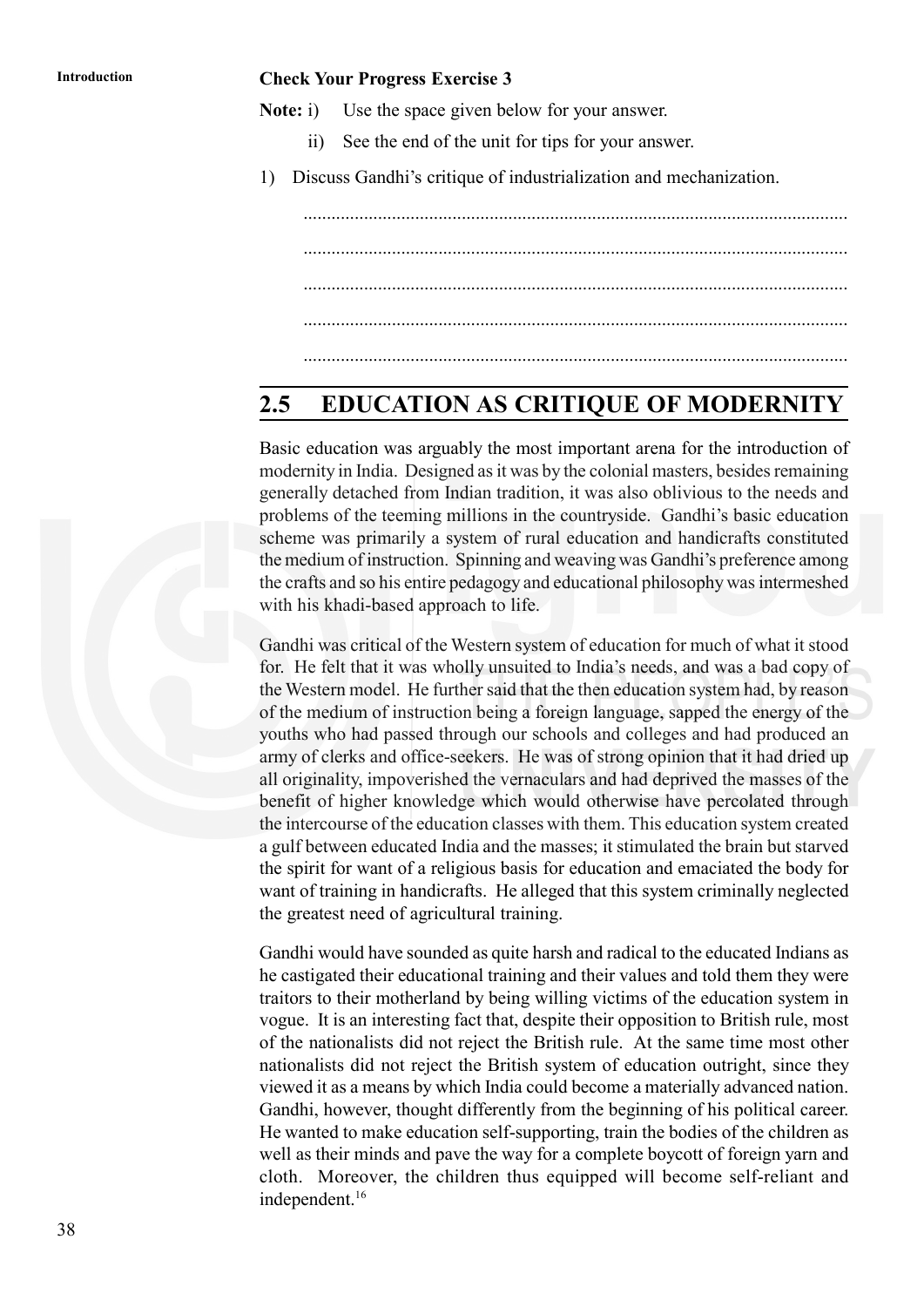## **Check Your Progress Exercise 4**

- **Note:** i) Use the space given below for your answer.
	- ii) See the end of the unit for tips for your answer.
- 1) Discuss Gandhi's critique of modern education.

..................................................................................................................... ..................................................................................................................... ..................................................................................................................... ..................................................................................................................... .....................................................................................................................

## **2.6 SUMMARY**

## **2.7 SUGGESTED READINGS**

Ambler, Rex. 'Gandhi Against Modernity'. *The Gandhi Foundation.* January 5, 1997. https://gandhifoundation.org/1997/01/05/gandhi-against-modernity- %E2%80%93-by-rex-ambler/.

Alexander, Horace*. Gandhi Through Western Eyes.* Asia Publishing House. Bombay. 1969.

Andrews, C. F. *Mahatma Gandhi's Ideas.* Allen and Unwin. London. 1929.

Bakshi, Rajni. 'Civilizational Gandhi'. *Gateway House.* October, 2012. http:// www.mkgandhi.org/articles/Civilizational\_Gandhi.pdf.

Gandhi, M.K. *Hindu Dharma.* Navajivan Publishing House. Ahmedabad. 1950.

Gandhi, M. K. *Hind Swaraj or Indian Home Rule.* Navajivan Publishing House. Ahmedabad. 1938.

Gandhi, M.K. *India of My Dreams.* Navajivan Publishing House. Ahmedabad. 1947.

Gandhi, M.K. 'Khadi and Spinning'. *Village Swaraj.* n.d. http:// www.gandhiashramsevagram.org/village-swaraj/khadi-and-spinning.php.

'How Can India Become Free'. *Friends of Tibet.* n.d. http:// www.friendsoftibet.org/main/hind\_swaraj\_14.html.

Joyce, Appleby, et. al. *Telling the Truth about History.* W. W. Norton & Company. New York, London. 1994.

Kamath, M. V. *Gandhi: A Spiritual Journey.* Indus Source Books. Mumbai. 2007.

Pillai, Mohanan, B. *Gandhi's Legacy and New Human Civilization.* Gyan Publishing House. New Delhi. 1999.

Pradhan. Ram Chandra. 'Gandhi: A Proponent of Pre-Modernity, Modernity or Post-Modernity?'. *Reflections on Hind Swaraj.* n.d. http:// www.gvpwardha.iecit.in/documents/books/swaraj/12.pdf.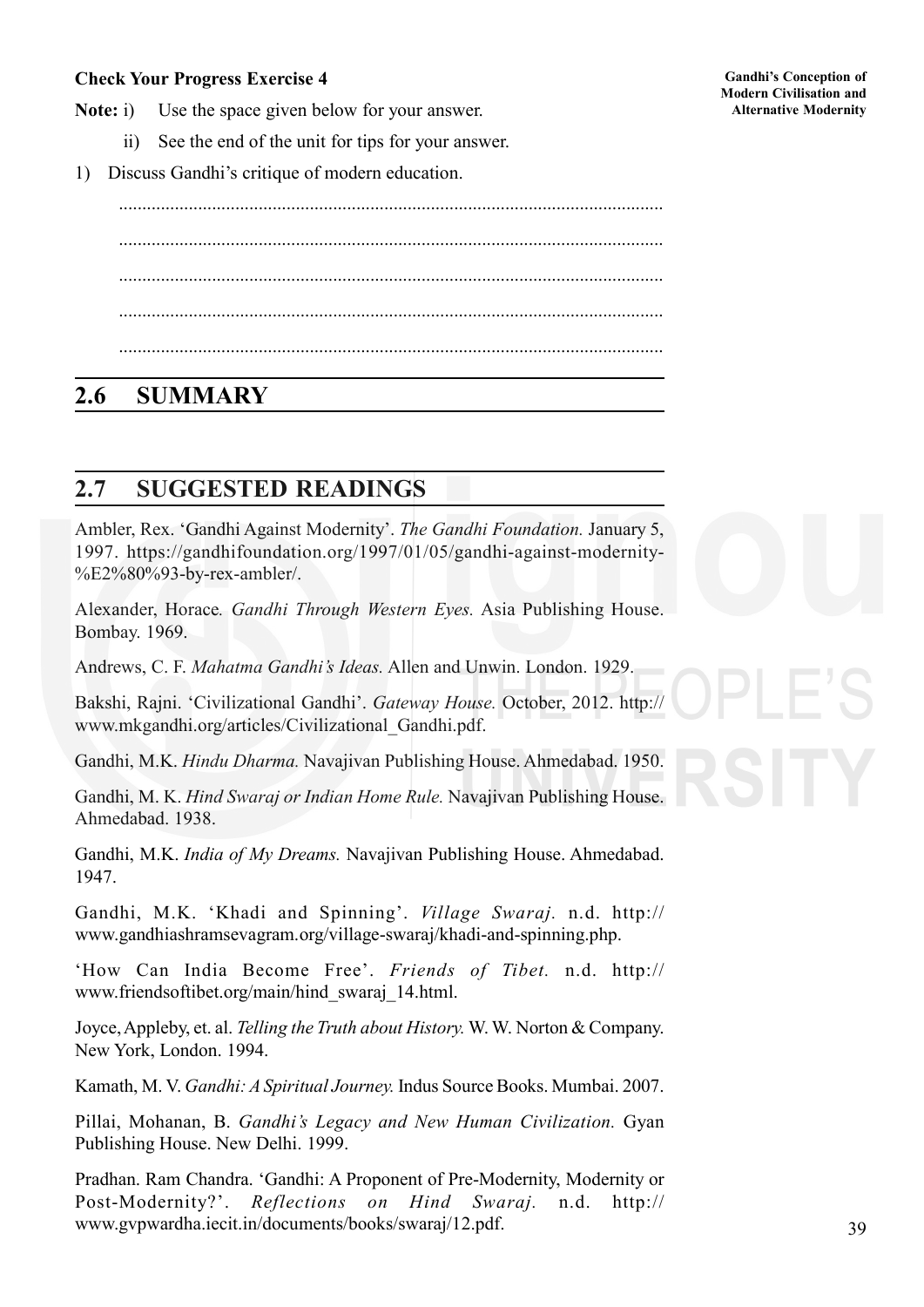**Introduction** Vettickal, Thomas. *Gandhian Sarvodaya: Realizing a Realistic Utopia.* National Gandhi Museum and Gyan Publishing House. New Delhi. 2002.

> Why was India Lost?'. *Mahatma Gandhi's Writings and Philosoph.* n.d. http:// www.mkgandhi.org/hindswaraj/chap07\_indialost.htm.

## **2.8 ANSWERS TO CHECK YOUR PROGRESS EXERCISES**

## **Check Your Progress Exercise 1**

1) The multiple influence on Gandhi both from the Western (Tolstoy,Thoreau,Ruskin) and Indian (Hinduism, Buddhism and Jain philosophy) requires discussion.

## **Check Your Progress Exercise 2**

1) Western/modernist mode of development privileges the fulfillment of bodily (material) needs. This point needs elaboration.

## **Check Your Progress Exercise 3**

1) The deepening of inequality ,increased alienation and environmental decay

## **Check Your Progress Exercise 4**

It is not correct to conclude that Gandhi was against all the currents of modern civilization and that he wanted to return to the past, essentially Indian. Often he made an exaggerated attacked on modern civilization for its ills. As far as the social organization was concerned, Gandhi was a religious and social reformer. He fought against such practices as hereditary priesthood, untouchability against the so called low castes and the denial of entry to temples to them. He conducted many campaigns, based on social equality and scientific spirit for the cause of these social reforms. The socio-economic changes that took place in Gandhi's times and later in India and the emergence of new social classes helped the popularization of modern ideas which Gandhi tried to spread in his times. With regard to the negation of violence and the prospects of conducting social and political movement, Gandhi was ahead of his times and was referred as the "Prophet of the Atomic Era."

Gandhi's concept of modernity and civilization revolved around the concepts of:-

- a) Swaraj- Swaraj means self-governance or self-rule. He described his idea of an ideal socio-economic order in the words: "Independence must begin at the bottom, thus every village will be a republic or Panchayat having full powers." The focus was on political decentralization.
- b) Swadeshi- Swadeshi according to Gandhi simply meant using one's own country made local goods. Gandhi also gave an economic, political and social dimension to the term 'swadeshi' and used it as a weapon against the British rule.
- c) Ahimsa- Ahmisa or non-violence to Gandhi was essential and hence he also criticized Western civilization on the grounds that it promoted violence.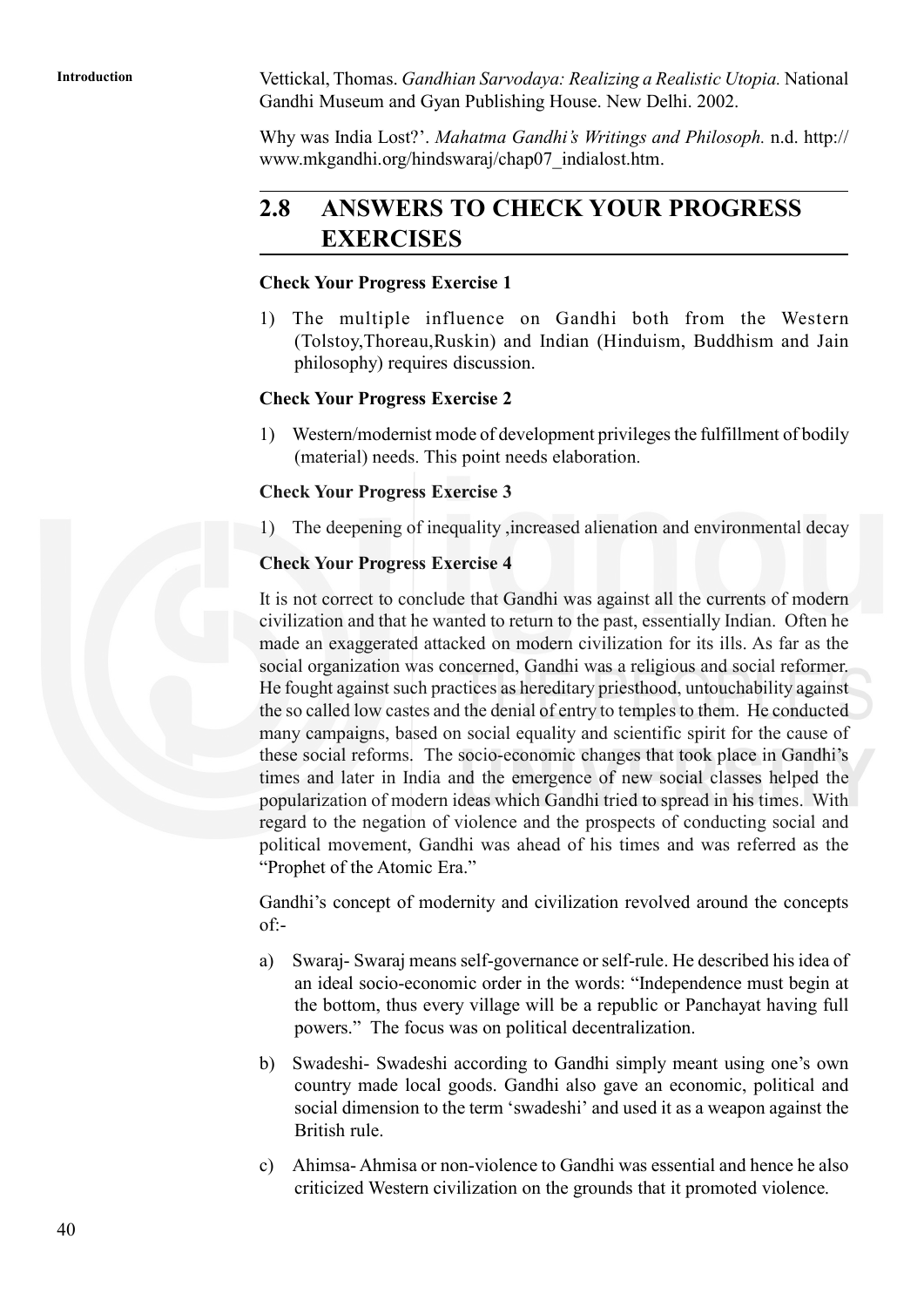d) Khadi- *Khadi* according to Gandhi evoked memories of India's great past before the British mills drove weavers out of business and onto impoverished farms. *Khadi* thus served as an appropriate example of independence and identity.

Gandhi was critical of pursuit of materialism, opposed machines and centralization of production, and favoured, on the contrary, a life of labour for everyone in the society, concisely contained in his concept of 'bread-labour'. He believed in the ideal of economic self-sufficiency of the villages. The modernity that Gandhi foresaw for India was that of a spiritual ascendency and strong moral values. He believed all Indians should respect and be large hearted enough to accept human beings with virtues and flaws. Modernity according to him was never an accumulation of goods and commodities but the gathering of values which took a person closer to *'parmeshwar'* (God) which was the most significant of all truths.

There were occasions when Gandhi remarked on modern western civilization being yet 'a good idea.' He was not against modern civilization in total, but had a deep suspicion of the material progress in the West and in concept of modernity. He was aware that there were elements in modern civilization, like democratic political philosophy, that could be useful to India. In the preface to the English edition of Hind Swaraj, he even urged his countrymen to adopt such positive aspects of modern civilization to drive out the English

**Gandhi's Conception of Modern Civilisation and Alternative Modernity**

# HE PFOPLE'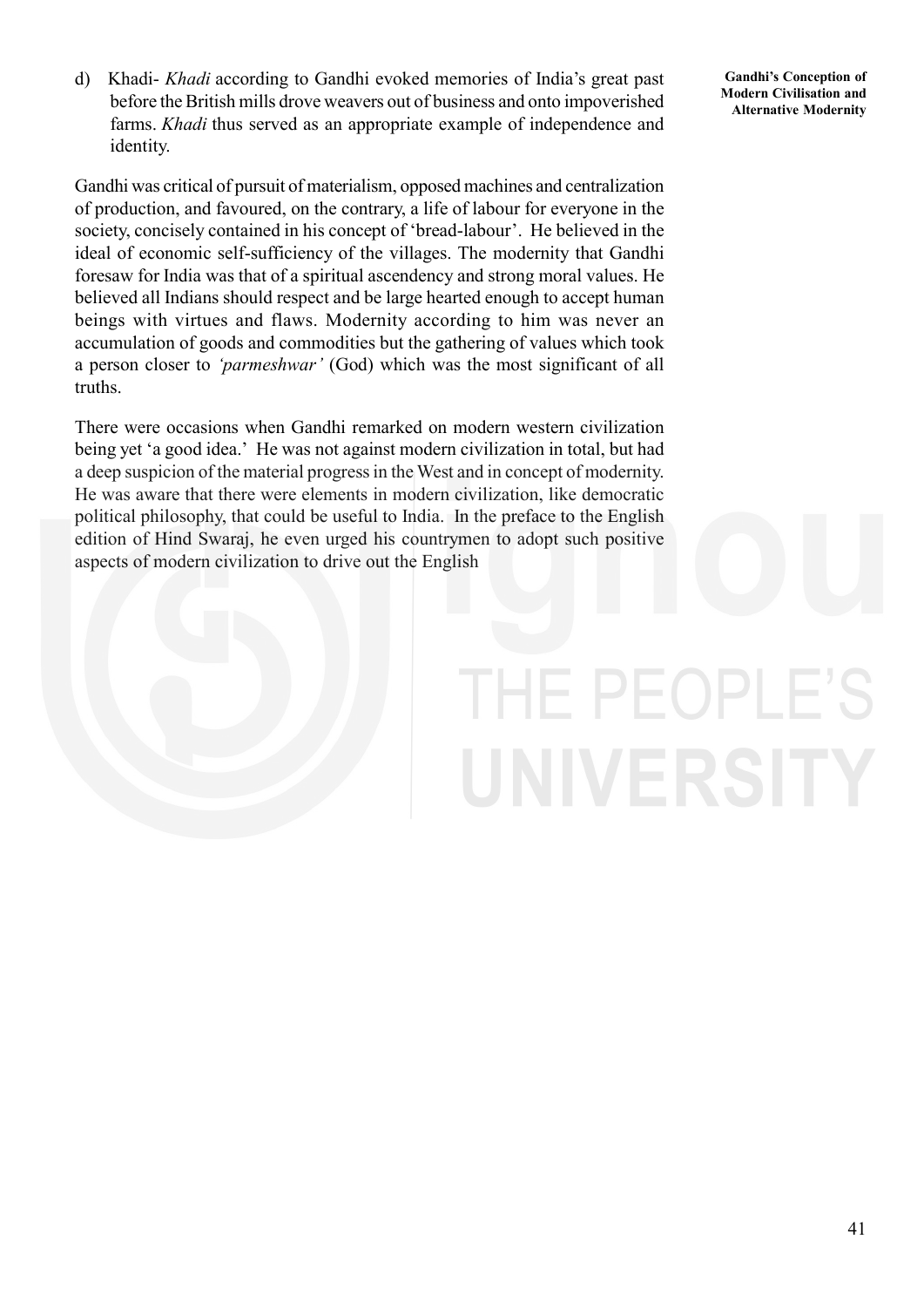## **UNIT 3 GANDHI'S CRITIQUE OF DEVELOPMENT\***

## **Structure**

3.1 Introduction

*Aims and Objectives*

- 3.2 Inequitable Development
- 3.3 Violence and Development
- 3.4 Development Destroying Environment
- 3.5 New Concepts of Development
- 3.6 Gandhi's Vision and Critique of Development
- 3.7 Summary
- 3.8 Suggested Readings
- 3.9 Answers to Check Your Progress Exercises

## **3.1 INTRODUCTION**

Development is a process that creates growth, progress, positive change or is the addition of physical, economic, environmental, social and demographic components. The purpose of development is a rise in the level and quality of life of the population, and the creation or expansion of local regional income and employment opportunities, without damaging the resources of the environment. Development is visible and useful, not necessarily immediately, and includes an aspect of quality change and the creation of conditions for a continuation of that change. The existing methods of measuring development in terms of economic progress, industrialization, consumption of energy and urbanization have become insufficient and have failed to address the various issues that are the source of misery to the people of this world.<sup>17</sup>

Gandhi has had tremendous influence on current development thinking. Most of those influenced fall under the counter-modernist or the postmodernist school. The influence of Gandhi's thoughts cuts across fields of policy, activism and development practice as well. Since the popular method of analysis of Gandhi and the Gandhian, has increased its saleability, especially in the West, it hardly helps us to understand the real nature of Gandhian leadership of an interestbased political movement in its competitive context.<sup>18</sup>

## **Aims and Objectives**

This unit will enable you to understand

- Inequalities due to the current methods of development.  $\bullet$
- Development leading to violence.  $\bullet$
- Development having a destructive effect on the environment.  $\bullet$
- New concepts of development (sustainable development).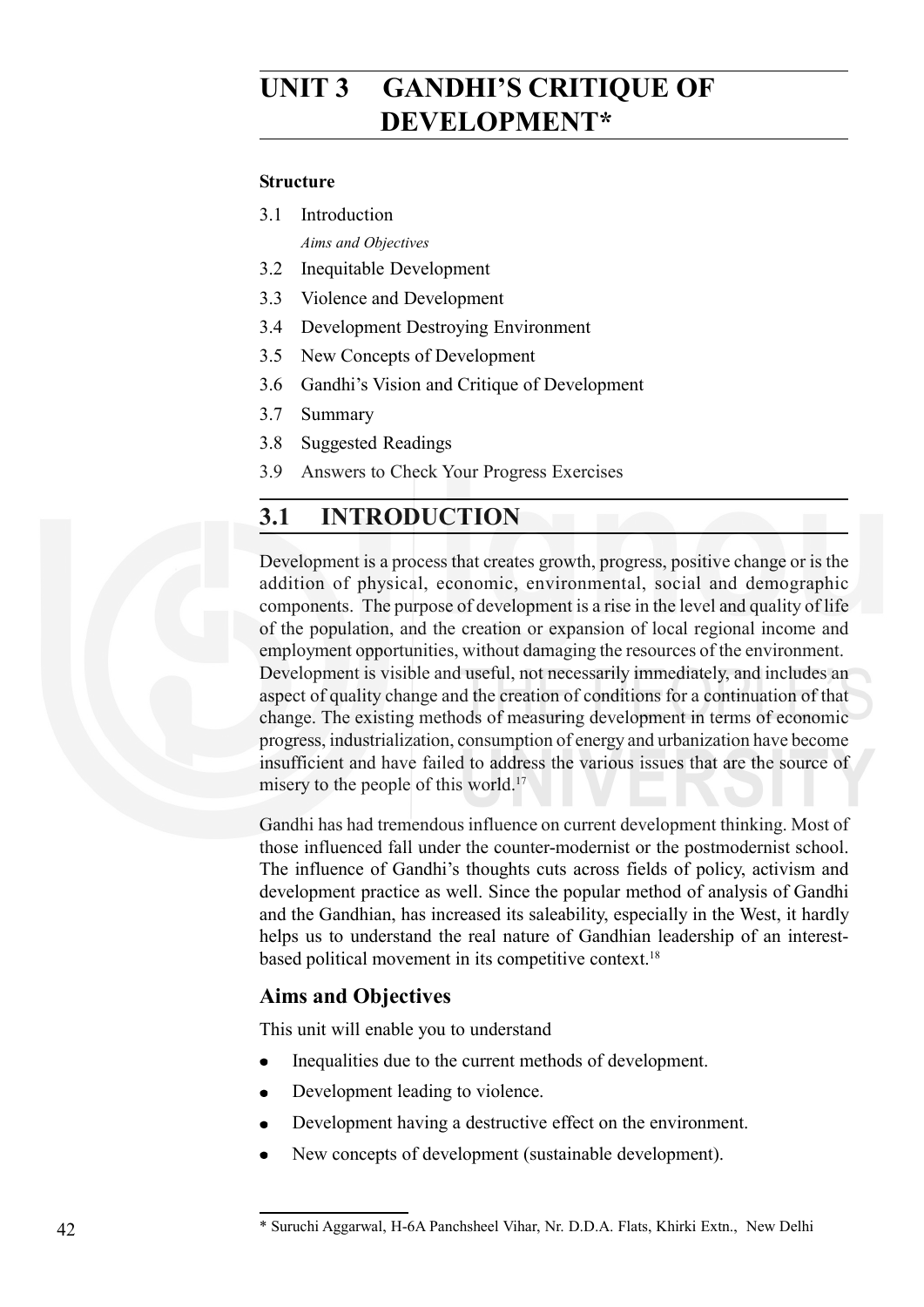## **3.2 INEQUITABLE DEVELOPMENT**

The mainstream model of development has continued to breed inequality. It has not only created vertical inequalities, but also horizontal inequalities with some factions benefiting from development in most of the societies. Thus, the fruits of economic growth are being enjoyed and retained by a small section of the elite resulting in inequitable development. This was and is a universal problem and Indian society has been no exception to it. The process of development has also resulted in the widening of North -South divide in which the developed countries of the North get the major share of the benefits of development. The countries of the South are left to fend for themselves which has slowed their economic progress. The problem of inequality is both intra and inter-society and this has become too prominent to be ignored by the ruling elite. A number of measures are being undertaken to tackle the ever growing problem of inequality throughout the world.

If we take the example of India, India initiated a number of measures after independence including Integrated Rural Development Programme, Tribal Welfare Schemes, reservations for economically and socially deprived sections of the society, Employment Guarantee Schemes and the Cash Transfer Scheme. All these measures were supposed to contribute to inclusive growth resulting in elimination of widespread inequality both in economic and social terms. Not only that, India also entered into a new phase of economic policies in 1991 characterised by Globalisation and liberalisation. It aimed at hastening the process of development which could at least lessen the problem of inequality, if not end it. Now it is more than obvious that all these measures have failed to tackle the problem of mass poverty and inequality. Contrary to the claim of the Government for taking a large section of people above poverty line, the problem of mass poverty and inequality remain as uncontrollable as ever.<sup>19</sup>

## **Check Your Progress Exercise 1**

**Note:** i) Use the space given below for your answer.

- ii) See the end of the unit for tips for your answer.
- 1) What is development? How do the current methods of development create inequalities?

..................................................................................................................... ..................................................................................................................... ..................................................................................................................... ..................................................................................................................... .....................................................................................................................

## **3.3 VIOLENCE AND DEVELOPMENT**

Many analysts believe that there is a close relationship between development and violence. The problem of violence has taken an endemic form, particularly because development led to the uprooting and displacement of large sections of

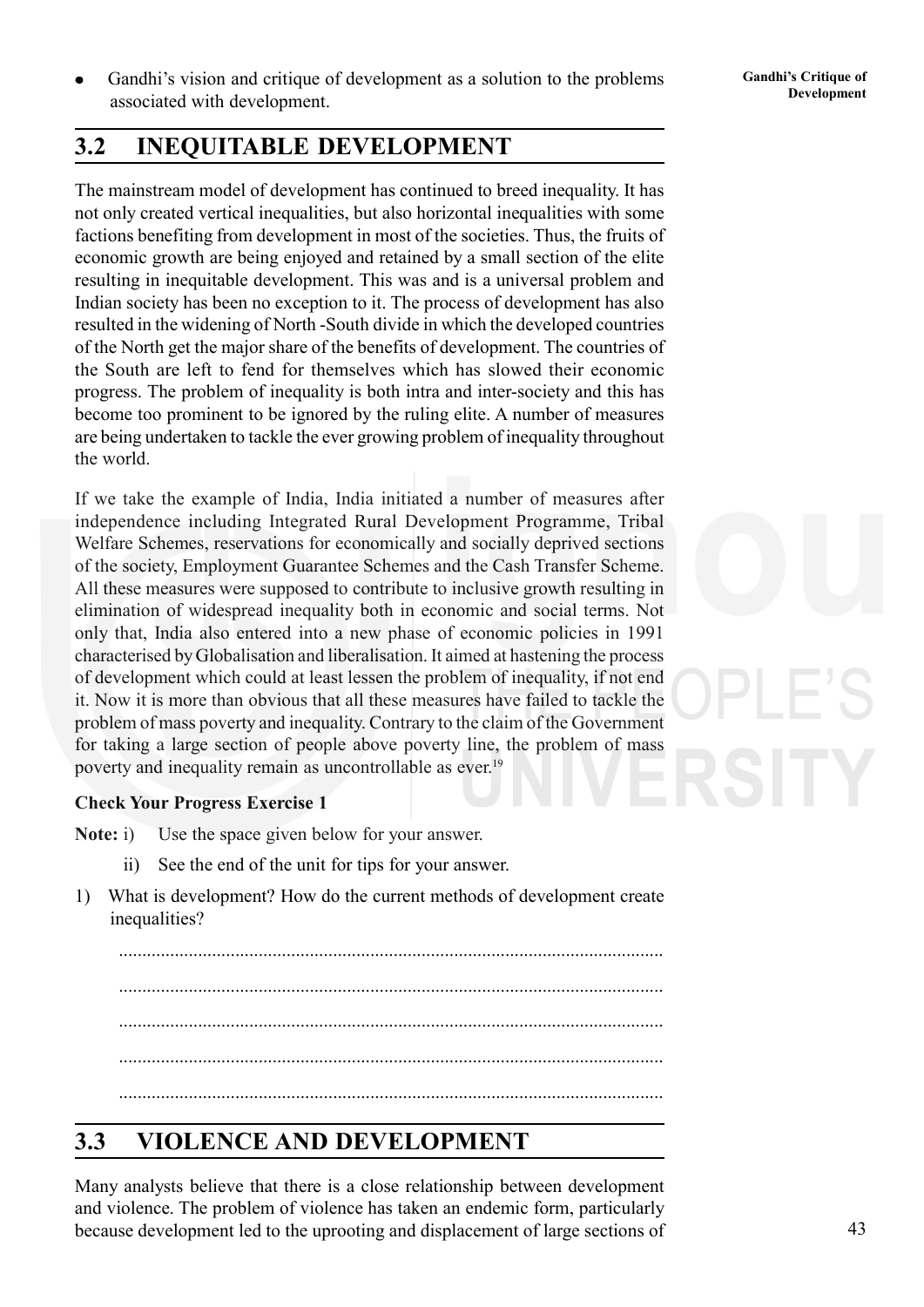**Introduction** people including tribals, indigenous communities, fishermen, migrant labour, and these turned out to be the worst victims of development. They were gradually deprived of their traditional sources of livelihood. In the process of industrialisation, millions of people were and are still forcibly robbed of their land without any proper scheme for their rehabilitation. Such forcible ousters not only create physical suffering but also psychological disorientation.

> These people are forced to the edge of desperation due to such processes. Many times some of these groups, out of extreme suffering and helplessness, resort to violence. Thus, a vicious and never-ending cycle of violence is being created which is getting difficult to tackle. Rapid phase of urbanisation, unbridled and forcible acquisition of land for mining, construction of big dams, hydro-electric projects, mammoth real estate businesses etc., have become primary sources of displacement of people in most of the societies. A clear-cut message is going to the dispossessed and downtrodden people that the present model of development only promotes the interests of the elite. For example, in India the increasing violent movements of Naxals or Maoists in different parts of the country is becoming the most serious internal security threat to the country. These resentments of the people are being exploited by groups which ideologically stand for violence and class war. Even though the Government seems to be aware of the different dimensions of the problem, the dynamics of development hardly leave it with any other alternative than to continue with its present policies. Thus development and violence go hand in hand.<sup>20</sup>

.....................................................................................................................

.....................................................................................................................

.....................................................................................................................

.....................................................................................................................

## **Check Your Progress Exercise 2**

**Note:** i) Use the space given below for your answer.

- ii) See the end of the unit for tips for your answer.
- 1) How does development lead to violence?

**3.4 DEVELOPMENT DESTROYING ENVIRONMENT**

.....................................................................................................................

Apart from leading to inequitable development and growing violence, the present development pattern continues to create ecological/environmental imbalances causing a serious threat to the very existence of human society. Climate change, ozone layer depletion, global warming, melting of the polar ice, and rising of sea levels and pollution are the consequences of mainstream industrial development. The Governments all over the world are aware of the ill effects of global warming. However, the various steps taken by them to mitigate the emission of greenhouse gases have failed to produce the desired results.

In fact, the current state of environment is quite disturbing. It has been evident from the continuous rise in earth's mean surface temperature. All living beings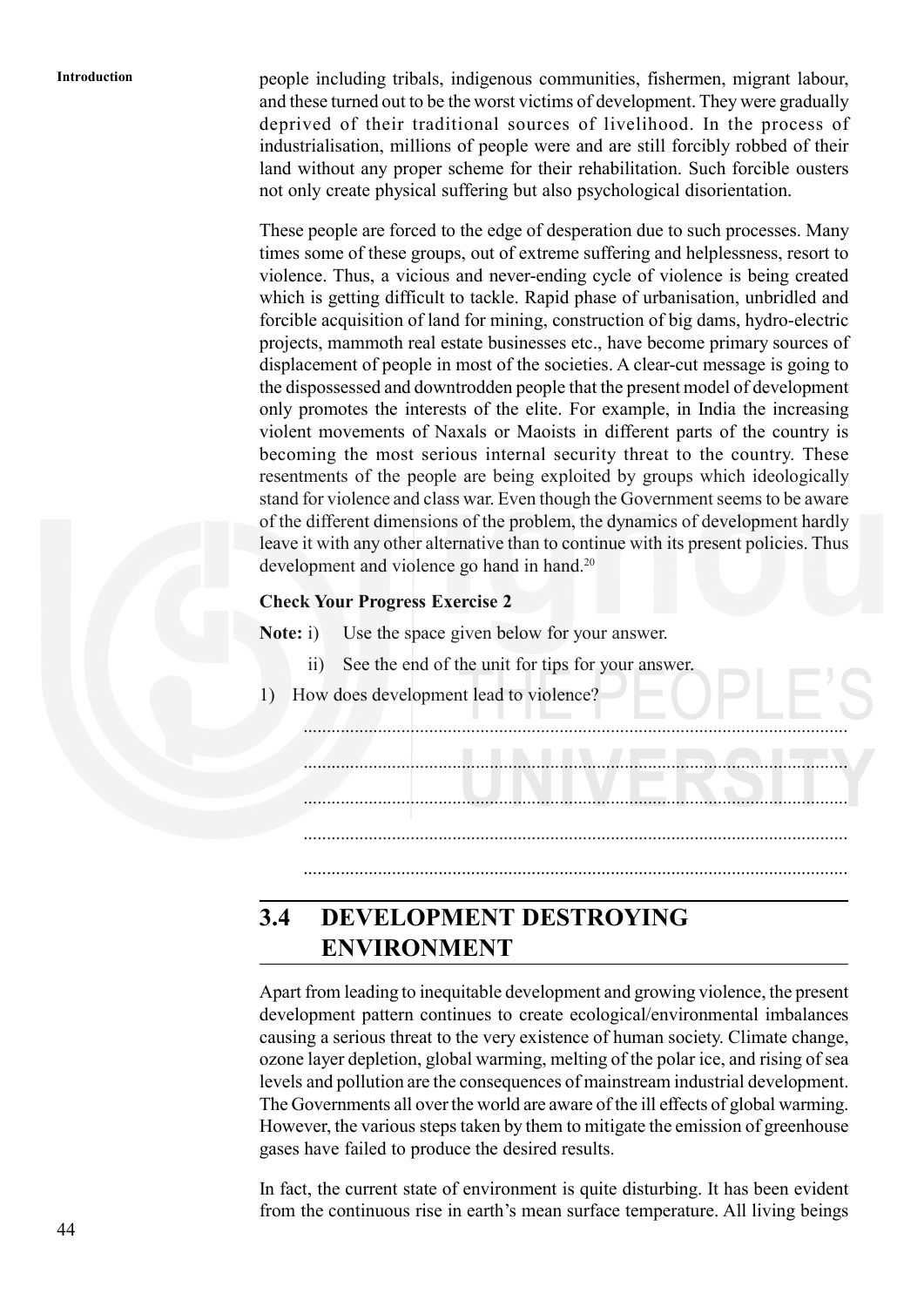are experiencing the ill- effects of global warming and ozone layer depletion. It **Gandhi's Critique of**  $\ddot{\theta}$  and  $\ddot{\theta}$  and  $\ddot{\theta}$  are expected to the gross of development which gespines high **Development** is obvious that the present pattern of development which requires high consumption of energy, without which it can hardly sustain itself. This has led to rapid depletion of major energy sources like coal, petrol, water etc. and encouraged many countries to go for nuclear power, which has its own disadvantages. Thus, it is clear that sustained availability of energy has become a thorny issue which is bound hamper any prospects of smooth development in the long run.<sup>21</sup>

## **Check Your Progress Exercise 3**

**Note:** i) Use the space given below for your answer.

- ii) See the end of the unit for tips for your answer.
- 1) How does development have a destructive effect on environment?

..................................................................................................................... ..................................................................................................................... ..................................................................................................................... ..................................................................................................................... .....................................................................................................................

## **3.5 NEW CONCEPTS OF DEVELOPMENT**

It is due to the above mentioned problems of mainstream development that new concepts and ideas began to emerge to address the problems related to environment and development and find appropriate solutions. Development has started being viewed in a holistic perspective. As early as 1972, the Fourth King of Bhutan, Jigme Singye Wangchuck, proposed that we should consider the 'Gross National Happiness' as the best index of development instead of relying on the usual Gross Domestic Product. He emphasised the need to take a holistic approach towards methods of progress and give equal importance to non-economic aspects of wellbeing of the people. This new approach subsequently became a part of the popular discourse on viable model of development. Subsequently, in the context of growing disparity and divide between the countries of North and South, sustainable development and the idea of inclusive growth became popular concepts particularly in the West. The Brundtland Commission's definition of Sustainable development contains within it two key concepts. i) the concept of 'needs', in particular, the essential needs of the world's poor, that should be given priority and ii) the idea of limitations imposed by the state of technology and social organization on the environment's ability to meet present and future needs. According to the Commission the major objective of development is satisfaction of human needs and aspirations. Thus it reversed the earlier idea of economic growth based on GDP and per capita income. This idea was further fine-tuned by emphasising new notions of human development.

From the above discussion, one can easily deduce that some of the intellectual minds of the world have partially come to realise the significance of some of the seminal ideas propounded by Gandhi in his work Hind Swaraj or Indian Home Rule and other subsequent writings. However, it goes without saying that some of the new ideas of development as discussed above are no more than an attempt to sustain the western capitalist model which has created most of the problems **Gandhi's Critique of**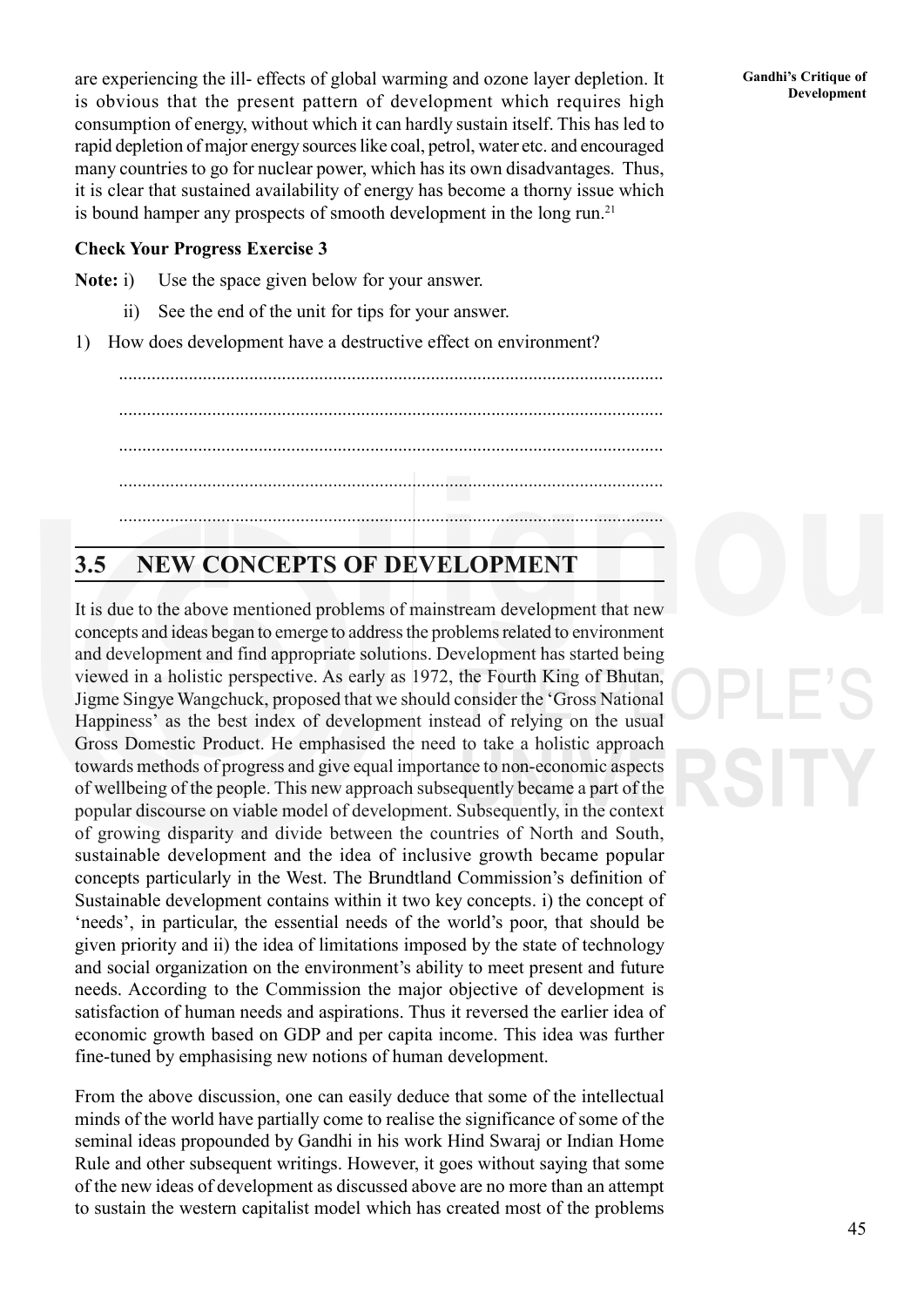**Introduction** afflicting the humankind today. Moreover, all these endeavours also appear as a ploy to hide the stark realities of North-South divide which could be bridged only by a more radical vision of development which Gandhi proposed in his life time.<sup>22</sup>

## **Check Your Progress Exercise 4**

**Note:** i) Use the space given below for your answer.

- ii) See the end of the unit for tips for your answer.
- 1) Discuss the new concepts of development.

..................................................................................................................... ..................................................................................................................... ..................................................................................................................... ..................................................................................................................... .....................................................................................................................

## **3.6 GANDHI'S VISION AND CRITIQUE OF DEVELOPMENT**

Gandhi did not work out a tangible model of development, but presented a way of life which could manifest into a broad philosophy of development. His relational world view underlined the significance of interdependence and interconnectedness of elements in the universe. His entire philosophy of life was unique and based on the understanding that no human being, could look upon himself/herself as the sole custodian of earth and its resources. Gandhi viewed life as an opportunity for self-realisation. Since human beings are social and life has to be lived in society and not in seclusion, human being has to deal with innumerable problems which involve challenges and opportunities. To him the most important element in human person is spirit or soul. He looked upon human body as an instrument. He believed that giving primacy to body hampers the assertion and growth of spirit. One's perception of wants, access to resources, utilisation of resources and interaction with other beings and nature had therefore to be viewed and pursued keeping in mind the ultimate goal of life. We have to constantly introspect on the relation between our lives and nature, what we consume in terms of energy, food etc. and what we receive from nature. We have to find out whether we are making legitimate and proper use of it in relation to our objective and responsibility to society. We have to effectively utilise our time to fulfil our objective without making too many demands on the environment. Gandhi placed before people a lifestyle or art of living and also demonstrated its practicability by living his own life quite in tune with these principles. The application of Gandhi's philosophy will allow human beings to satisfy their basic needs without harming interests of fellow beings. In its best form, it helps to lead a better life.

Gandhi's philosophy of life calls for an alternative development pattern which is in harmony with nature and the eco-system. Gandhi's model of development deals with whole spectrum of life in which the political, economic, social, spiritual cannot be separated, but for easy analysis one has to look into different components of his model of development.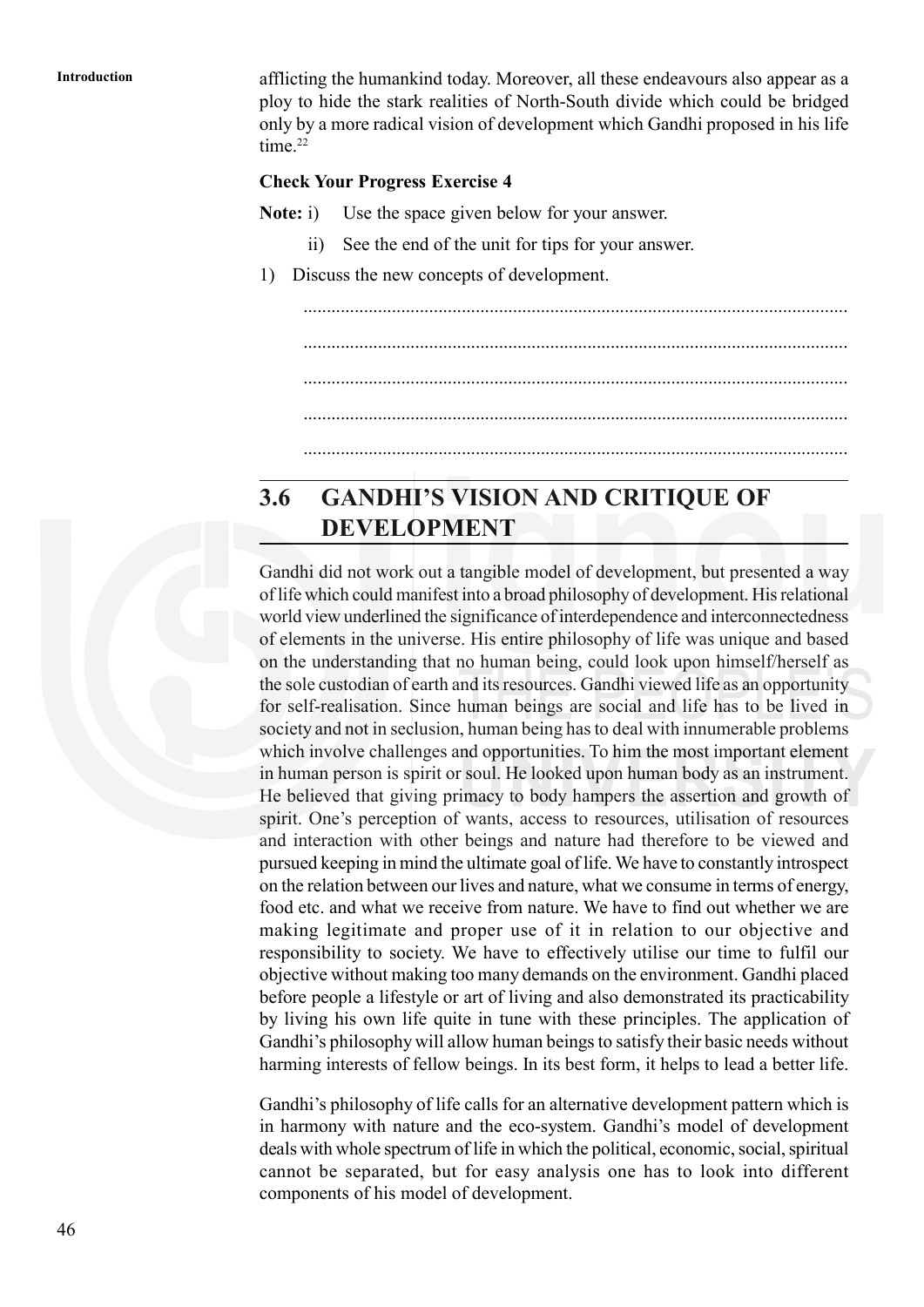Gandhi differs from many mainstream economists in his economic ideas. Most<br> **Candhi's Critique of**<br> **Development** of the economists mainly concentrate on the material side of human life. Gandhi made a clear distinction between 'economic progress' and 'moral progress' and believed that, when people refer to economic progress, they mean material advancement without limit and by real progress they mean moral progress. He asserted that though he was not well versed with modern economic thinking such as that of economists Adam Smith and others, but one could arrive at a point where a small voice could become ones guide for one's thought and action without requiring any external proof or evidence. In other words, for Gandhi, the inner voice of a purified soul is as good as God's voice and one's inner voice could only be heard if one is able to identify oneself with the entire creation and adopt a life of *aparigraha*. (non- possession). He found the basic flaw in the modern economic thinking that it prompted the people particularly the elite to worship money instead of God which becomes the main stumbling block of moral progress. He further added that the real measure of a well ordered society is "not the number of millionaires it owns, but the absence of starvation among the masses." Gandhi referred to the gospel of Mark in support of his ideas where it said, "Children, how hard it is for them that trust in riches to enter the kingdom of God. It is easier for a camel to go through the eye of a needle than for a rich man to enter the kingdom of God." Thus it is clear that Gandhian economic ideas marked a definite departure from mainstream economic thinking.

The entire Gandhian economic thinking is the development of a non-violent economy and its long term sustenance. To achieve these ends Gandhi developed novel ideas like voluntary reduction of wants with emphasis on fulfilment of basic needs of the people, production by masses instead of mass production, bread labour, yajna, trusteeship, swadeshi, and use of machinery with a human face. It is clear that Gandhi presents a totally new vision of development which can replace the western model of development which is marked by its overemphasis on expansion of human wants with urbanisation and industrialisation as its major tools resulting in emergence of atomised and ego centric individuals devoid of all spiritual quests and totally ignoring the community spirit. Such individuals are driven by only bodily comforts as the ultimate goal of human life. All these lead to mad rush for excessive consumerism resulting in overexploitation of finite resources of the earth.

Today as we know humankind is faced with a conflict between insatiable human wants and finite resources. Gandhi reversed the entire process by presenting a viable, concrete development model. He tries to bring a true balance between the finite natural resources and human wants by making a clear distinction between human need and greed. He never glorified poverty as such which results in all kinds of human misery and human degradation. In fact, he stood for total abolition of poverty by ensuring self-generating and self-sufficient economic order. Gandhi by emphasising his innovative concept of 'oceanic circle' tried to bring together individual freedom with community concerns from village level to the global level.

Gandhi's real strength lay in the fact he did not only formulate abstract ideas, but he presented a practical and logical model by reversing the order of mass production by introducing the idea of production by masses. Such a decentralised economy marked by intensive use of labour, instead of replacing it with machinery, could really tackle some of the problems afflicting the present system, like **Gandhi's Critique of**

47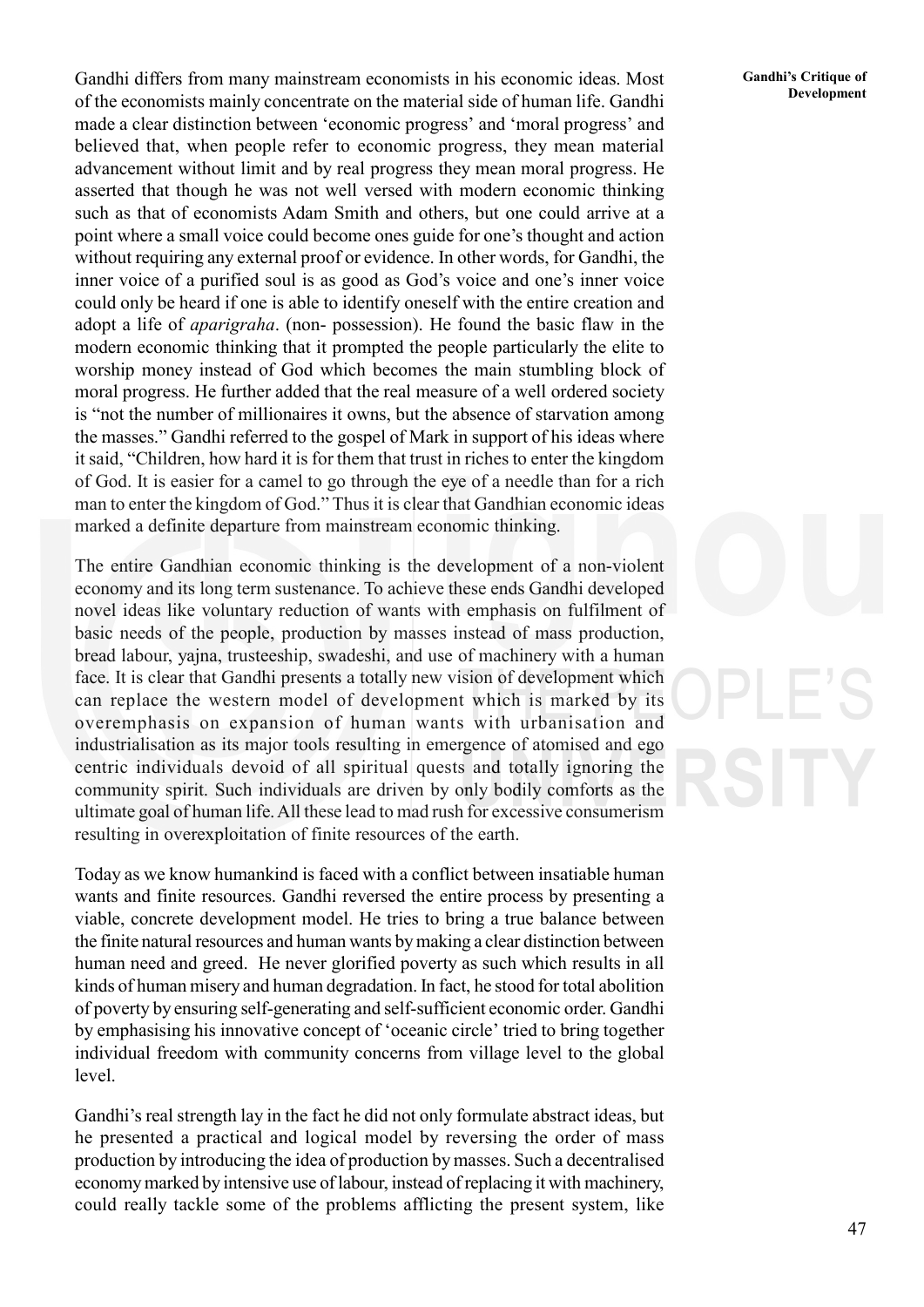**Introduction** unemployment, automation, alienation and, large scale industrialisation. The local resources are utilized to produce swadeshi goods would constitute the backbone of such a decentralised economy in which the village would form the basic unit. Absence of work ethics is one of the basic challenges under the present system as it is taken as a matter of drudgery and compulsion. Besides, all over the world people prefer mental work to menial work, thus creating unbridgeable gulf between elites and masses. Inspired by the *Bhagavat Gita's* concept of incessant work engaged even by God and service to the fellow beings in the Sermon on the Mount, Gandhi took work ethics at a high philosophical and spiritual level. In such a scenario the differentiation between mental and menial work gets automatically wiped out. By undertaking scavenging work Gandhi wanted to establish the dignity of labour in a society like India which was historically marked by hierarchy. Not only that, going a step further, he made physical labour as a precondition for earning one's bread, and that is the real meaning of his concept of bread labour. Taking a further clue from the Bhagavat Gita he offered a new and innovative interpretation of the concept of Yajna. He made it clear that it should be compulsory for every individual to contribute to the social good and take only that much of his share which he really needs. He went to the extent of saying that anyone who does not contribute his share to social good and yet takes more than his share is nothing less than a thief. His concept of Yajna is a unique attempt for the continuous renewal of resources given by the nature while giving an equitable share to every member of the society. In such a view of development the individual and social needs are wedded to each other.

> Management and ownership pattern of the institution of private property has been one of the most conflicting issues in modern times. There has been a long history of debate on this issue between the liberals and Marxists. While liberals emphasized on private management and ownership, the Marxists have stood for state ownership under the guise of social ownership. Gandhi was aware of flaws of both these schools of thought. According to him capitalism breeds selfishness inequality and excessive profiteering; Marxism leads to totalitarianism under their most obscure principle of dictatorship of the proletariat. Through his theory of trusteeship, Gandhi tries to find a way out from the faults present in both the systems. Trusteeship offers a model of management and ownership of private property which curtails the excesses of both the system while retaining the individual initiative with promotion of social good. This would give a new meaning and perspective to both the individual and the society.

> Gandhi's model of development also incorporates his concept of decentralised polity which is a necessary part of his whole scheme. Both liberal and Marxist political systems suffer from two major defects. One, the system of political representation fails to reflect popular will of the people. Two, despite their claims that the system benefits everyone right from the grass root levels, the system actually become top-down, thus putting a question mark on their democratic credentials. In the process, the people at the grass root level hardly play any meaningful role in the decision-making process. Gandhi being the champion of the common man was acutely conscious of these limitations. Hence, he strongly pleaded for a decentralised polity coupled with a decentralised economy. This would really give control of power to the people at the grass root level. In such a design of popular polity direct democracy was functional only at the level of the lowest unit based on adult franchise and direct elections. However, election to the higher bodies would be of indirect nature in which the elected representatives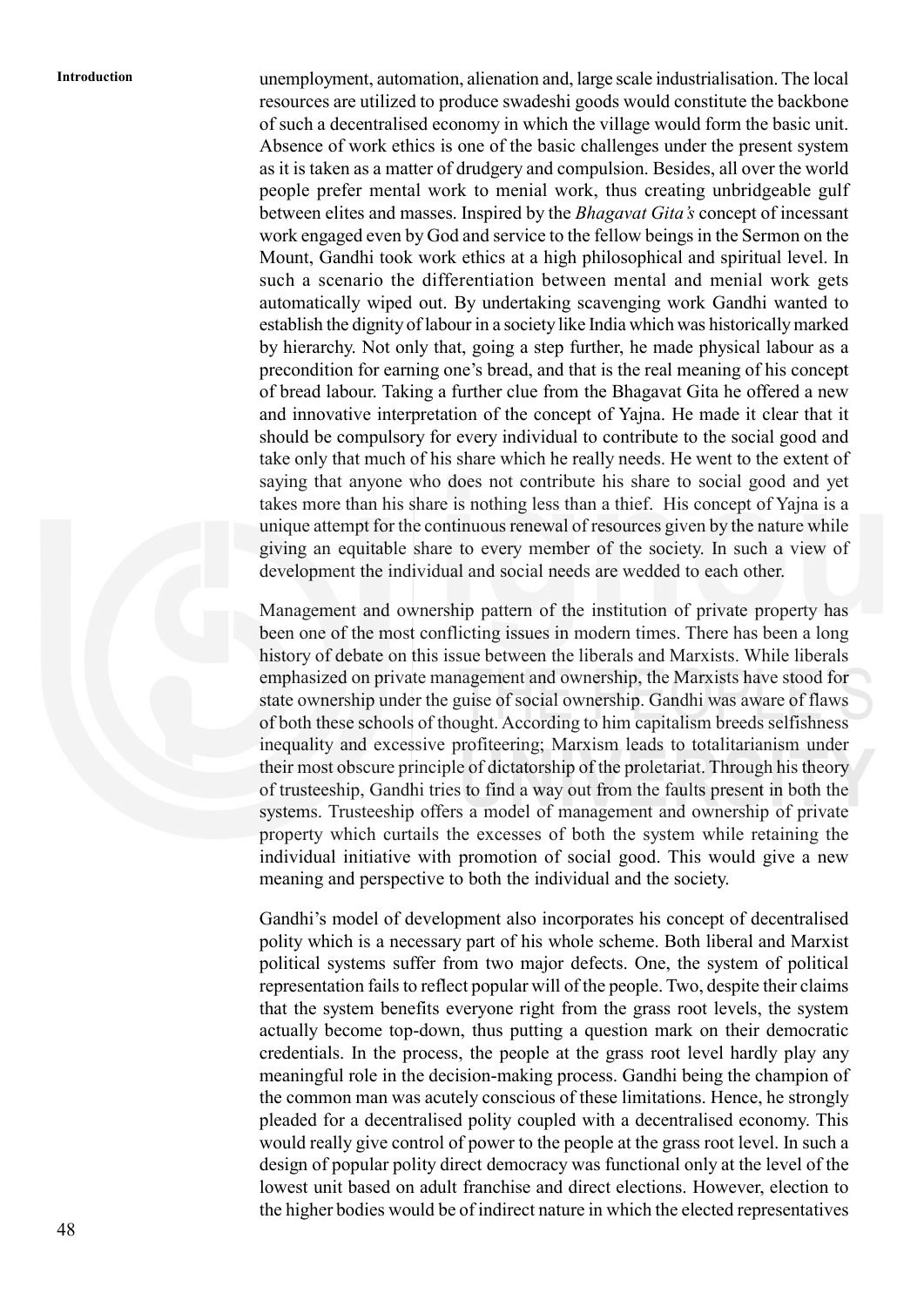of lower units would elect the higher ones. Gandhi truly believed that such a<br> **Development**<br> **Development** people-based polity would ensure democracy with greater amount of accountability. Besides, his development model based on decentralised economy could be propped up and supported by such a people-based politics as even the planning process would be bottom-up instead of top-down. This would help minimise the role of bureaucracy and involvement of people in the development process.

Today most of the societies in the world are beset by social and religious divisiveness which are one of the biggest obstacles in the path of development. This has led to the emergence of a new concept of multiculturalism as a countermeasure to social and religious divisiveness and to ensure social, cultural and religious harmony. However, such an approach is misplaced and primarily based on a feeling of tolerance rather than a belief in harmonious co-existence. It is becoming more and more obvious that Gandhi's concept of *Sarva Dharma Samabhava* (equal respect for all religions) provides a better framework for harmonious living of different religious groups and communities. Widespread and wholehearted acceptance of such an approach would ensure that a lot of society's resources are diverted towards providing a better way of life for the people. In short, social harmony based on Gandhi's religious and cultural world view could ensure an inclusive development leading to an equitable and just society.<sup>23</sup>

## **Check Your Progress Exercise 5**

**Note:** i) Use the space given below for your answer.

Gandhi can be called a futurist in this sense as he was aware of the flaws in the system of development and what would be the future consequences of unequal distribution of wealth between different classes in a society. Today science and technology have taken unprecedented strides, and yet millions live in utter poverty; basic human rights are denied to them, powerful nations dominate over the powerless ones and innocent people become victims of terrorism. It is in this dismal situation that Gandhian viewpoint becomes useful. The mainstay of Gandhi's philosophy is that the human values and not the market should govern life. Service of the growing millions, the poor or *Daridra* is important. Gandhi puts forth a humane face of development. Gandhi aims at what we may call sustainable development, balanced development of body, mind and soul. Gandhi had realized that human development is not just material or economic; it has to be moral, it should be able to instil the values of equality, liberty and dignity in

## **3.7 SUMMARY**

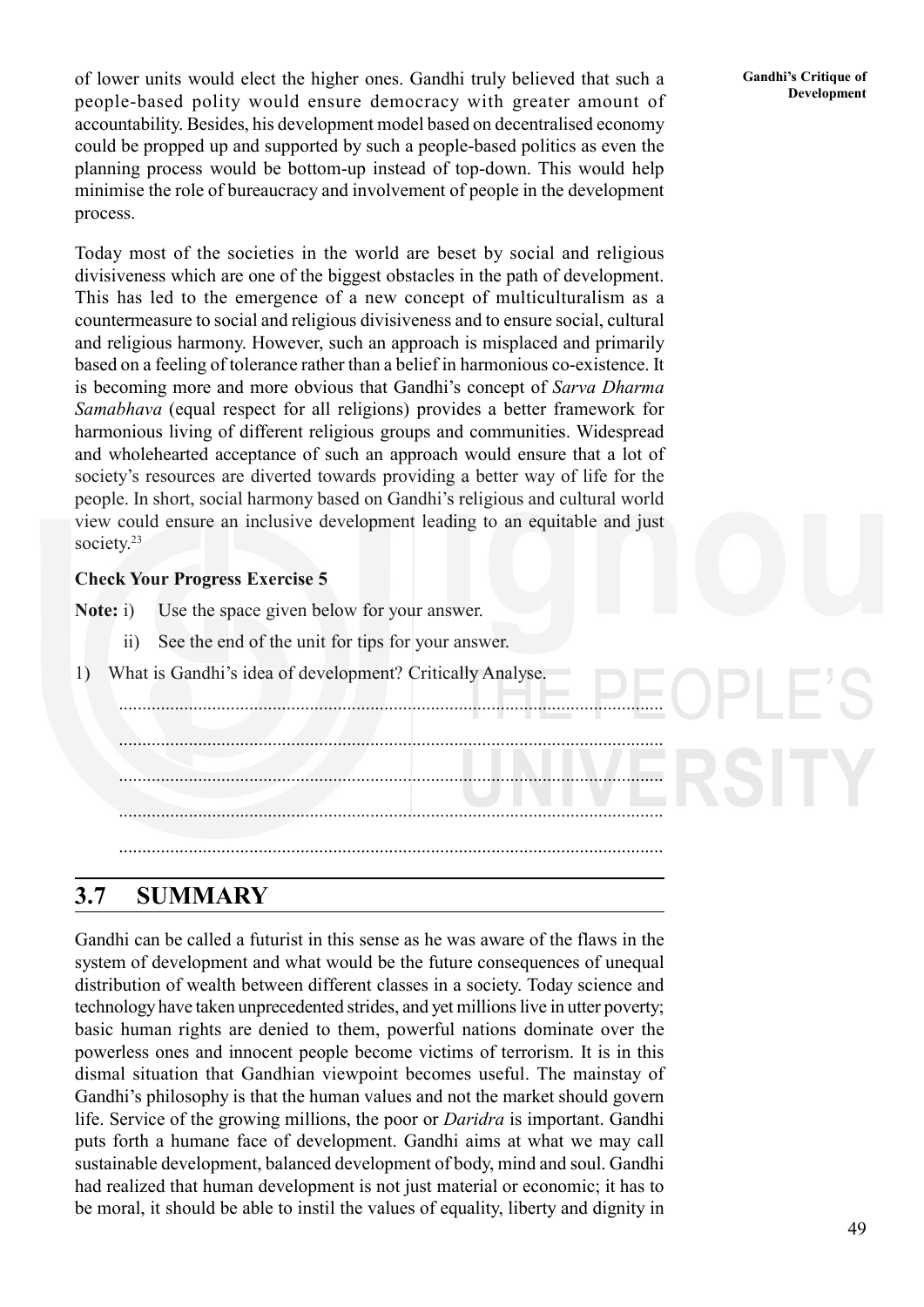**Introduction** the people; it must provide people with courage to protest against injustice. His emphasis on decentralization, community based economy, self-sufficiency, handicrafts, rural development, and use of low capital intensive appropriate technology indicate his vision for a self-sufficient economy.

## **3.8 SUGGESTED READINGS**

Bourguigon, Francois. 'Crime, Violence and Inequitable Development'. 1999. http://citeseerx.ist.psu.edu/viewdoc/download?doi=10.1.1.201.8092 &rep=rep1&type=pdf.

'Introduction: What is Development?'. *Globalization 101.* n.d. http:// www.globalization101.org/introduction-what-is-development-2/.

Joseph, Siby K. 'Development Discourse: Mainstream and Gandhian'. *Mahatma Gandhi's Writing and Philosophy.* 2013. http://www.mkgandhi.org/articles/ development.html.

Namita, Nuti. 'Gandhi's Vision of Development: Relevance for 21st Century'. *Indian Journal of Public Administration.* Vol. LX. NO.1. 2014. http:// www.iipa.org.in/New%20Folder/9-Nuti.pdf.

Parekh, Bhikhu. *Gandhi's Political Philosophy: A Critical Examination,* Ajanta Publications, Delhi, 1st Indian edition, 1995.

Shah, Shelly. 'Gandhian Perspective on Development and Its Contemporary Relevance'. *Sociology Discussion.* n.d. http://www.sociologydiscussion.com/ science/gandhian-perspective-on-development-and-its-contemporary-relevance/ 664.

Thakker, Usha. 'Gandhian Perspective of development'. *Mahatma Gandhi's Writing and Philosophies.* 2011. http://www.mkgandhi.org/articles/gandhianperspective-of-development.html.

'The Gandhian Model Of Development-An Outline and A Critique Of The Policy Regime (Including the New Economic Policy)'. n.d. http://shodhganga.inflibnet. ac.in/bitstream/10603/604/12/12\_chapter6.pdf.

Waghmore, Suryakant. 'Gandhi's Thoughts on Development: A Critical Appraisal'. *Taylor and Francis Online.* July 8, 2008. http://www.tandfonline.com/ doi/abs/10.1080/17486830408417011?journalCode=rjcs19.

'When development becomes a curse: displacements and destroyed livelihoods'. *The Conversation.* August 8, 2016. http://theconversation.com/whendevelopment-becomes-a-curse-displacements-and-destroyed-livelihoods-61817.

## **3.0 ANSWERS TO CHECK YOUR PROGRESS EXERCISES**

## **Check Your Progress Exercise 1**

1) Your answer should highlight that development is not just economic growth. The other aspects include social, political and psychological well being.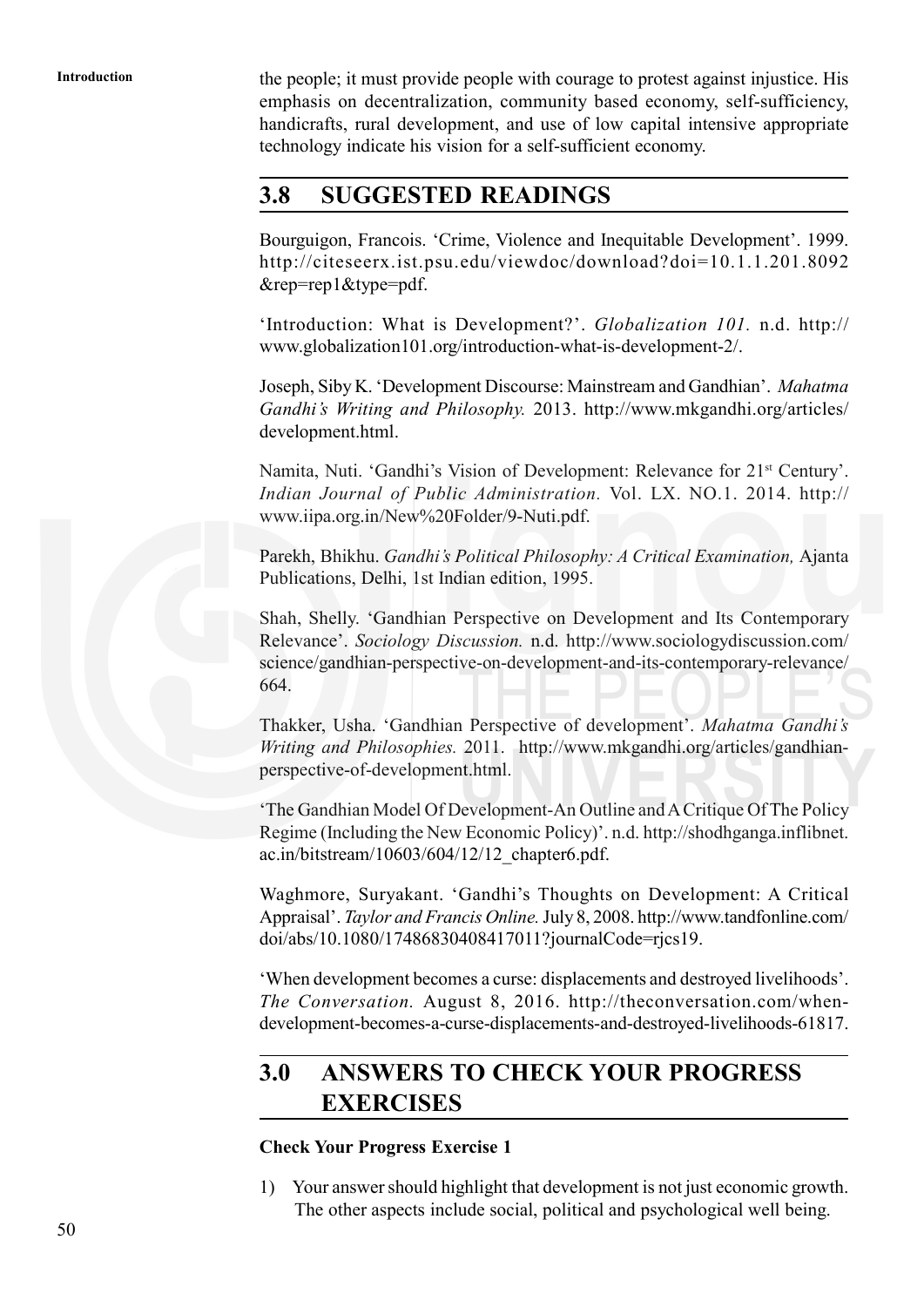## **Check Your Progress Exercise 2**

1) The aspect of inequality must be highlighted.

## **Check Your Progress Exercise 3**

1) Different sources such as climate change, ozone layer depletion, global warming, melting of the polar ice, and rising of sea levels and pollution should be highlghted

## **Check Your Progress Exercise 4**

1) Your answer should include sustainable development and the focus on Gross Human Happiness instead of GDP

## **Check Your Progress Exercise 5**



# HE PEOPLE'S